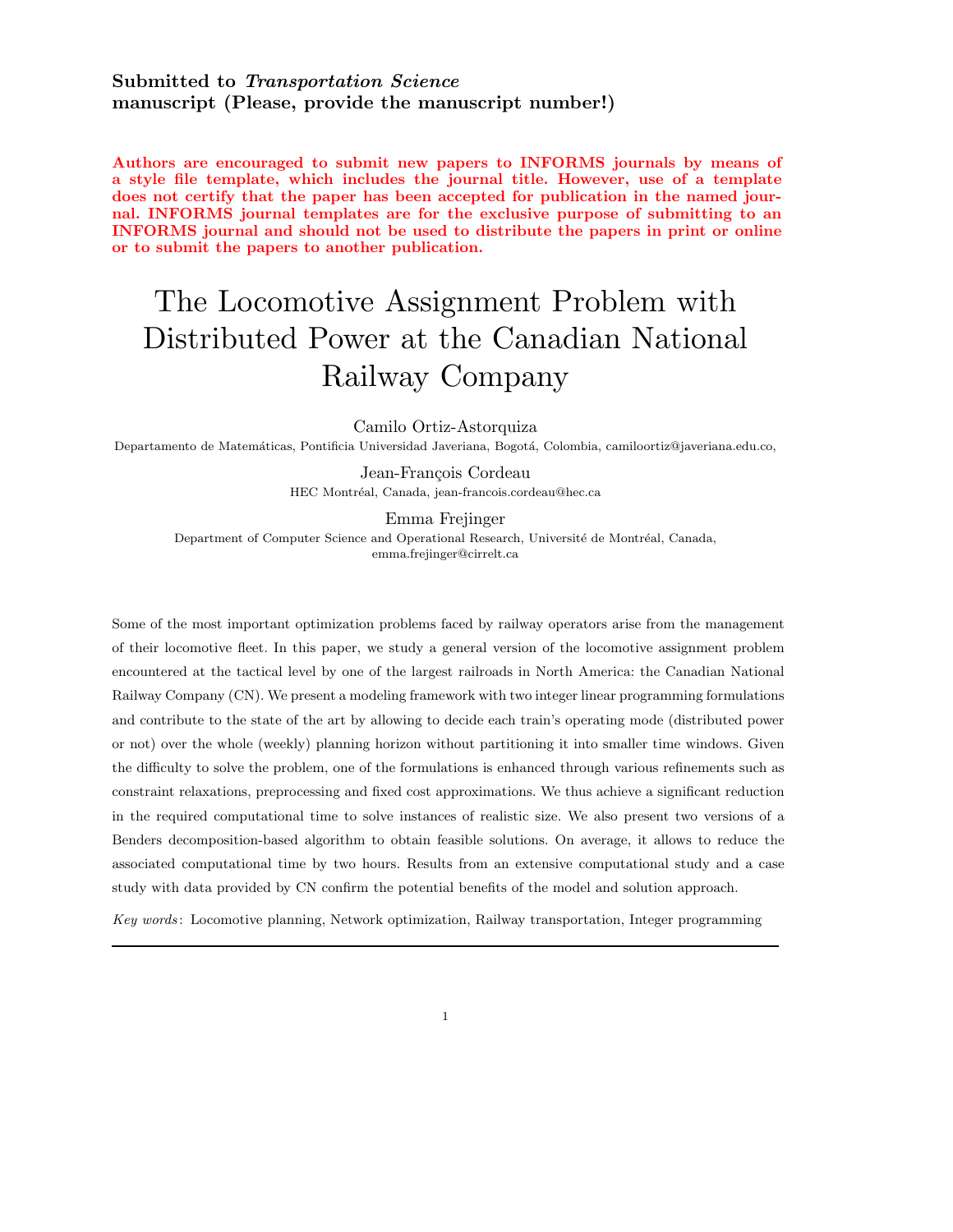# 1. Introduction

Locomotive planning plays a crucial role in the overall performance of railway companies. The high cost of locomotives and the large number of them required to satisfy train schedules make of the locomotive fleet one of their most valuable assets, generally representing an investment in the order of billions of dollars. Therefore, optimization tools that help in the locomotive planning process are potentially highly valuable. Although previous studies have shown significant potential savings, many railway companies still rely on human experience to solve the complex decision-making problems related to locomotive planning. Moreover, proper management can have significant social and environmental impacts. For example, the railway industry represents one of the most important means of transportation in North America. In Canada only, over 900,000 tons of freight were transported on a daily basis in 2017 (RAC 2018). In this paper we focus on a tactical locomotive planning problem faced by one of the largest railway companies in North America, the Canadian National Railway Company (CN).

The Operations Research (OR) literature on locomotive fleet management distinguishes two main problem types that match the decision process of most railways, namely, a tactical and an operational optimization problem. The need to resort to a sequential planning approach is a consequence of both the complexity of the problems and the types of decisions to be made. At the tactical stage, it has been referred to as the Locomotive Assignment Problem (LAP) (Vaidyanathan et al. 2008) whereas at the operational level it is usually known as the Locomotive Routing Problem (LRP) (Vaidyanathan, Ahuja, and Orlin 2008). In brief, the LAP consists of determining the number and types of locomotives assigned to each train of a given schedule so that power requirements and flow balance of locomotives at stations are met while minimizing an objective function. The typical train schedule is a weekly plan to be repeated over a three or four-month period. The goal in the LAP is to obtain a guideline on how to assign locomotive types to trains and reposition them in the network so that the plan is repeated every week. Then, the LRP is solved weekly to determine the actual sequence of trains to be operated by each specific locomotive while honoring other constraints and minimizing the cost.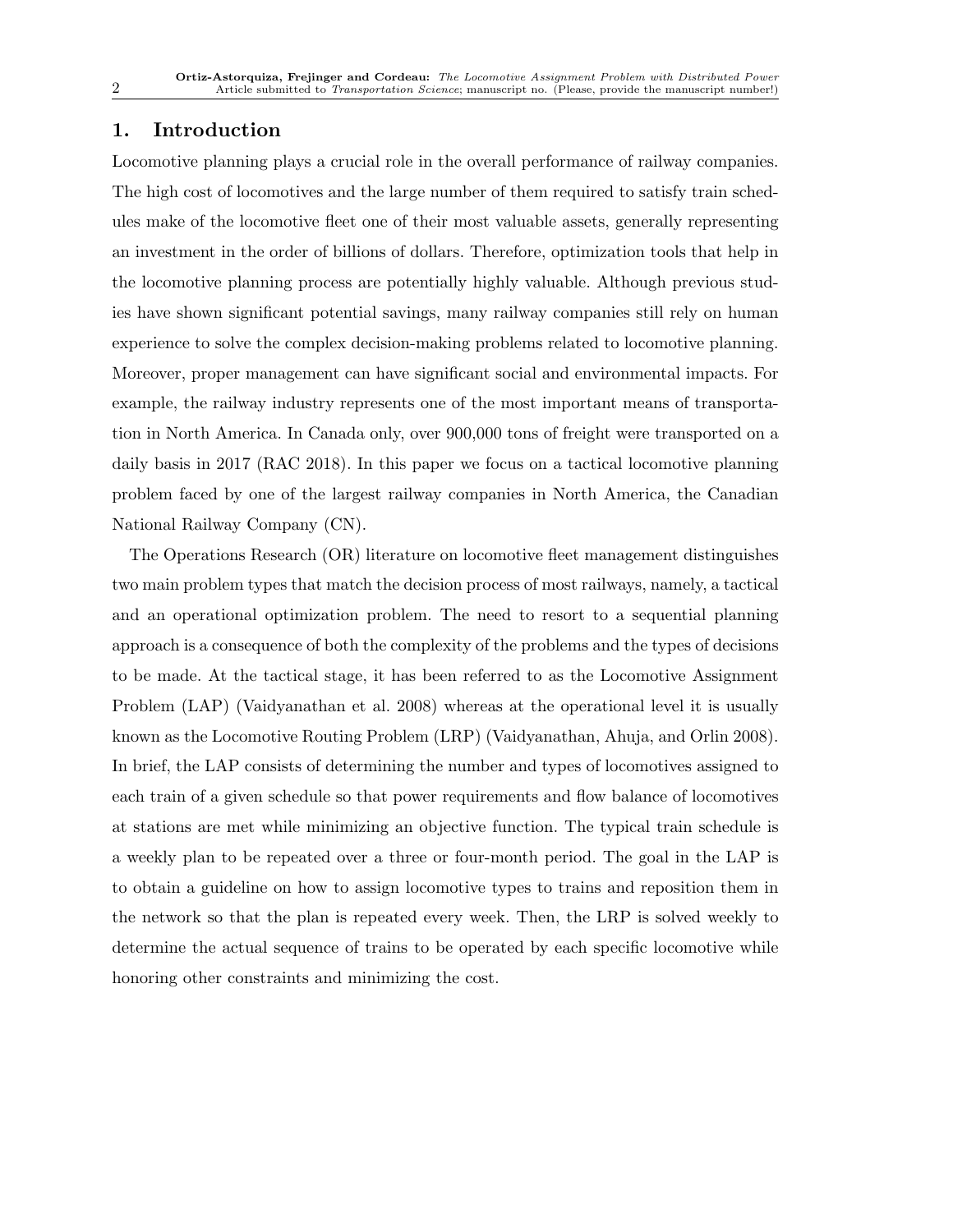In railway transportation, especially for freight in North America, typically there is more than one locomotive assigned to operate each train either because the demand for horse power (HP) cannot be satisfied otherwise or because operating main-line (ML) trains that are usually long and heavy on long distances or specific corridors with difficult geographic conditions require reliable consists. A consist is defined as a group of locomotives traveling together. More importantly, in recent years, CN and many other railway operators have started moving from the conventional mode where all the active locomotives travel together at the head of the train to distributed power (DP), where locomotives can be interspersed throughout the length of the train. DP is a relatively recent technology (Deveau 2011) which has yielded several patents in the last two decades. However, it also brings an extra level of complexity to the planning problem. On the one hand, DP reduces the in-train forces permitting an increase in the length and weight of the train. It also reduces fuel consumption, wear on various components and the possibility of derailment. On the other hand, setting up and separating the locomotives that travel on DP mode is more time consuming and not all locomotives possess the right equipment to be used in this mode. Thus, in this article, we study a general version of a tactical LAP denoted LAP-DP. We continue this section with an overview of related work followed by a statement of our contributions.

# 1.1. Literature Review

Several articles in the broader context of locomotive scheduling have been published dating back to the mid 1970's. Here we mention those that we consider the most relevant ones for this paper mainly based on the level of planning but we refer the reader to the survey papers of Cordeau, Toth, and Vigo (1998) and of Piu and Speranza (2014) for a more complete review of the literature. We note that the problem names and their definitions may vary in related articles, not necessarily following the classification discussed here.

One of the first works addressing the LAP with a locomotive fleet composed of different locomotive types was that of Florian et al. (1976). In this case, consists can be formed of one or more locomotive types to meet HP requirements. The authors proposed a multicommodity network flow-based model and a Benders decomposition algorithm to solve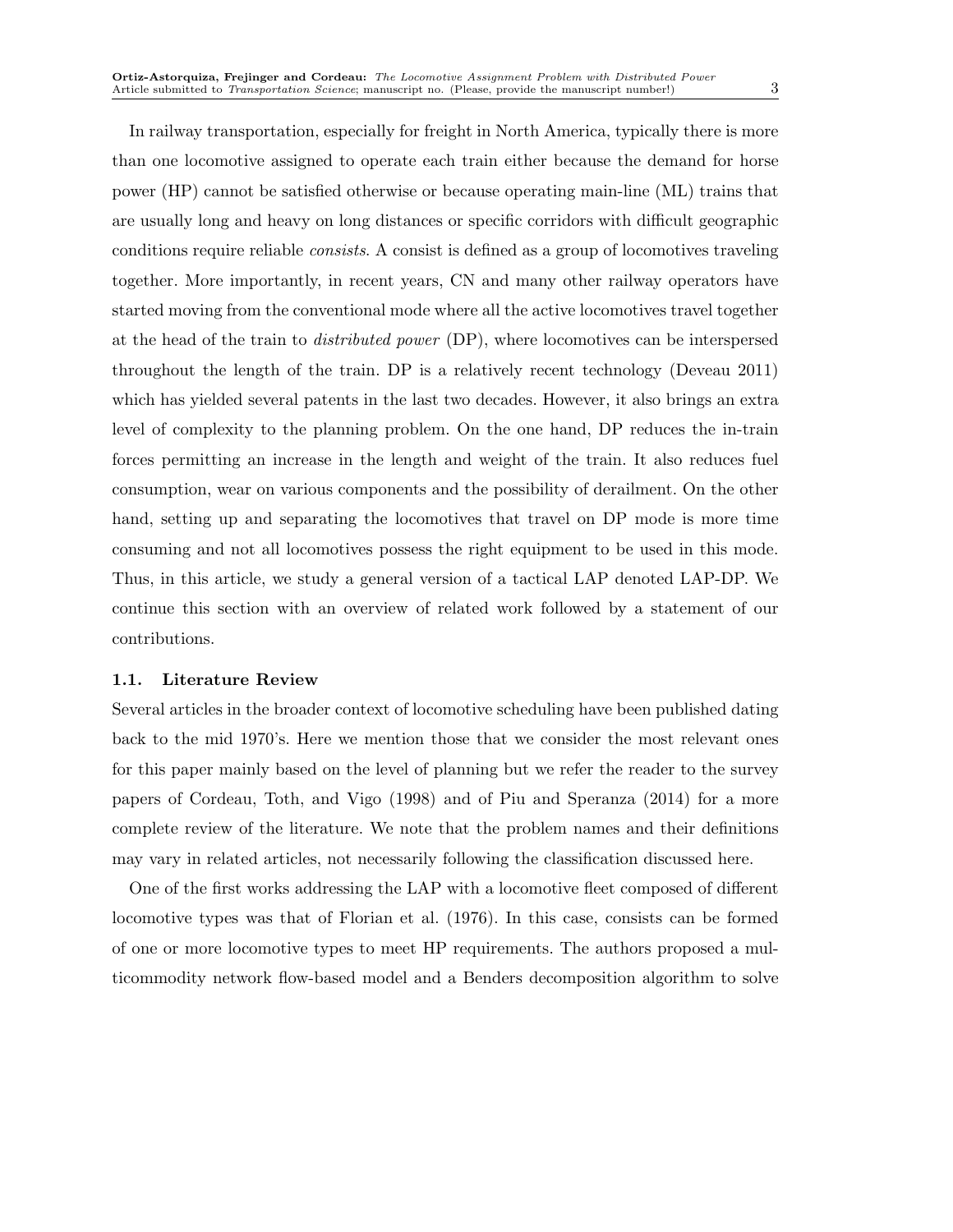the problem. Their model was later generalized by Ziarati et al. (1997) to include other operational constraints in what they denoted as an LAP at the operational strategic level requiring no repetitiveness of the solution. Ziarati et al. (1997) proposed a solution method for full size instances on CN data from 1995 (approx. 2,000 trains per week and 1,200 locomotives) based on dividing the time horizon into a set of rolling and overlapping 1-day time windows. Every time slice is optimized using a branch-and-bound procedure in which the Linear Programing (LP) relaxations are solved with a Dantzig-Wolfe decomposition. The authors also considered maintenance constraints falling into the category of what we denote as the LRP. In a subsequent paper, Ziarati et al. (1999) presented an improved solution methodology denoted branch-first, cut-second which significantly reduces the LP relaxation gap and the overall computing time.

Cordeau, Soumis, and Desrosiers (2000, 2001) presented exact algorithms based on Benders decomposition to handle the simultaneous assignment of locomotives and cars of passenger transportation for Via Rail Canada. Ahuja et al. (2005) and Vaidyanathan et al. (2008) proposed ILP formulations for a tactical version of the LAP considering several realistic characteristics in collaboration with CSX Transportation. Their formulations are based on a space-time network representation and can be described under the umbrella of multicommodity network design problems with integer flows. Ahuja et al. (2005) proved that the LAP is an  $\mathcal{NP}$ -hard problem which in turn implies that the LAP-DP also belongs to this class of problems. The authors also present heuristic methods to solve the models mainly by removing fixed-charge variables and solving the 1-day version repeatedly over the full week. Their full size instances contain approximately 3,300 trains and 3,300 locomotives among five locomotive types.

Vaidyanathan et al. (2008) included additional operational constraints and proposed an improved ILP formulation based on assigning only predefined consists. This idea followed from the important observation that since an integral number of locomotives must be assigned, it is very unlikely that there is a consist satisfying exactly the train HP (Ziarati et al. 1999). In reality, the function of HP over the set of consists is not continuous but a stepwise function. More importantly, these steps are typically of a few hundreds of HP which in turn implies a significant gap between the LP relaxation and the ILP solution.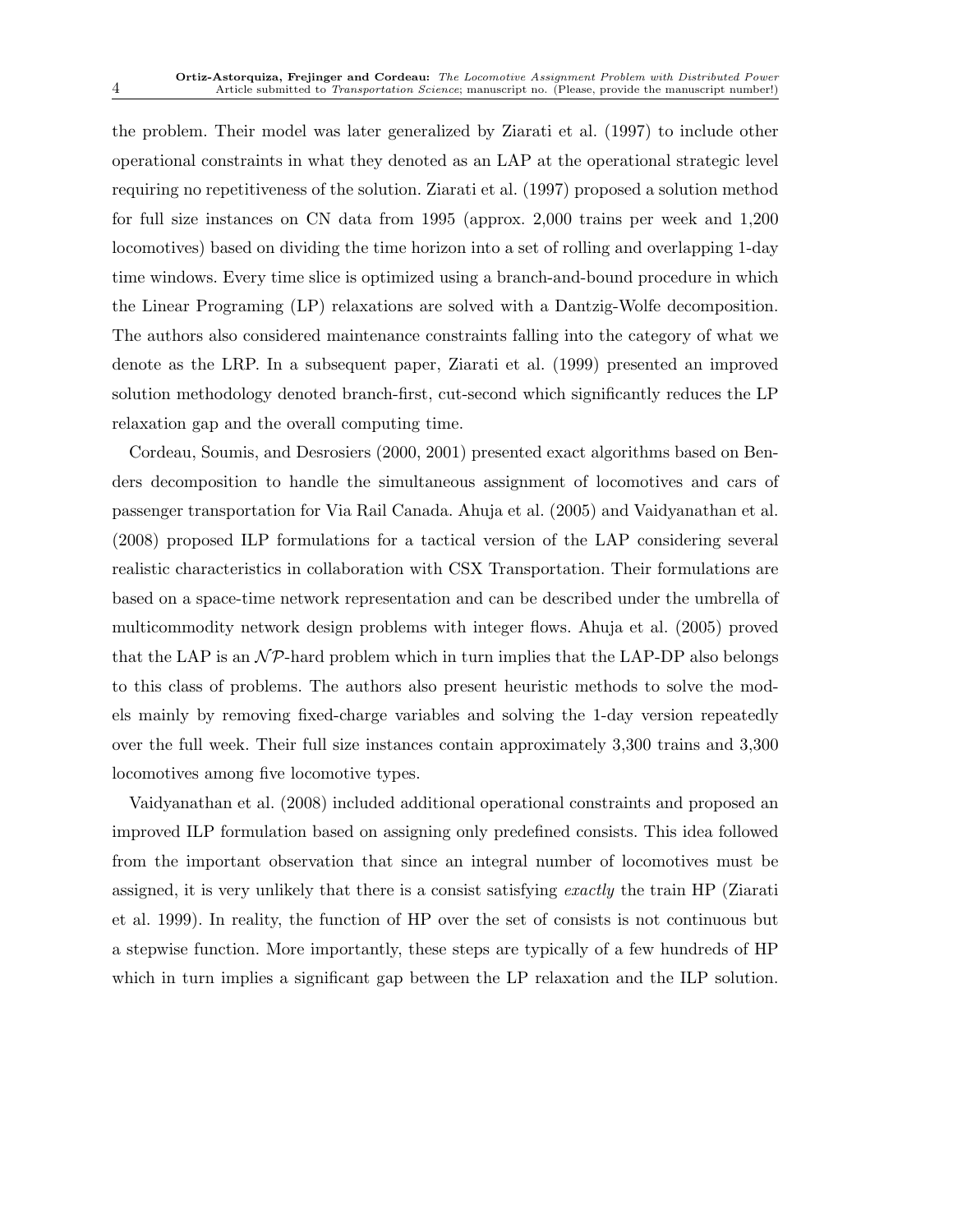Moreover, several side constraints can be implicitly handled in the predefined consists. Vaidyanathan et al. (2008) discuss the benefits of having a pure consist-based formulation for the LAP where both active and non-active locomotives travel in the network as consists. Later, Piu, Kumar, and Speranza (2015) proposed an optimization model to define the initial set of consists and Jaumard and Tian (2016) proposed a column generation approach for a similar variant of the LAP.

More recently, Powell et al. (2014) and Bouzaiene-Ayari et al. (2016) presented an approach based on Approximate Dynamic Programming (ADP) to solve locomotive scheduling problems for Norfolk Southern. The authors proposed three optimization models distinguished mainly by the level of detail that define the set of locomotives which is tightly related with the level of planning. They refer to this family of models as PLASMA (Princeton Locomotive and Shop MAnagement system). First, they consider a strategic variant denoted as single commodity formulation (PLASMA/SC) where all locomotives are assumed to be of the same type. Then, they consider a multicommodity formulation with four locomotive types (PLASMA/MC) and finally a multi-attribute version in which each locomotive is identified individually (PLASMA/MA). Note that the PLAMA/MC and PLASMA/MA versions are similar to what we denote the LAP and LRP, respectively. One of the important contributions of Bouzaiene-Ayari et al. (2016) was to include and efficiently handle several sources of uncertainty, especially those relating to time delays. However, as the authors point out, ADP seems to be well suited to handle high levels of detail, including uncertainty, but is less skilled at managing a global vision of flows around the network over time. This means that ADP is possibly not the best approach to deal with repeatable solutions, i.e., matching ending with beginning inventories, which is our focus.

## 1.2. Contributions

To the best of our knowledge, deciding of the operating mode (DP or conventional) has not been included in the optimization models proposed in the literature nor any benefit (e.g., reduction in the HP required) that depends on the type of consist. Also, we note that there is no solution methodology of a general and realistic version of an LAP in which one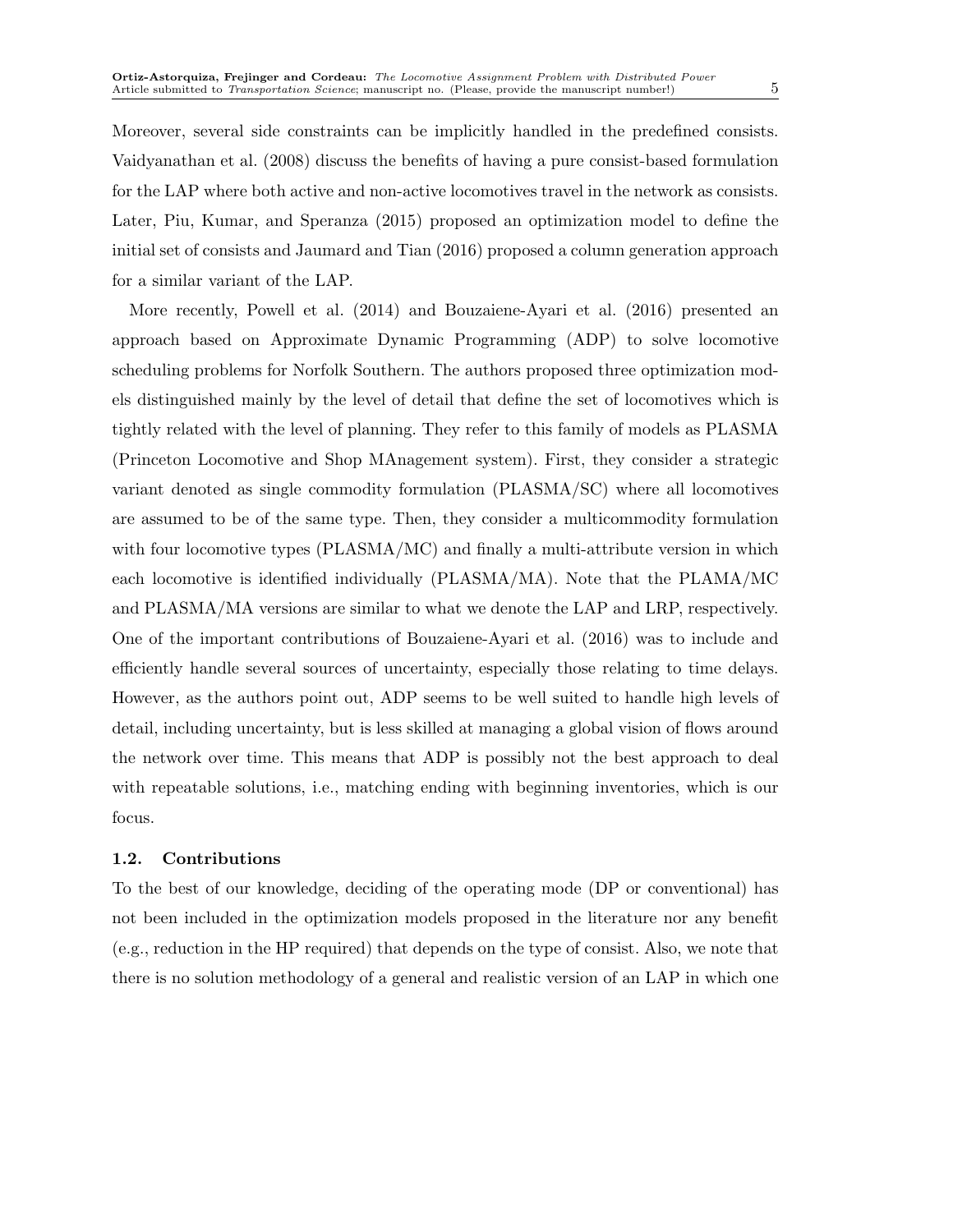considers repetitiveness in the solution without partitioning the train schedule into smaller time windows. This cyclic behavior is an important modeling aspect when following a sequential planning approach to facilitate the implementation of the subsequent problem solution. Furthermore, depending on the train schedule, trains may operate only a few days per week which can yield suboptimal solutions when solving a daily problem. Thus, the main contributions of this article are the following.

– We introduce a general version of an LAP denoted as LAP-DP in which the mode of operation of the trains is part of the decision process. Under this umbrella we consider the benefits in the HP required depending on consist configuration and we show how it greatly impacts the objective function value. Additionally, we incorporate other real-life considerations in the model such as repositioning of inactive locomotives at intermediate stations and consist busting which are explained in detail in the following sections.

– We present two Integer Linear Programming (ILP) formulations to model the LAP-DP and we develop various enhancements on one of them to improve the computational performance when solved with a general-purpose solver. Among other ideas, we propose constraint relaxations, approximation of fixed costs and criteria to select predefined consists available to be assigned. With the enhanced formulation we obtain good solutions, compared to actual operations, for real-size instances of the problem within a time limit of 6 hours. Without these refinements and proper implementation of the modeling framework it is not possible to even obtain feasible solutions within this computing time limit.

– We also develop two versions of an algorithm based on Benders decomposition (Benders 1962) to obtain feasible solutions in reasonable time and test different variants of these algorithms to assess their performance. On average, there is a time improvement of almost two hours to find the first feasible solution in comparison with the enhanced formulation for the full-size instances. Moreover, the results indicate that the Benders-based algorithms are less dependent on the number of threads used in the experiments.

– We present results and insights from a case study based on real data and guidance provided by CN for ML freight trains as well as local and yard services requiring planned locomotive power. All the solutions obtained with the model indicate significant potential savings in comparison with the actual operations.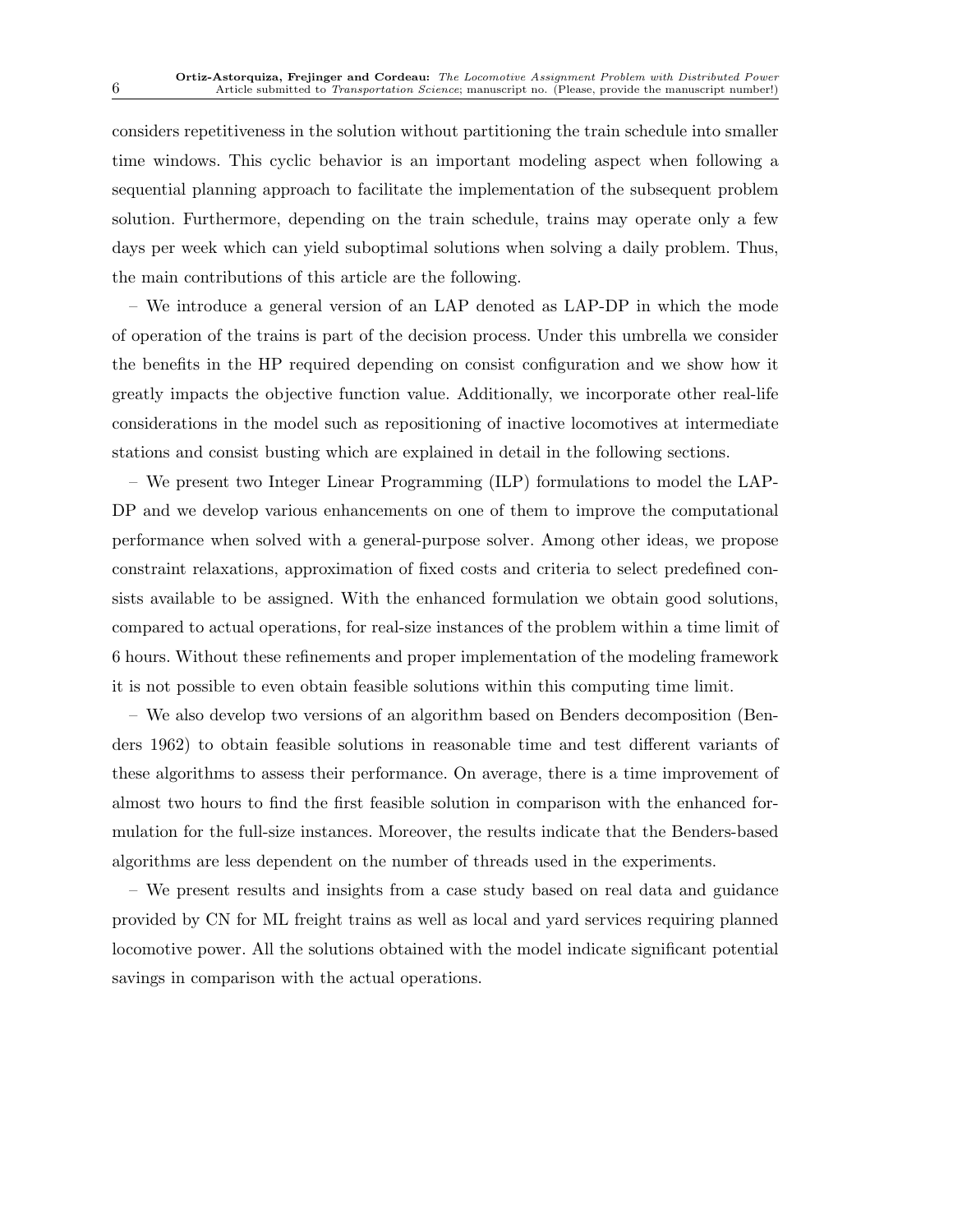– We perform an extensive computational study to assess the performance of the formulations on realistic instances. Through a sensitivity analysis on various parameters of the models, we assess the characteristics of the solutions as well as the performance of the algorithms. The results show that there is an important impact on both solutions and algorithmic performance when emphasizing certain parameters of the objective function and some constraints.

# 1.3. Paper Structure

The remainder of the paper is organized as follows. In Section 2 we describe the LAP-DP in detail and in Section 3 we present the modeling framework along with two ILP formulations. In Section 4 we describe the algorithmic refinements on one of the formulations and two algorithms based on Benders decomposition for the LAP-DP. In Section 5 we present the computational experiments and the case study and conclusions follow in Section 6.

# 2. Problem Description

At the tactical level, the goal is to obtain a cyclic solution that provides a guideline for the subsequent levels of planning. Thus, it becomes unnecessary and rather counterproductive to determine the routes of individual locomotives at this stage because their operational conditions and initial positions in the network will vary from week to week. In addition, the train schedule may suffer small changes every week and, more importantly, there are decisions associated with individual locomotives that would be difficult or impossible to comply with when planning three months in advance. Instead, the problem is modeled by aggregating locomotives into significant types, i.e., assuming that locomotives with similar specifications and costs are actually indistinguishable. In this context, it is important to emphasize that the LAP can only be implemented in practice jointly with an LRP solution.

In particular, the LAP-DP consists of determining the optimal assignment of locomotive types to trains and the choice of operating mode while satisfying power requirements and flow balance for a given 7-day train schedule. The force required to pull a train is often expressed in terms of HP which can be met by selecting a set of locomotives, possibly of different types. Hence, the main output of the LAP-DP is an assignment of consists to trains.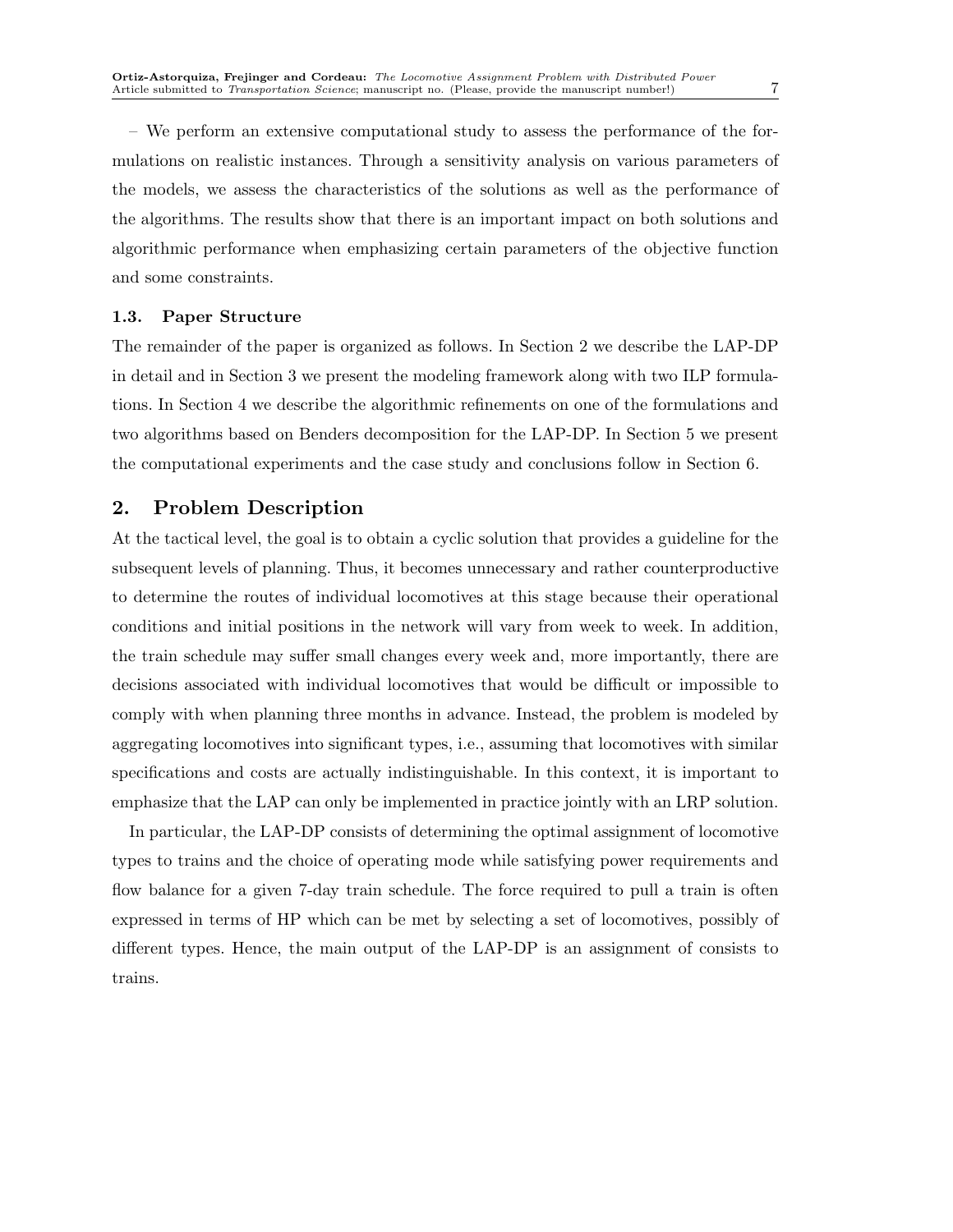# 2.1. Problem Data

The input of the LAP-DP mainly consists of a weekly train schedule with the corresponding  $HP$  demand values and a set of available locomotives partitioned into types. Let K be a set of locomotive types and  $A_T$  the set of train legs indexed by  $l \in A_T$ .

**Trains legs:** Each train leg  $l \in A_T$  is defined by a type, origin and destination stations, a length, a tonnage  $t_l$ , times of departure and arrival, and a parameter  $\beta_l$  called Horse Power to Tonnage (HPT). The train type determines whether a train operates in the mainline network, which typically implies heavy, long distance trains, or if it is a local or yard service. The HPT is based on geographical and operational conditions and it allows to approximate how much HP is needed to pull the tonnage of the train.

**Locomotives:** Associated with each locomotive type  $k \in K$  are the number of available locomotives  $f^k$ , the HP  $h^k$ , the weight of a locomotive  $w^k$ , a binary parameter  $dp^k$  indicating whether it is DP equipped, the number of axles  $\lambda^k$  and an indicator that determines whether it generates DC or AC power. Let  $B$  and  $D$  be the sets of locomotive types that generate AC and DC power, respectively.

Network: Information on the rail network is assumed to be available such as each train route  $R_l$ , the railroad distance  $r(i, j)$  between stations i and j and power change stations, which are predefined points in the network where some trains may stop for a consist change. **Costs:** We consider fuel consumption costs which depend on the locomotive type, the train and the diesel cost. Also, we consider a track maintenance cost associated with the usage of the railroad. There is an ownership cost  $g^k$  that corresponds to the weekly cost of using a locomotive of type  $k$ . Finally, there are crew costs that depend on the duration of the train as well as the train type.

## 2.2. Power Requirements

One of the main constraints of any LAP is to assign sufficient locomotives of the right types so that one ensures the HP required to pull each train. The typical HP approximation for a given train leg l is done using  $\beta_l t_l$ . However, an important aspect that may yield significant savings and is not being considered using this approximation is that the HPT changes when a train is operated under DP or when the assigned consist is formed of AC locomotives only. Therefore, a more precise approximation of the HP required is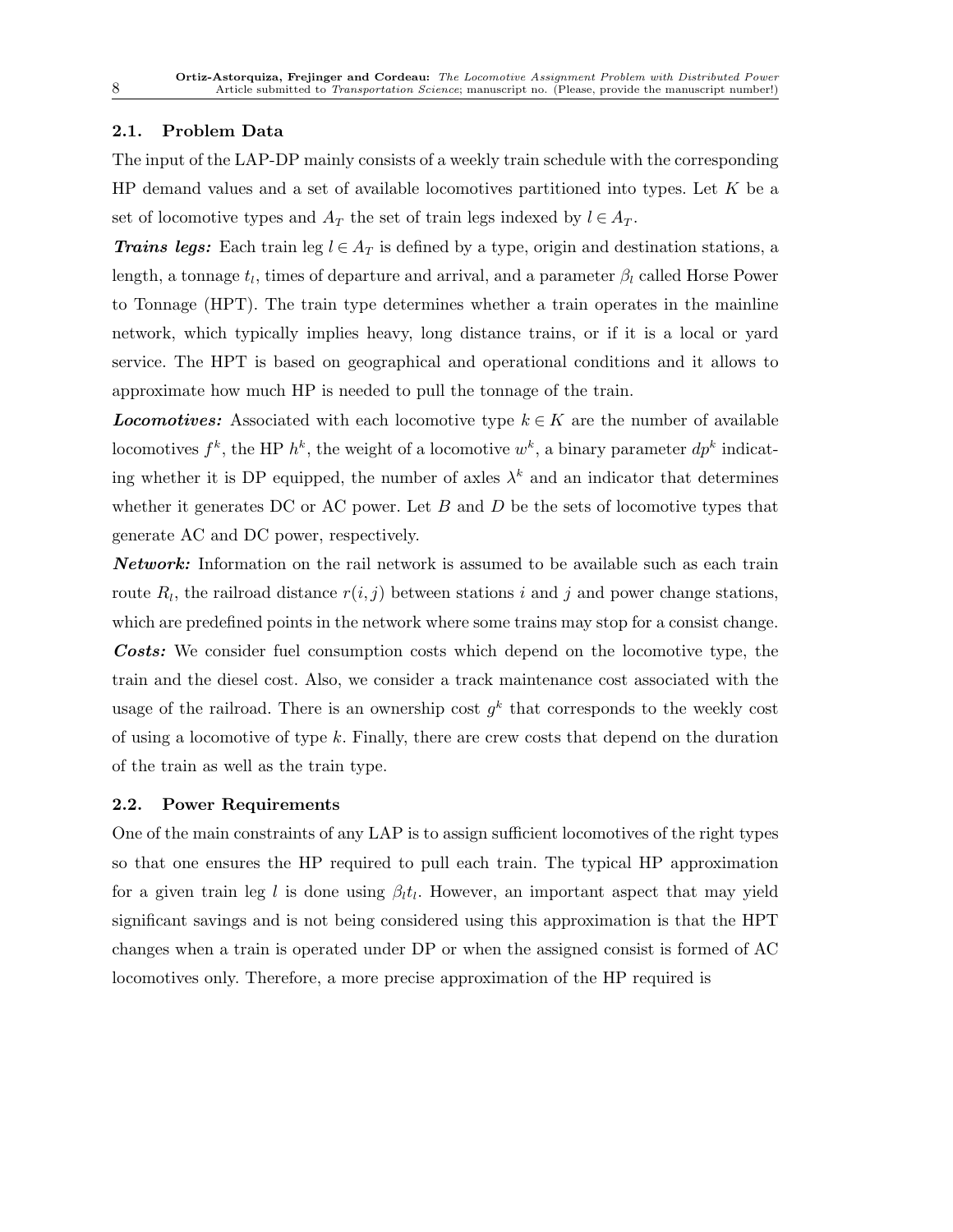$$
HP_l = \begin{cases} \beta_l t_l & \text{if conventional mode} \\ \beta_l^A t_l & \text{if conventional mode and all AC locomotives} \\ (\beta_l - \theta_l) t_l & \text{if DP mode} \\ (\beta_l^A - \theta_l) t_l & \text{if DP mode and all AC locomotives,} \end{cases}
$$
(1)

where  $\beta_l^A$  and  $\theta_l$  model the values of HPT if only AC locomotives are assigned and the discount on HPT for using DP, respectively.

Another aspect to consider is the power change stations where trains may modify consists. These are well-defined stations in the schedule since it is known where the HPT varies considerably from one part of the route to the next. One way to include this feature is by splitting the original train by modifying the origin-destination (OD) into the corresponding parts at power change stations as if they were separate trains in a preprocessing stage.

# 2.3. Consist Busting and Train-to-Train Connections

Consist busting is an important decision in locomotive scheduling which plays a major role in the objective function of existing models, especially for those at the operational level. We say that a consist is *busted* if, after arriving at its destination station, the locomotives are separated and become available individually. Otherwise, when the arriving consist is assigned without changes to a departing train, we refer to it as a train-to-train connection. In Section 5.2 we describe in detail how we handle train-to-train connections.

## 2.4. Flow Balance and Power Availability

An important aspect in locomotive planning is ensuring that there are sufficient locomotives of each desired type at each station to satisfy the train schedule. However, the network is usually unbalanced because some stations require more HP than they receive through the arriving trains or vice-versa. Stations are called sources when the total HP of departing trains exceeds that of arriving trains and sinks in the opposite situation. Therefore, locomotives must be repositioned by other means than as active power on scheduled trains. This can be done in two ways: (i) deadheading (DH), which indicates that locomotives travel using the scheduled trains but are not pulling, and (ii) light traveling, which consists of sending groups of locomotives where only the leading one is active and they do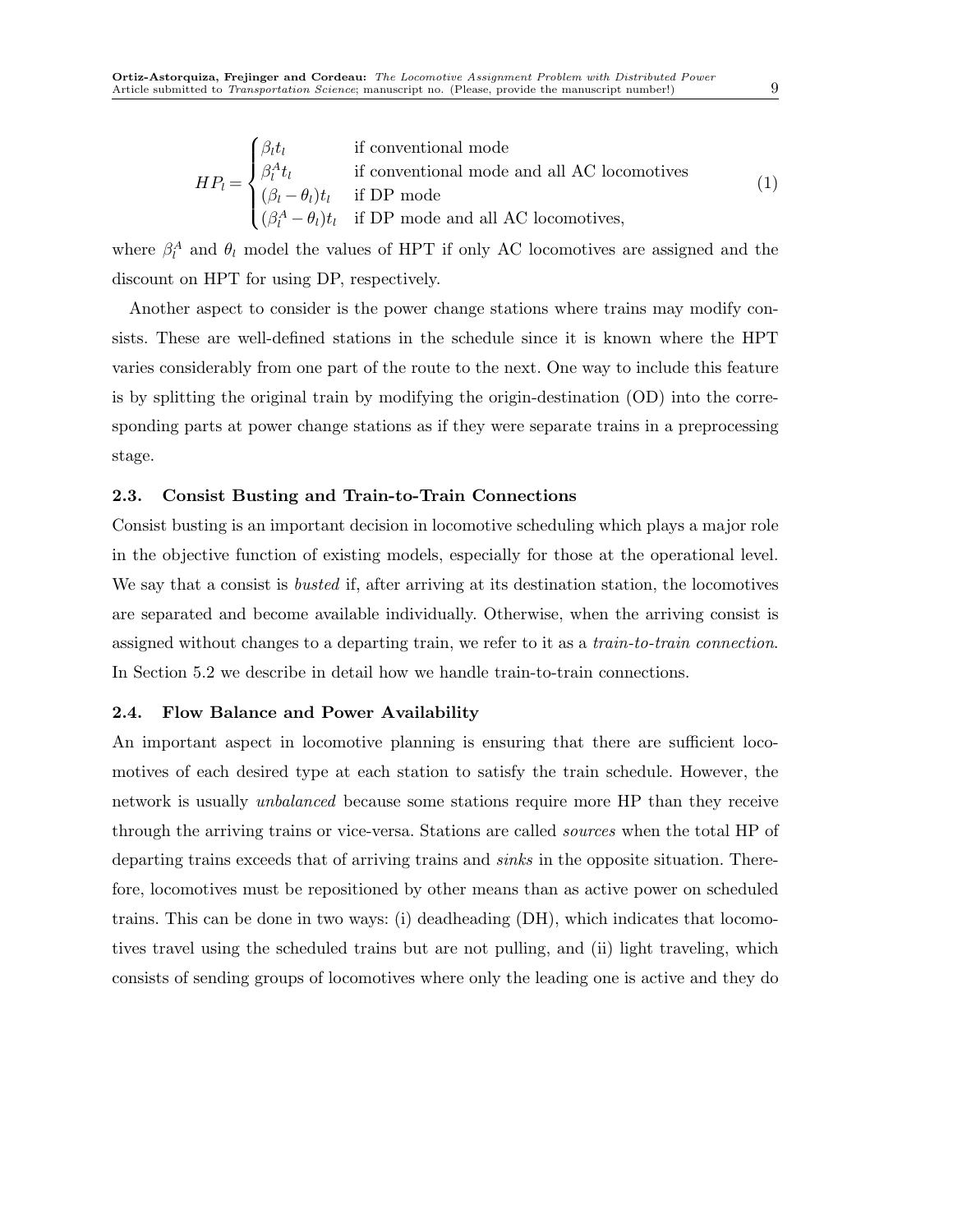not have additional railcars attached. Note that DH is less costly but in many cases the only or most rapid way of repositioning locomotives is through light traveling.

An additional feature included in the LAP-DP, that to the best of our knowledge has not been addressed before, is to allow extra DH. What we denote as "extra" DH is common in practice and is formed of two parts. First, when there is an active train-to-train connection the non-active locomotives are allowed to stop or be added at the connecting station. Second, DH of locomotives that occurs between pairs of stations other than the origin and destination pair of each scheduled train, i.e., intermediate stations in the train route. Allowing DH locomotives to be dropped off and picked up in the middle of the train route at predefined stations has a significant impact in the solution and computing time.

# 2.5. Additional Constraints

Several side constraints and preferences are considered in the LAP-DP to better capture the requirements that arise in practice. For example, limiting the number of (active) locomotives and the number of active axles per train  $(a<sub>l</sub>)$  as well as avoiding mixes of AC with DC locomotives. Some of these requirements are desirable but not mandatory. We can also impose that certain trains operate under DP or conventional mode depending on the length and weight of the train and we promote certain characteristics in the solution by means of weights in the objective function. Other common features in locomotive planning such as the use of foreign power (leasing locomotives from other railways), train delays and maintenance constraints are treated at the operational level.

# 3. Modeling Framework

We model the LAP-DP via a space-time network that represents the physical railroad and the train schedule simultaneously. Time units are in minutes and each locomotive type is considered a commodity to be routed on the network. Let  $G = (N, A)$  be a graph with N the set of nodes and A the set of arcs. Each node  $i \in N$  is associated with three attributes, namely, station number, time and type, whereas each arc  $a \in A$  represents an activity such as a train leg, a waiting period, or repositioning of locomotives, among others. As in a network flow problem (Ahuja, Magnanti, and Orlin 1993), the flow of a particular commodity on an arc represents the assignment of this locomotive type to the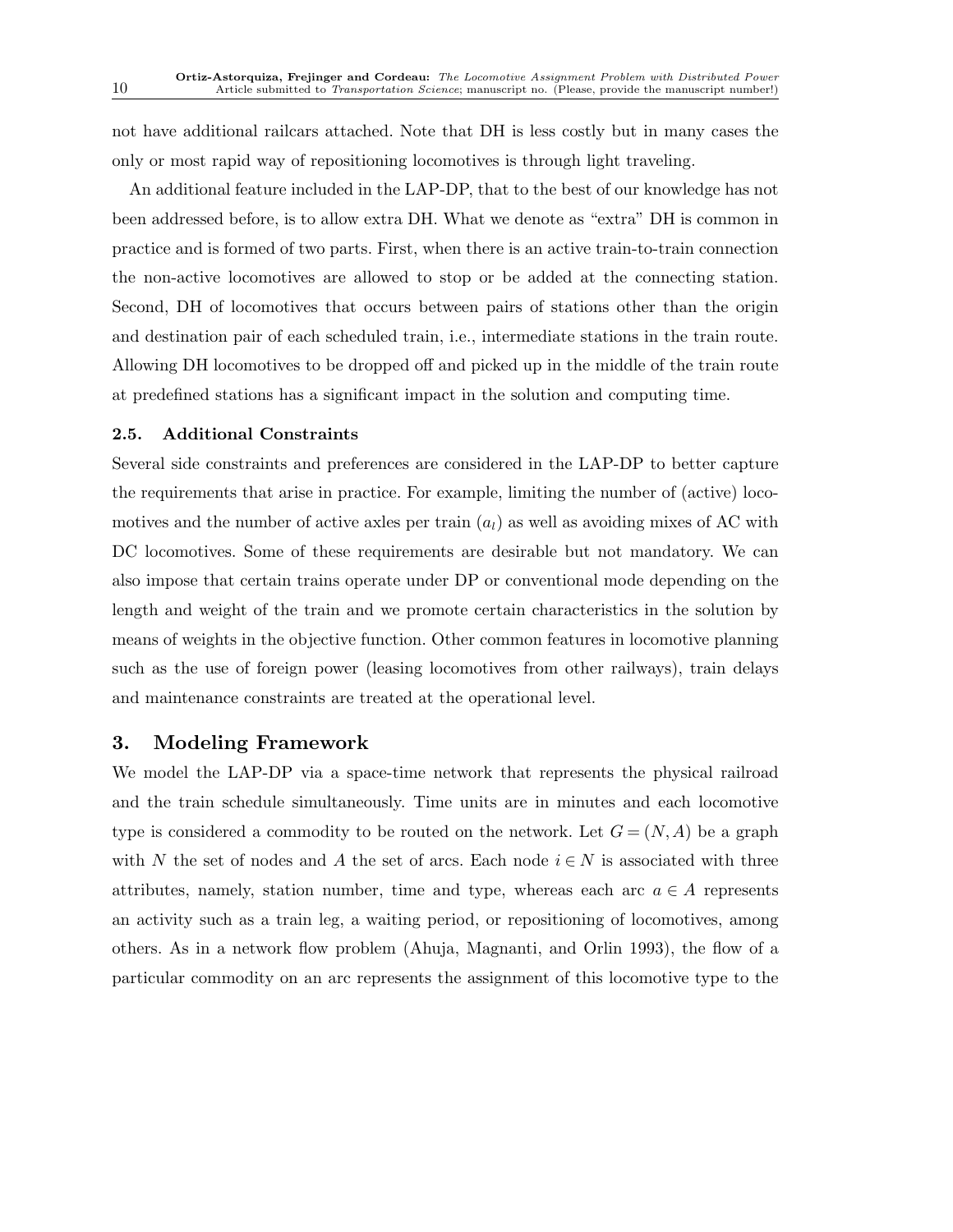corresponding activity. We note that most of the notation used throughout this article is inherited from airline planning problems and from previous work on the LAP.Note that we refer indistinctly to a train arc and a train leg. Tables 1 and 2 summarize the main notation for parameters and sets used throughout the paper.

#### Table 1 Summary of main parameters

| $h^k$ , $\lambda^k$ , $w^k$ | Horsepower, number of axles and weight of locomotives of type $k$         |
|-----------------------------|---------------------------------------------------------------------------|
| $dp^k$                      | Binary parameter indicating if locomotives of type $k$ are DP equipped    |
| $f^k$                       | Number of available locomotives of type $k$                               |
| $t_I$                       | Tonnage of train $l \in A_T$                                              |
| $\beta_l, \beta_l^A$        | Standard and AC-only HPT for train $l \in A_T$                            |
| $m^A,m^T,m^D,m^{DH}$        | Maximum number of locomotives (active, total, DP, DH) per train           |
| r(i, j)                     | Railroad distance between stations $i$ and $j$                            |
| $g^k$                       | Weekly ownership cost for a locomotive of type $k$                        |
| $c_l^k$                     | Per unit cost of assigning an active locomotive of type $k$ to train $l$  |
| $d_l^k$                     | Per unit cost of assigning a non-active locomotive of type $k$ on arc $l$ |
| $\theta_l$                  | Discount on the train HPT for operating on DP                             |
| a <sub>l</sub>              | Maximum number of active axles for train $l \in A_T$                      |
| $\rho_k^c$                  | Number of locomotives of type $k$ in consist $c$                          |

## Table 2 Summary of sets

| К                                         | Set of locomotive types or commodities                            |
|-------------------------------------------|-------------------------------------------------------------------|
| N, A                                      | Sets of nodes and arcs in the space-time network                  |
| $N_A, N_D$                                | Sets of arrival and departure nodes                               |
| $N_G = N_I \cup N_B \cup N_E \cup N_{DP}$ | Set of ground nodes (initial, grd-arr, grd-dept and DP)           |
| $A_T$                                     | Set of train arcs                                                 |
| $A_G$ , $A_{DP}$ and $A_L$                | Sets of inter-ground, DP and light-travel arcs                    |
| $A_C = A_R \cup A_E \cup A_O$             | Sets of arrival-ground, ground-departure, and train-to-train arcs |
| $A_{DH}$                                  | Set of extra deadheading arcs                                     |
| I[i], O[i]                                | Sets of inbound and outbound arcs for each $i \in N$              |
| S                                         | Set of arcs that cross the checkpoint                             |
| B, D                                      | Sets of locomotive types that have AC (or DC) power               |
| $R_l$                                     | Set of stations in the route followed by train l                  |
| $E(l, i, j) \subseteq A_{DH}$             | Extra DH arcs available between stations i and j in $R_l$         |
| $C_1$                                     | Set of predefined feasible consists for train l                   |
| $C^{DP}$                                  | Set of predefined consists using DP mode                          |

# 3.1. Space-time Network

Figure 1 depicts an example of a space-time network with four trains represented with the bold arcs and four different stations. The dashed and bold-dotted arcs correspond to the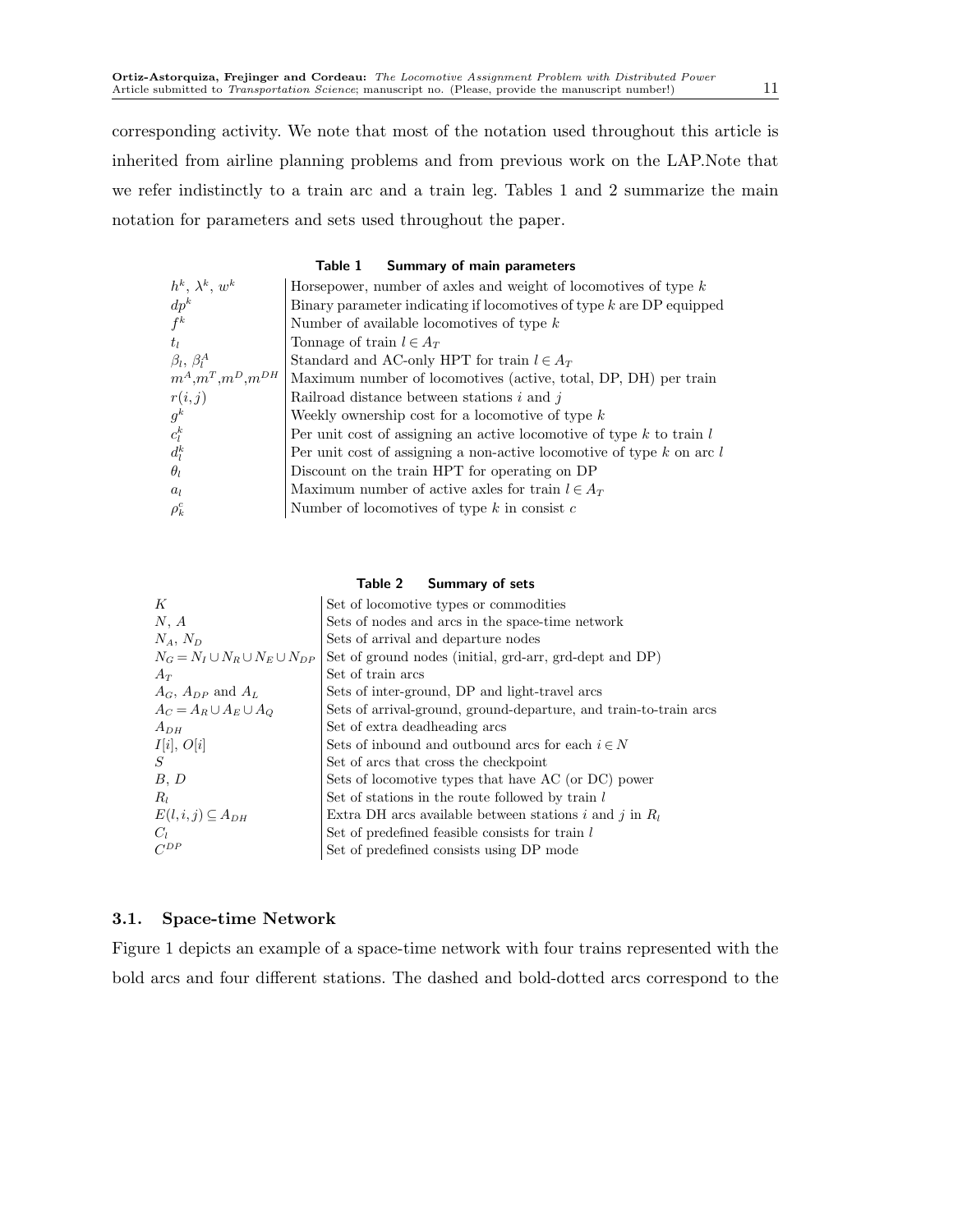

Figure 1 Example of space-time network on four trains and four stations

cyclic behavior of the solution, light travel and extra DH arcs, respectively. We also show examples of train-to-train arcs in the figure but we omit the representation of all extra DH arcs to simplify the diagram.

The set of nodes is partitioned into arrival  $(N_A)$ , departure  $(N_D)$  and ground nodes  $(N_G)$ . A train arc goes from a departure to an arrival node and the corresponding train information defines the station numbers and times for these nodes. Ground nodes are used to represent the events of locomotives when they are not assigned to a train, i.e., they are at a station. The set of ground nodes is further partitioned into ground-arrival  $N_R$ , ground-departure  $N_E$ , ground-initial  $N_I$  and DP  $N_{DP}$  nodes. For each arrival node there is an arrival-ground node and for each departure node there is a ground-departure node.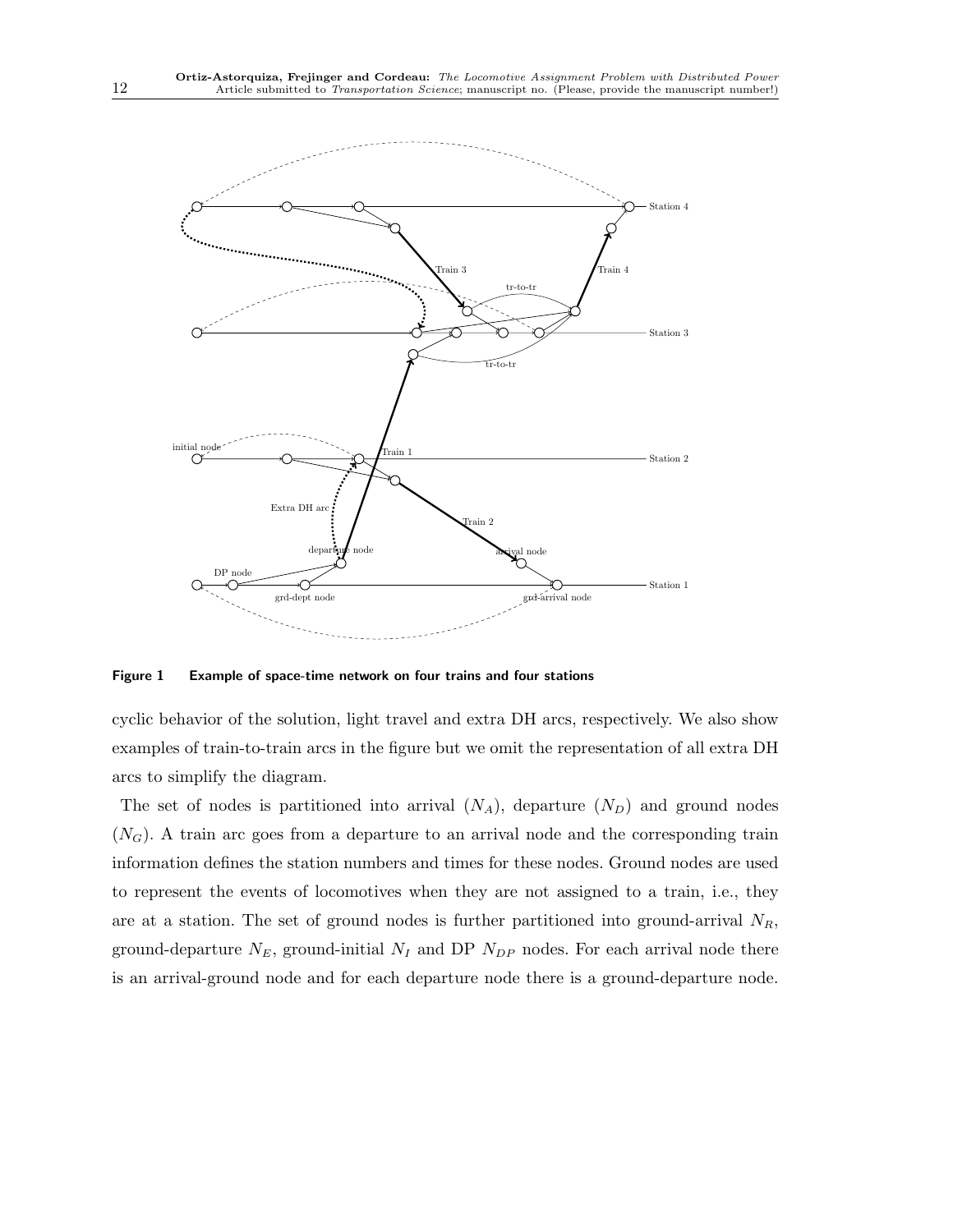Each one of them has the same station number as its corresponding arrival or departure node. Each arrival-ground node has the time as its associated arrival node plus an input parameter that models the time for consist busting. For ground-departure nodes a value is subtracted from the departure time to model the time of creating a consist. A similar procedure is followed to create DP nodes. However, we should note that not every train will be allowed to operate on DP mode. Finally, we have one initial ground node at time zero for each station.

In the set of arcs we consider train arcs  $A_T$ , DP arcs  $A_{DP}$ , arrival-ground  $A_R$ , grounddeparture  $(A_E)$  and train-to-train  $(A_Q)$  connection arcs  $(A_C = A_R \cup A_E \cup A_Q)$ . Moreover, for each station we sort by time the ground nodes and create an inter-ground arc between each sequential ground node forming the set  $A_G$  of inter-ground arcs. After sorting the nodes, the last ground node of each station is connected with the corresponding initial ground node to model the cyclic behavior of the LAP-DP.

The set of extra DH arcs  $A_{DH}$  consists of two types of arcs: first, those that are not train arcs and outbound a departure node and arrive in an appropriate ground node of an intermediate station of the train route satisfying the travel time. Second, those that depart from an appropriate ground node of an intermediate station and finish at the arrival node. Note that using this construction we do not permit all possible cases of partial DH, only those that depart from or arrive to the associated origin or destination station of the train. We also limit the number of extra DH arcs by creating only those to or from intermediate stations with few in or out scheduled trains since they are more likely to need extra DH.

Finally, when an arc crosses the checkpoint, e.g., the arrival time is greater than the time horizon limit, we modify its destination and define the time attribute of the node such that it becomes the extra minutes after the checkpoint that is initially past. The set S is formed by all the arcs crossing the checkpoint as well as the cycle arcs.

## 3.2. Generating Light Traveling Arcs

Light travel arcs play a major role in the network representation when solving the LAP-DP. Including all possibilities of light travel arcs is not desired because the size of the network would increase considerably. The goal is then to select a suitable subset of light travel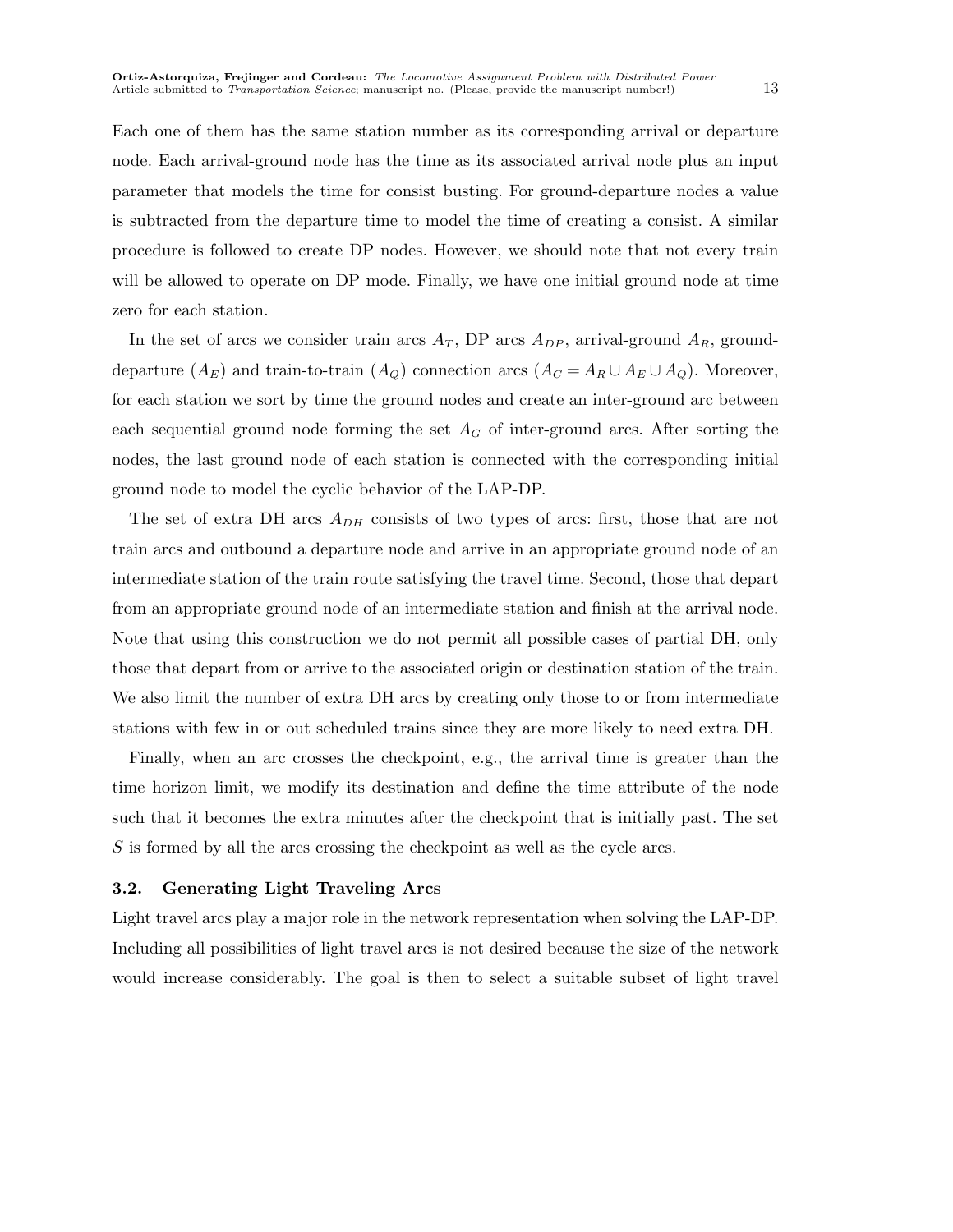arcs for which we follow a similar approach as that of Ahuja et al. (2005). In particular, we determine origin and destination stations of light travel arcs and their frequency by establishing the flow of HP in the network without considering the time component. We thus solve a minimum cost flow problem (Ahuja, Magnanti, and Orlin 1993) where the supply or demand of each node is given by an approximation of the total inbound HP minus the total outbound HP. Nodes with positive supply values represent power sinks and stations with negative supply values are power sources. We define the objective value coefficient for arc  $(i, j)$  as

$$
e_{ij} = \begin{cases} r(i,j) & \text{if } nOp_{ij} \le 2\\ r(i,j)\alpha & \text{if } nOp_{ij} \in (2,\alpha)\\ r(i,j)\alpha^2 & \text{otherwise,} \end{cases}
$$

where  $\alpha$  is an input parameter and  $nOp_{ij}$  is the number of scheduled trains to operate from station  $i$  to station  $j$ . With this definition we discourage the flow on arcs in the space network when there are more than a given number of trains that operate an OD pair assuming that those locomotives can be deadheaded. This partly accounts for not saturating OD pairs using light travel arcs. Note that if long distance light travel is not desirable, as in our case study, arcs with a distance above a threshold value can be removed.

Finally, we create light travel arcs between a pair of stations if the corresponding solution flow is above a given minimum threshold value. We also have an input parameter to establish how many light travel arcs are created for such pairs. To avoid the creation of extra nodes in the space-time network, we generate light travel arcs conveniently using the current set of ground nodes. In particular, we use ground-arrival nodes as origins without affecting the representation of the model because it is then when locomotives become available to be sent elsewhere. In practice, it is possible that the locomotives are not sent exactly at that time as long as it is ensured that they arrive to their destination at the required time. Similarly, for destination nodes we choose the first ground node that is available after the corresponding travel time. At that time it is when the locomotives are possibly needed and can be made available.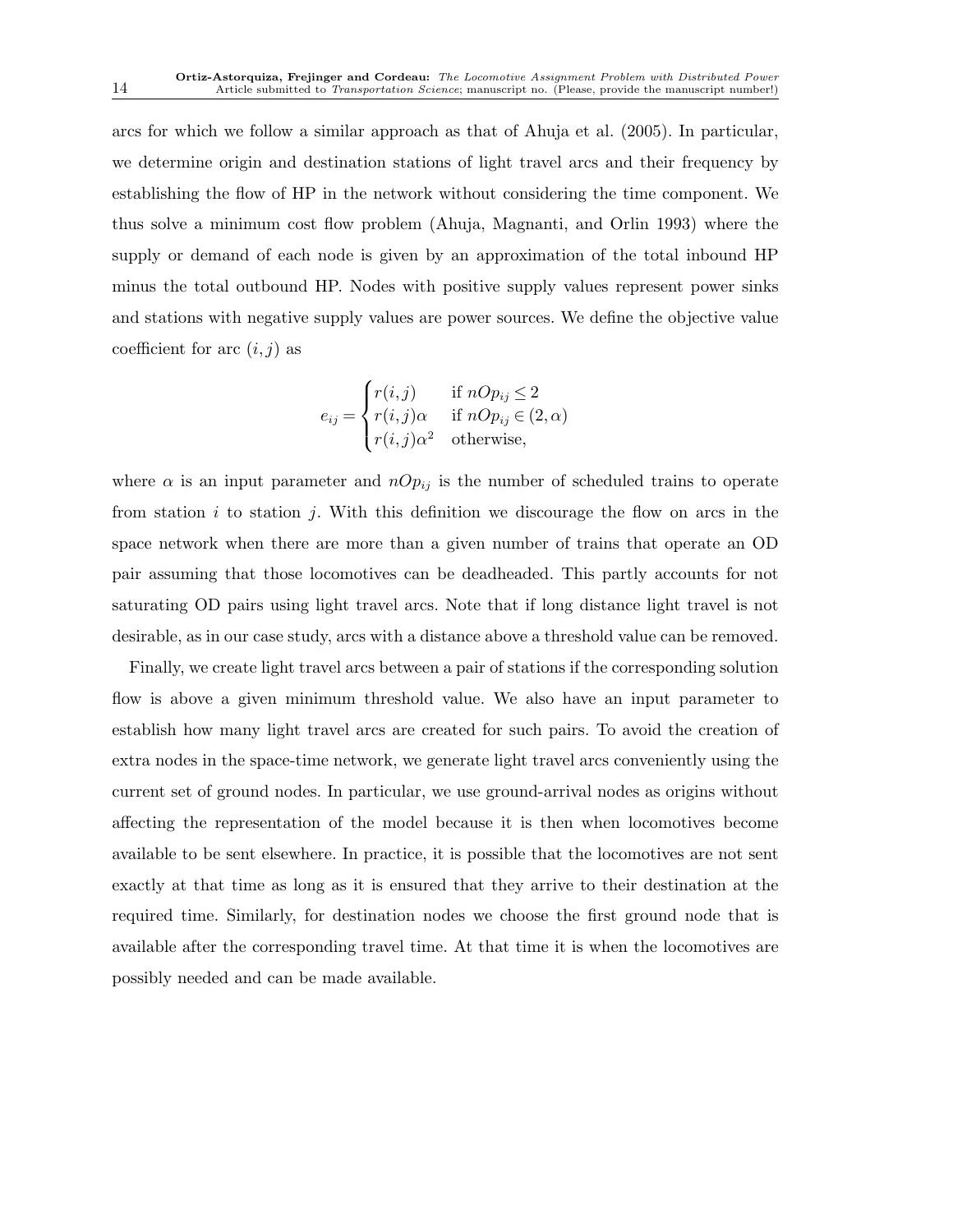#### 3.3. A Consist-and-Locomotive Flow-Based Formulation

A common way of modeling an LAP is through integer flows traveling in the space-time network that represent the number of locomotives of each type on each arc. Previous works (e.g., Ahuja et al. 2005) have shown that the performance of this type of formulation is very poor in terms of computing time. We present a new Locomotive-Based Formulation (LBF) for the particular case of the LAP-DP in the Online Appendix. However, preliminary computational experiments confirmed the slow performance of this type of formulation when solved with a general-purpose solver.

Another approach to model the problem is to consider a predefined set of feasible consists C and to decide through binary variables whether a consist is assigned to a train or not (Vaidyanathan et al. 2008). In addition, we must also incorporate the operating mode in the decision. Let  $C_l \subseteq C$  be the subset of feasible consists for train leg l, including DP and conventional consists, and  $\rho_k^c$  be the number of locomotives of type k in consist  $c \in C_l$ . Also, consider the subset  $C^{DP}$  of consists that operate on DP and its complement  $\overline{C^{DP}}$ , the set of consists on conventional mode. As mentioned before, there are numerous benefits to using a formulation based on consists instead of locomotive flows. For example, we use the sets  $C_l$  to implicitly take into account the HP requirements for each train and the benefits of using AC-only or DP mode, equivalently to equation (1). Moreover, several side constraints that appear in the LBF can be handled in the definition of  $C_l$ .

Let  $x_l^c$  be a binary variable taking value 1 if consist c is assigned to arc  $l \in A_T \cup A_C \cup A_{DP}$ and 0 otherwise, and let  $y_l^k$  be the number of non-active locomotives of type k assigned to arc  $l \in A$ . Note that since DP consists have to be busted at arrival stations, we still need to define the y variables as locomotive flows instead of consists of non-active locomotives. Therefore, we propose a Consist-and-Locomotive Flow-based formulation (CLF) that is more flexible than a pure consist-based approach in dealing with the repositioning of locomotives and therefore likely to benefit more from extra DH arcs. Also, let  $z_l = 1$  if arc  $l \in A_C \cup A_L$  is used and 0 otherwise. Finally,  $u_l$  are variables to control a soft constraint that determines the total number of active axles per train.

We denote by  $c_i^k$  the operational cost of assigning an active locomotive of type k to train l, which is a function of the track maintenance and fuel consumption costs. The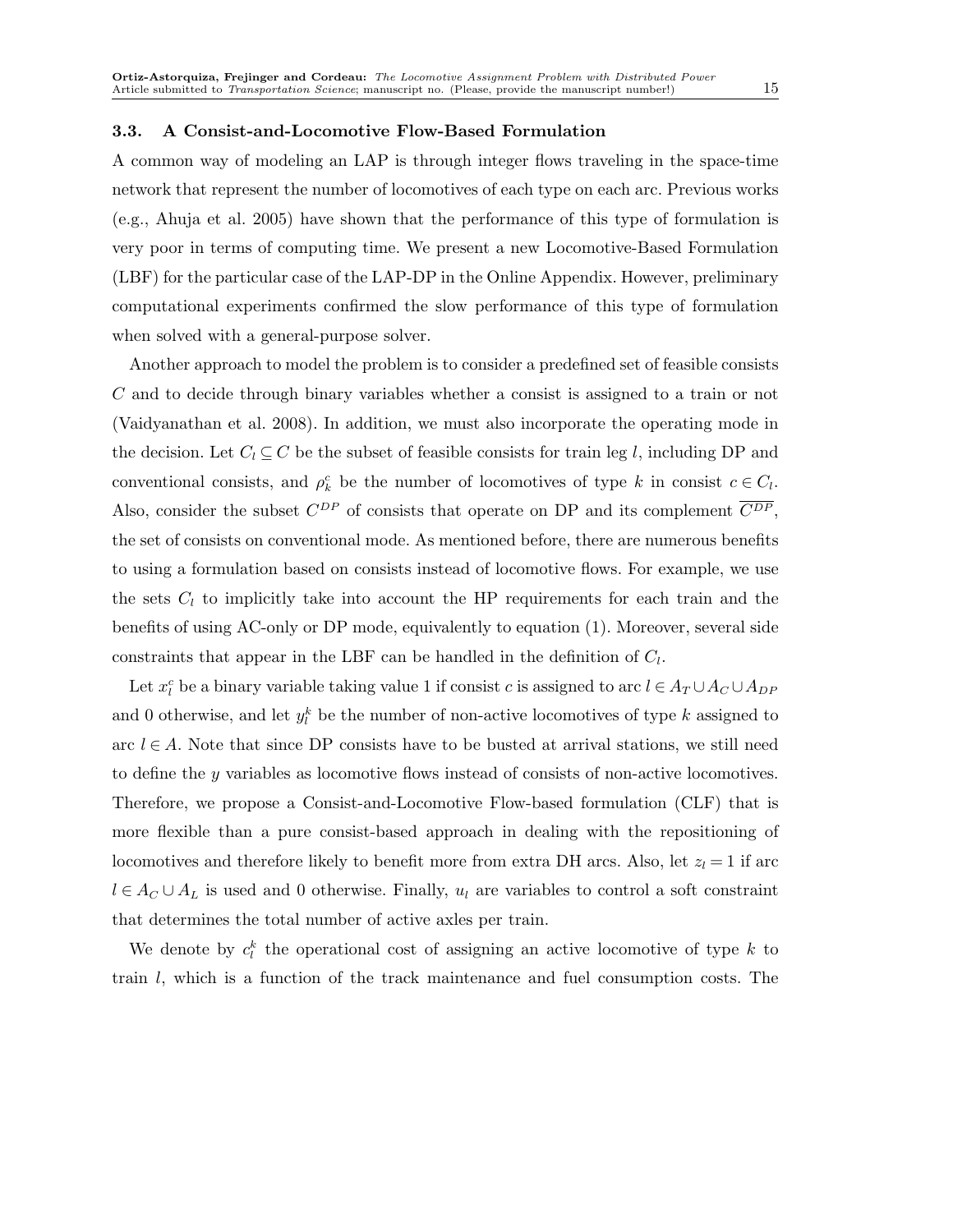costs  $d_l^k$  vary depending on the arc l, e.g., if  $l \in A_T \cup A_{DH}$ ,  $d_l^k$  corresponds to the cost of deadheading a locomotive of type k using arc l whereas if  $l \in A_L$ ,  $d_l^k$  represents the unit cost of light traveling a locomotive of type k on arc l. Fixed costs p and  $b_l$  represent the cost of activating an arc in the network, which in this case model the fixed costs of busting and light travel, respectively. In the case of light travel arcs it corresponds to the associated crew and fuel costs that depend on  $l$ . The fixed cost  $p$  of busting a consist as well as the penalties and preferences are more subjective and depend on how much weight the user wants to place on certain characteristics of the solution. Then, let  $x$  be the vector of decision variables, the total cost  $Tot_{CLF}(x)$  can be written as

$$
Tot_{CLF}(\boldsymbol{x}) = \sum_{k \in K} \sum_{l \in A_T} c_l^k \sum_{c \in C_l} \rho_k^c x_l^c + \sum_{k \in K} \sum_{l \in A_C \cup A_{DP}} d_l^k (y_l^k + \sum_{c \in C_l} \rho_k^c x_l^c) + \sum_{k \in K} \sum_{l \in A_T \cup A_{DH} \cup A_G \cup A_L} d_l^k y_l^k
$$
  
+ 
$$
\sum_{k \in K} \sum_{l \in S} g^k (y_l^k + \sum_{c \in C_l} \rho_k^c x_l^c) + \sum_{l \in A_R} p z_l + \sum_{l \in A_L} b_l z_l + \sum_{l \in A_T} u_l + P_{CLF}(\boldsymbol{x}),
$$

where  $P_{CLF}(\boldsymbol{x})$  is a function associated with weights for penalties and preferences of solution features such as mix AC-DC consists and DP, among others. Then, given the sets  $I[i]$ and  $O[i]$  of inbound and outbound arcs of node  $i \in N$ , respectively, and  $E(l, i, j)$  the set of extra DH arcs between stations i and j associated with train route  $R_l$ , the CLF can be stated as

$$
\text{minimize} \quad \text{Tot}_{CLF}(\boldsymbol{x}) \tag{2}
$$

subject to 
$$
\sum_{c \in C_l} x_l^c = 1 \qquad \forall l \in A_T
$$
 (3)

 $\sum$ 

$$
\sum_{l \in I[i]} x_l^c = \sum_{l \in O[i]} x_l^c \qquad \qquad \forall \ i \in N_A \cup N_D, \ c \in C_l \tag{4a}
$$

$$
y_l^k = \sum_{l \in O[i]} y_l^k \qquad \qquad \forall \ i \in N_A \cup N_D \cup N_I, \ k \in K \tag{4b}
$$

$$
\sum_{l \in I[i]} (y_l^k + \sum_{c \in C_l} \rho_k^c x_l^c) = \sum_{l \in O[i]} y_l^k \qquad \forall \ i \in N_R, \ k \in K
$$
 (4c)

$$
\sum_{l \in I[i]} y_l^k = \sum_{l \in O[i]} (y_l^k + \sum_{c \in C_l} \rho_k^c x_l^c) \qquad \forall i \in N_E \cup N_{DP}, \ k \in K \tag{4d}
$$

$$
\sum_{k \in K} \sum_{l^* \in E(l, i, j)} y_{l^*}^k + \sum_{k \in K} \sum_{c \in C_l} \rho_k^c x_l^c \le m^T \quad \forall \ l \in A_T, \ i, j \in R_l
$$
 (5)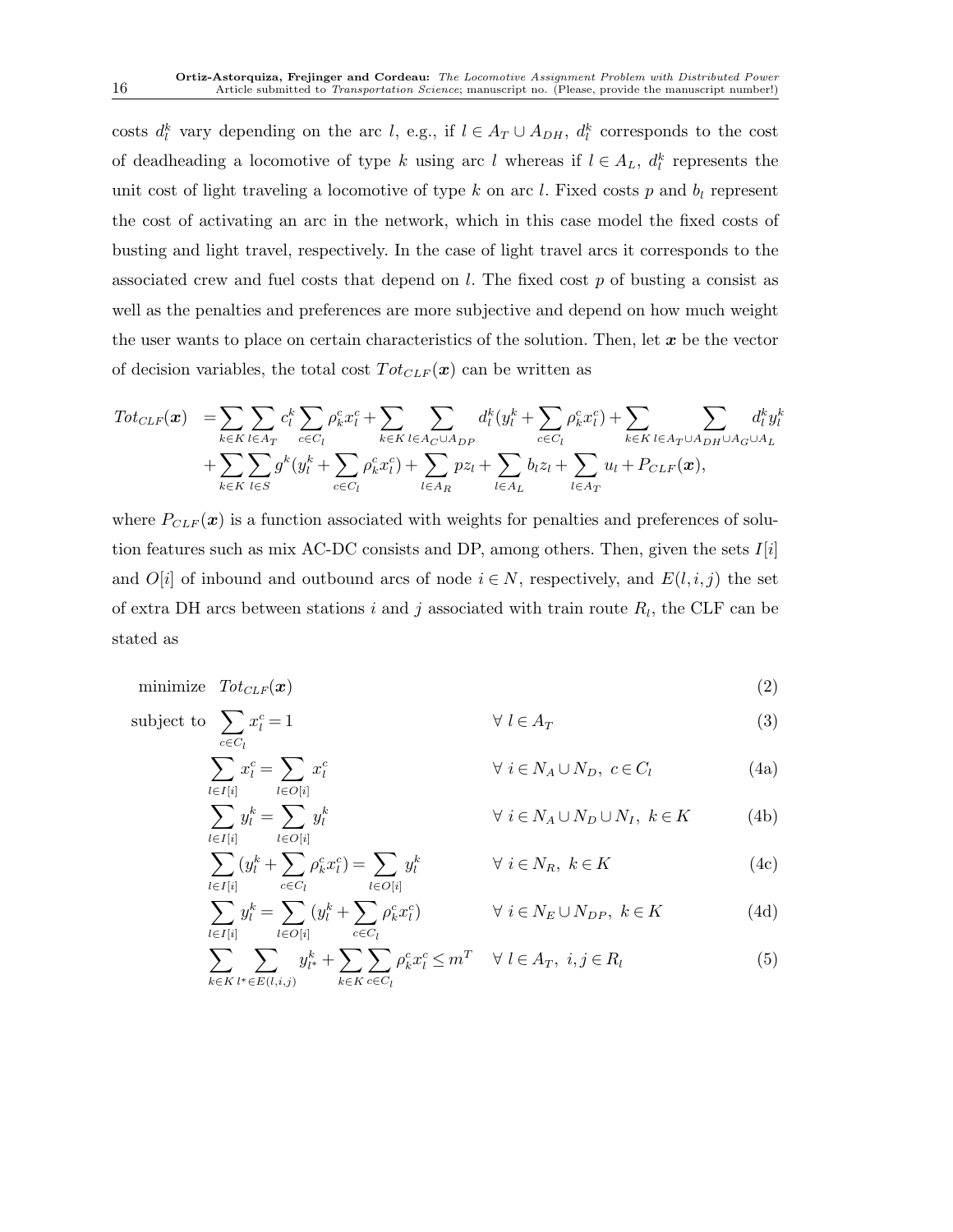$$
\sum_{k \in K} (y_l^k + \sum_{c \in C_l} \rho_k^c x_l^c) \le m^T z_l \qquad \forall l \in A_C
$$
 (6)

$$
\sum_{k \in K} (y_l^k + \sum_{c \in C_l} \rho_k^c x_l^c) \le m^T \sum_{c \in C_{l^*} \cap C^{DP}} x_{l^*}^c \quad \forall \ l = (i, j) \in A_{DP}, \ l^* \in A_T \cap O[j] \tag{7}
$$

$$
\sum_{k \in K} y_l^k \le m^T z_l \qquad \qquad \forall \ l \in A_L \tag{8}
$$

$$
\sum_{l \in O[i]: l \in A_Q} z_l \le 1 \qquad \forall \ i \in N_A \tag{9}
$$

$$
\sum_{l \in I[i]: l \in A_Q} z_l \le 1 \qquad \forall \ i \in N_D \tag{10}
$$

$$
\sum_{k \in K} \sum_{c \in C_l} \rho_k^c x_l^c \ge 2z_l \qquad \forall l = (i, j) \in A_Q, j \in N_D \tag{11}
$$
\n
$$
z_l \le 1 - \sum_{k \in K} x_{l*}^c \qquad \forall l \in A_Q \cap O[j], l^* = (i, j) \in A_T \tag{12}
$$

$$
\sum_{c \in C_l \cap C^{DP}} x_l^c
$$
\n
$$
\sum_{i} x_i^c \le 1 - \sum_{i} z_{l^*}
$$
\n
$$
\forall l \in A_Q \cap C[J], \ i = (i, j) \in A_T \tag{12}
$$
\n
$$
\sum_{i} x_i^c \le 1 - \sum_{i} z_{l^*}
$$
\n
$$
\forall l = (i, j) \in A_E \tag{13}
$$

$$
\sum_{c \in C_l \cap \overline{C}^{DP}} x_i^c \le 1 - \sum_{l^* \in A_Q \cap I[j]} z_{l^*}
$$
\n
$$
\forall l = (i, j) \in A_E
$$
\n
$$
\sum_{c \in C_l \cap \overline{C}^{DP}} x_i^c \le 1
$$
\n
$$
\forall i \in N_D
$$
\n(13)

$$
i \in I[i]: l \notin A_E
$$
  
\n
$$
z_{l^*} \leq 1 - \sum_{c \in C_l \cap C^{DP}} x_l^c
$$
  
\n
$$
\forall l^* = (i, j) \in A_E, l \in A_{DP} \cap I[j] \quad (15)
$$

$$
\sum_{c \in C_l} \sum_{k \in K} \lambda^k \rho_k^c x_l^c - u_l \le a_l \qquad \qquad \forall l \in A_T
$$
\n(16)

$$
\sum_{l \in S} (y_l^k + \sum_{c \in C_l} \rho_k^c x_l^c) \le f^k \qquad \forall k \in K \tag{17}
$$
\n
$$
x_l^c \in \mathbb{Z}_+ \qquad \qquad \forall l \in A_T \cup A_C \cup A_{DP}, \ c \in C_l \tag{18}
$$

$$
u_l \in \mathbb{Z}_+ \qquad \qquad \forall \ l \in A_T \tag{19}
$$

$$
z_l \in \{0, 1\} \qquad \qquad \forall l \in A_C \cup A_L. \tag{20}
$$

$$
y_l^k \in \mathbb{Z}_+ \qquad \qquad \forall \ l \in A, \ k \in K,
$$
\n<sup>(21)</sup>

where  $m<sup>T</sup>$  is the maximum number of locomotives allowed on any train. Constraints (3) ensure that the horsepower requirement for every train is met. Note that depending on the selection of DP mode or AC-only consists, the HPT of the train may vary, thus affecting the overall HP required handled with  $C_l$ . Equations (4a)–(4d) are flow conservation constraints and take into account when locomotives become inactive at stations. Constraints (5) limit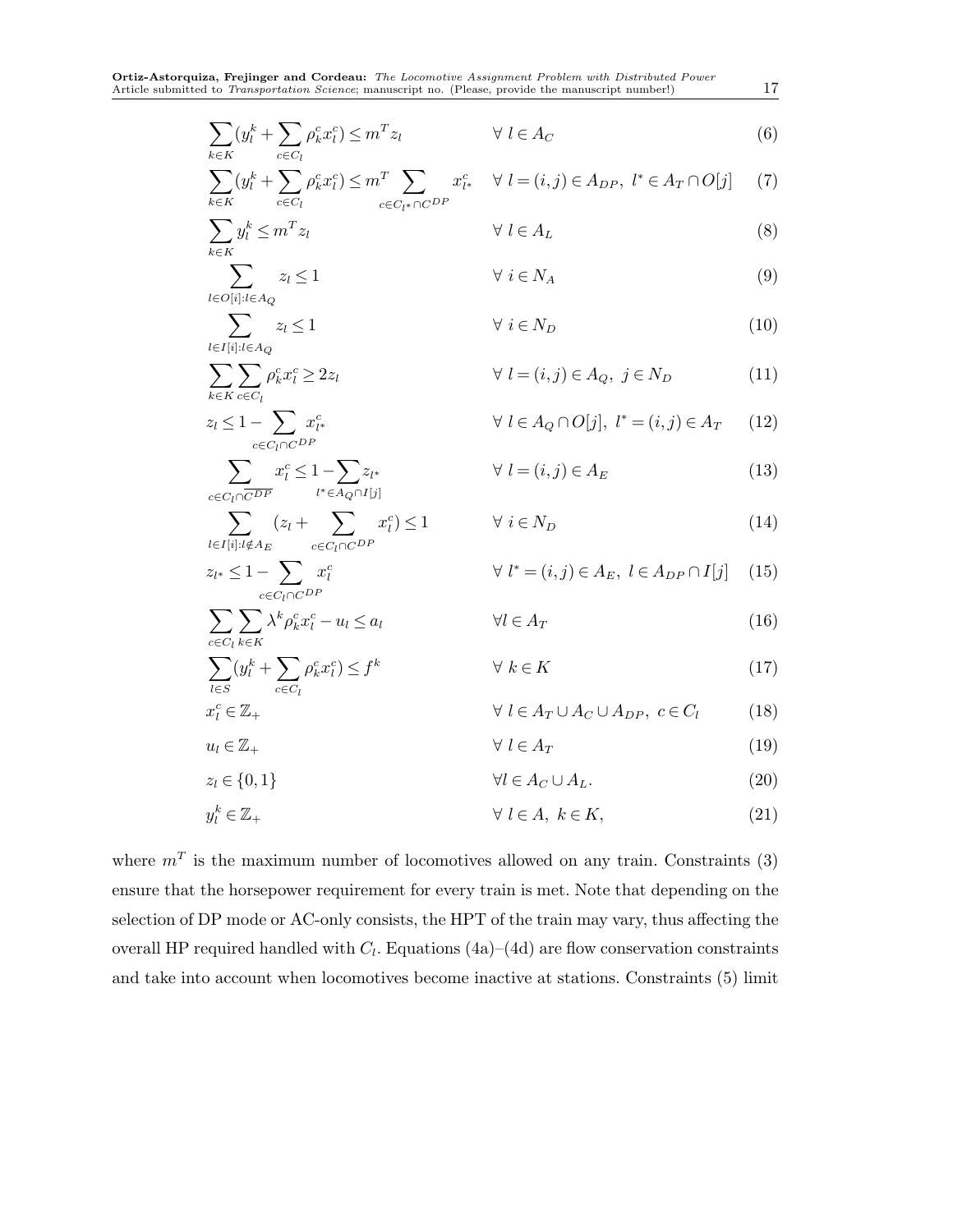the maximum number of locomotives per train. Note that when the set  $E(l, i, j) = \{l\}$  we are in the particular case of no extra DH at intermediate stations. The sets of constraints  $(6)$ – $(8)$  link the flow variables with the binary variables and limit the maximum number of locomotives on  $A_C$ ,  $A_L$  and  $A_{DP}$ , respectively. Constraints (9) and (10) establish that at most one train-to-train connection is allowed at each train arrival or train departure node while (11) guarantee that a train-to-train connection can only be used for consists of size greater than one. Constraints (12) consider that when a train operates on DP mode, a train-to-train connection at the arrival station is not possible. Similarly, constraints (13) ensure that if a train-to-train connection occurs at a train-departure node, the DP mode cannot be used on that train and vice-versa. Note that in (13) we do not include the variable associated with ground-departure arcs, this means that both a ground-departure and a train-to-train arc could be active which allows to add DH locomotives in a trainto-train connection. Constraints (14) guarantee that each train either operates on DP or conventional mode. The set of constraints (15) ensures that if there is a train-to-train connection, no new active locomotives can be added to the consist. Constraints (16) control the maximum number of active axles per train and constraints (17) impose the number of available locomotives by type. In addition, other operational requirements are included by fixing variables or through the preprocessing of sets  $C_l$ .

Note that if we include all possible consists in  $C$ , the optimal solution value obtained with the CLF would be the same as that of the LBF. Moreover, some terms of the LBF can be transformed into those of the CLF by using a simple transformation of the  $x$  variables and the appropriate use of the sets  $C_l$ ,  $B$ ,  $D$  and  $C^{DP}$ . Also, note that although the  $x_l^c$ variables model the assigned active consist on a train, they are defined on a larger set which becomes useful when modeling extra DH through train-to-train connections.

# 4. Solution Methodology

As mentioned before, we rely on the CLF which significantly reduces the computational burden in comparison with the LBF. Nevertheless, the difficulty of solving the model without partitioning the problem into daily subproblems remains very high. Hence, we now discuss several enhancements to the CLF that exploit the problem definition and its structure. We also present two Benders-based algorithms to obtain feasible solutions.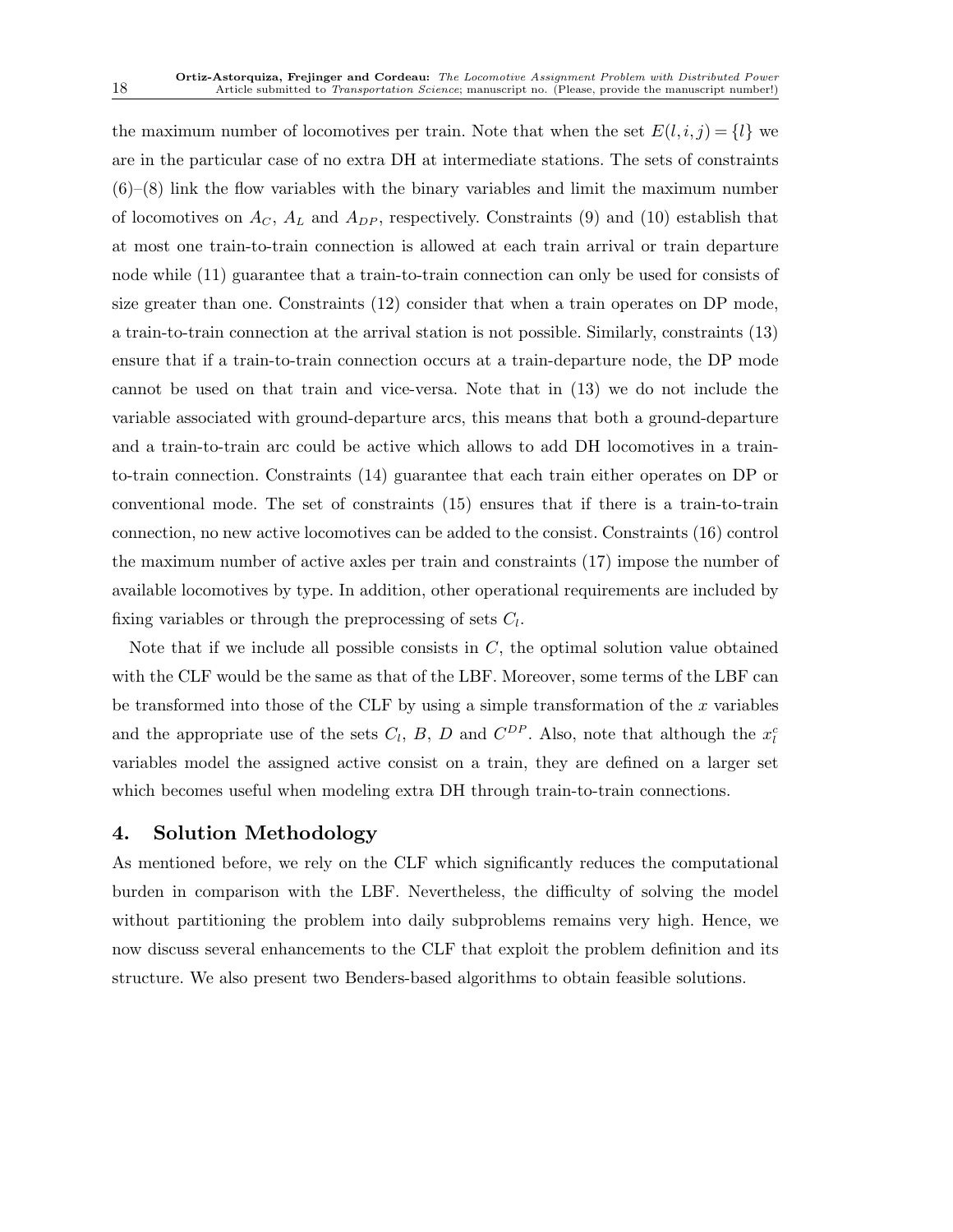#### 4.1. Algorithmic Refinements of the CLF Formulation

In addition to the considerations for creating the space-time network we propose several refinements on the CLF that have an important impact on the overall model performance.

**4.1.1.** Dominated Consists The idea of a *dominated consist* takes into account that the operator uses as few locomotives as possible satisfying the train requirements. For instance, if we have five locomotive types and consists  $c^1 = (2,0,0,0,0)$  and  $c^2 =$  $(3, 0, 0, 0, 0)$ , assuming that both are capable of providing the HP required (i.e.,  $c^1, c^2 \in C_l$ ), there is no reason for choosing  $c^2$  over  $c^1$  for train  $l \in A_T$  unless that is the only feasible consist or possibly by other operational exceptions. For example, in an enforced train-totrain connection, one of the connecting trains may appear to be overpowered since the HP required based on tonnage and HPT typically does not match the one of the other connecting train. However, apart from these types of exceptions there is no reason for overpowering a train since we may reposition locomotives by DH. This is also an implicit rule of operations that we can exploit in the modeling process. Another example occurs when we have  $c^1 = (0, 1, 1, 0, 0)$  and  $c^2 = (0, 2, 2, 0, 0)$ . In those cases we say that consist  $c^2$ is *dominated* by  $c^1$ . In general we have the following definition.

DEFINITION 1. Let  $l \in A_T$  and  $c^1 = (c_1^1, \ldots, c_{|K|}^1), c^2 = (c_1^2, \ldots, c_{|K|}^2) \in C_l$  with the sets of indices  $S^1 = \{j \in K : c_j^1 \neq 0\}$  and  $S^2 = \{j \in K : c_j^2 \neq 0\}$  representing the locomotive types in the consists. We say that  $c^1$  dominates  $c^2$  if

a)  $c^1$  and  $c^2$  are formed by the same locomotive types  $(S^1 = S^2)$  and  $c_j^1 = c_i^1$  for all  $i, j \in S^1$  and  $c_j^2 = c_i^2$  for all  $i, j \in S^2$  and

b)  $c_j^1 < c_j^2$  for all  $j \in S^1$ .

Thus, we can reduce the size of the sets  $C_l$  by removing dominated consists when  $l \in A_T$ is not part of a forced train-to-train connection (or possibly other exceptions) without affecting the optimal solution. More importantly, we can introduce the concept of a consist type which takes one step further the transition from the LBF to the CLF into a consisttype assignment. This means that in the set of consists  $C$  we can define all possible variations of a consist type without increasing the number of variables. This facilitates the search for feasible and better solutions.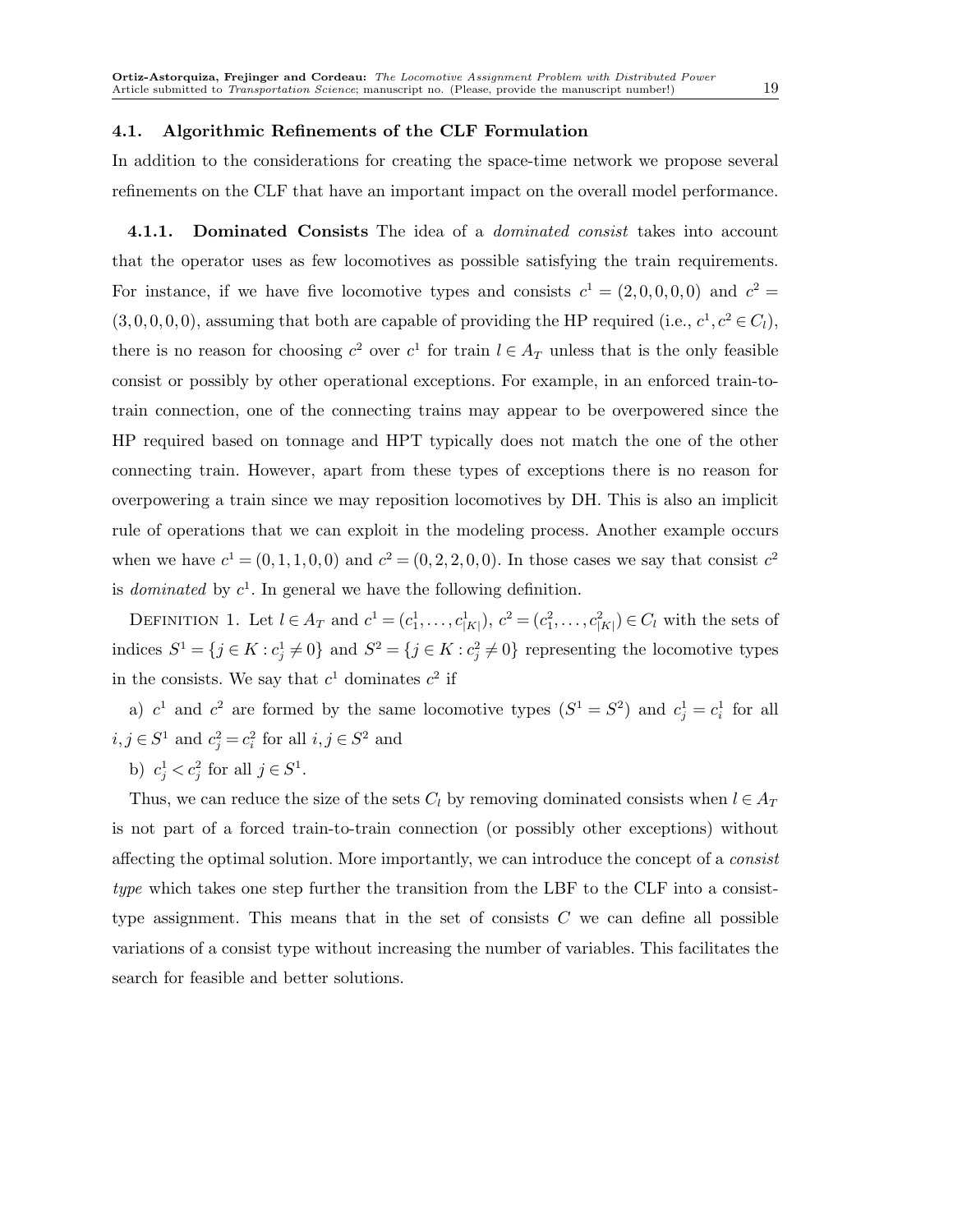4.1.2. Deadheading Constraints As explained in Section 3.1, we select some extra DH arcs. In particular, we determine which stations are more likely to need repositioning of locomotives using a threshold value on the number of trains that arrive and depart from each station. If a station has few trains arriving, we allow extra DH arcs to that station and similarly with departing trains.

Now, since DH is being minimized in the objective function, and because of locomotive availability over time in the network, we noticed that in most cases constraints (5) are not tight. Moreover, since the number of active locomotives is determined in the consist definition, these constraints are actually limiting the number of DH locomotives, which could be handled in a post-processing step. For instance, we could inspect the solution and determine if the number of DH locomotives can exceptionally exceed the limit for a specific train or if some of those locomotives should be sent in another train or as light travel. Nevertheless, we do not remove all DH constraints but rewrite them as

$$
\sum_{k \in K} \sum_{l^* \in E(l, o[l], j)} y_{l^*}^k \le m^{DH} \qquad \forall l \in A_T, \ j \in R_l \tag{22}
$$

$$
\sum_{k \in K} \sum_{l^* \in E(l, i, d[l])} y_{l^*}^k \le m^{DH} \qquad \forall l \in A_T, \ i \in R_l,
$$
\n
$$
(23)
$$

where o[l] and d[l] are the origin and destination stations of train  $l \in A_T$  and  $m^{DH}$  is the maximum number of DH locomotives allowed on each train. We proceed in a similar way with constraints  $(6)$  and  $(7)$  and rewrite them as

$$
\sum_{c \in C_l} x_l^c \le z_l \qquad \qquad \forall \ l \in A_C \tag{24}
$$

$$
\sum_{k \in K} y_l^k \le m^{DH} z_l \qquad \qquad \forall \ l \in A_C \tag{25}
$$

$$
\forall c \in C_l \cap C^{DP}, \ l = (i, j) \in A_T, \ l^* \in A_{DP} \cap I[i] \tag{26}
$$

$$
\forall c \in C_l \cap \overline{C^{DP}}, \ l \in A_{DP} \tag{27}
$$

$$
\sum_{k \in K} y_l^k \le m^{DH} \sum_{c \in C_{l*} \cap C^{DP}} x_{l^*}^c \qquad \forall l = (i, j) \in A_{DP}, \ l^* \in A_T \cap O[j]. \tag{28}
$$

 $x_l^c$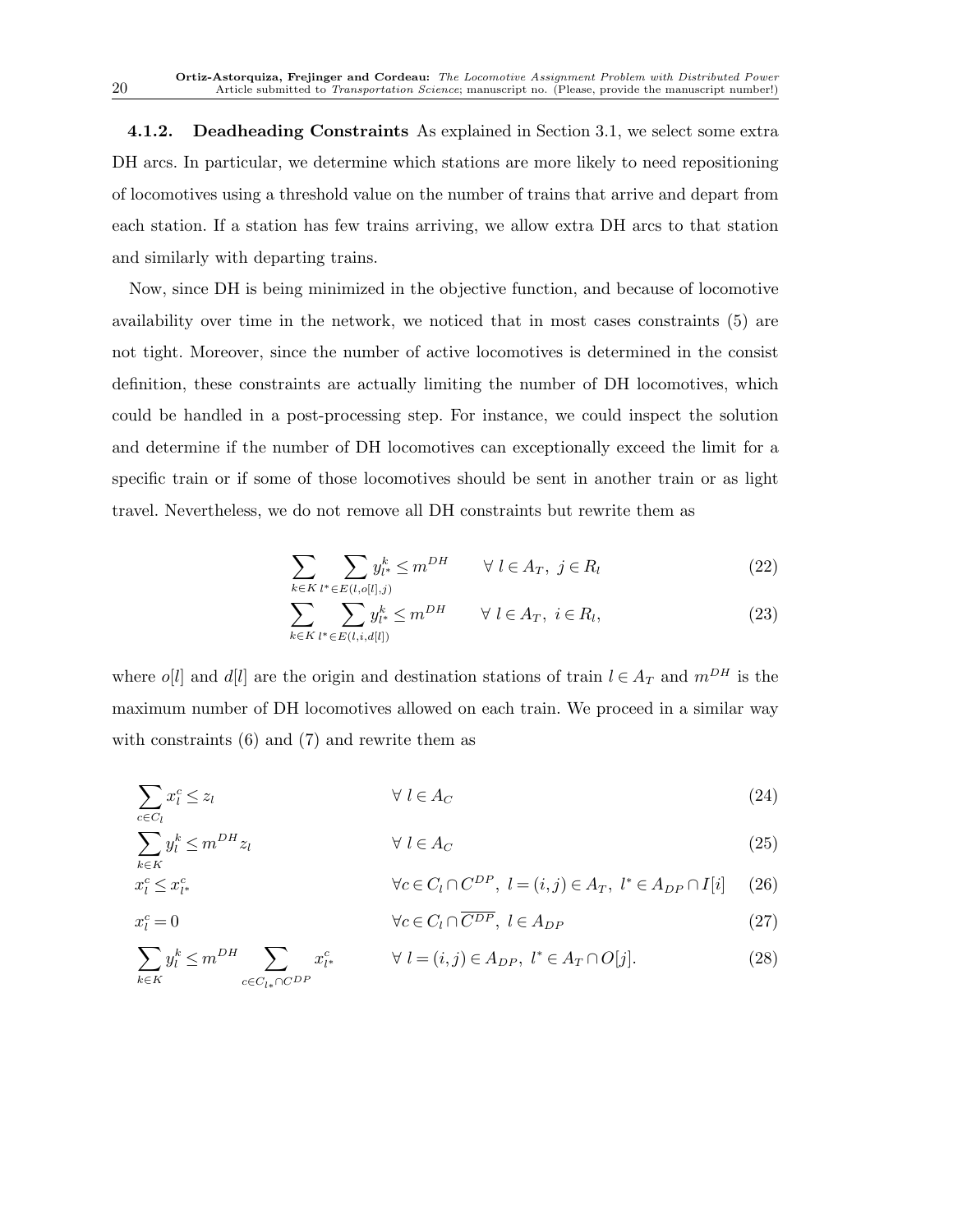4.1.3. Approximating Light Travel Fixed Costs In both formulations proposed there are binary variables that represent the activation of arcs. In particular, the fixed cost associated with  $z_l$  for  $l \in A_L$  corresponds to the crew cost plus the fuel cost, both of which depend on the duration and distance of the light travel train. However, it is well-known that having fixed-charged variables, i.e., a network design version, makes the problem harder to solve than the associated pure network flow variant.

Preliminary computational experiments show that when using these costs the solutions present a large number of active light travel arcs. This behavior is undesirable but can be explained by the fact that ownership and operational costs represent most of the objective function value as shown in Section 5. Therefore, the model chooses to open several light travel arcs if that means using fewer locomotives. One way of partly mitigating this without including more capacity constraints is to consider a fake penalty cost on light travel arcs.

We therefore propose to substitute fixed costs associated with light travel arcs by adding an approximate value of crew and fuel costs in the variable costs d. In practice this would represent paying the approximate crew and fuel costs for each locomotive that is sent in a light travel train. For our purpose this also serves as a penalty cost to discourage the usage of light travel trains. However, once we remove these fixed-charge costs it is possible that the model yields more than one light travel train between a pair of stations, which could be merged in a post processing step. Yet another way of limiting the total number of light travel arcs is by adding the constraint

$$
\sum_{l \in A_L} z_l \le m^{li},
$$

where  $m^{li}$  is the maximum number of light travel trains allowed in the network.

4.1.4. Removing Variables and Constraints In this case, we remove variables from the model either by substitution or by fixing them to certain values given the problem structure or specific operational requirements. Initially, we could replace the binary variables  $z_l$  since

$$
z_l = \sum_{c \in C} x_l^c \quad \forall \ l \in A_C.
$$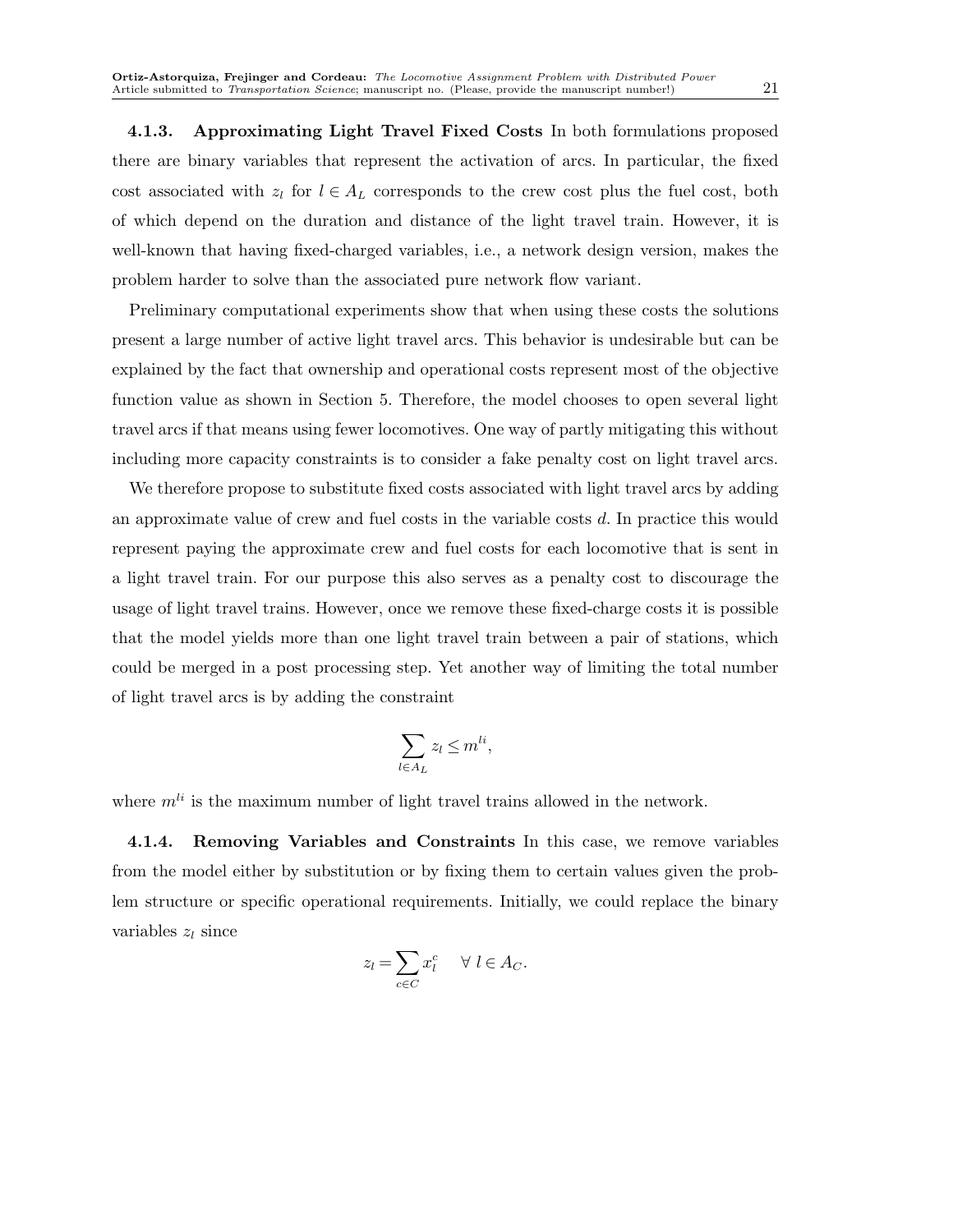However, preliminary computational experiments showed that the most beneficial substitution occurs when we only consider  $l \in A_R$ . Moreover, we add the redundant constraints

$$
\sum_{l \in O[i]} \sum_{c \in C_l} x_l^c = 1 \qquad \forall i \in N_A.
$$
\n(29)

We also remove variables that were initially defined for all consists in the set of connecting arcs. For example,  $x_i^c = 0$  for  $l \in A_C$  and  $c \in C^{DP}$  or for  $l \in A_{DP}$  we set  $x_i^c = 0$ for  $c \in C_l \cap \overline{C^{DP}}$ . Another case occurs for the DH variables in outposts trains. An *outpost* is a local train that departs from and arrives at the same station. Therefore, we can set  $y_l^k = 0$  for all  $k \in K$  if  $o[l] = d[l]$  for  $l \in A_T$ . Note that we can still allow for partial DH to intermediate stations and when we approximate costs for light travel arcs we can set  $z<sub>l</sub> = 1$ for all  $l \in A_L$ .

# 4.2. Benders Decomposition

Benders decomposition is a well-known partitioning method applicable to mixed integer programs (Benders 1962). It decomposes the original formulation into two simpler ones: an integer master problem and a linear subproblem. The main idea is to reformulate the problem by projecting out the set of complicating variables to obtain a formulation with fewer variables but with a large number of constraints called Benders cuts. Usually only a small subset of these constraints are active in an optimal solution, a natural approach is therefore to generate them on the fly. A modern implementation of the algorithm considers the Benders reformulation within a standard branch-and-cut framework, in which Benders cuts are separated not only at integer solutions but also at fractional ones at the nodes of a single enumeration tree. The increased attention that this method has attracted in the last few years is noteworthy yielding numerous successful implementations in various fields of OR  $(e.g., \text{Adulyasak}, \text{Cordeau}, \text{and Jans } 2015, \text{Fischetti}, \text{Ljubić}, \text{and } \text{Sinnl } 2017,$ Rahmaniani et al. 2017, Ortiz-Astorquiza, Contreras, and Laporte 2019).

Our motivation for applying Benders decomposition to the CLF lies mainly in the problem structure. Indeed, in the formulation we can distinguish two types of variables: those that correspond to the activation of arcs and assignment of consists  $(z \text{ and } x)$ , and those that represent the repositioning of non-active locomotives  $(y)$ . In other words, we can think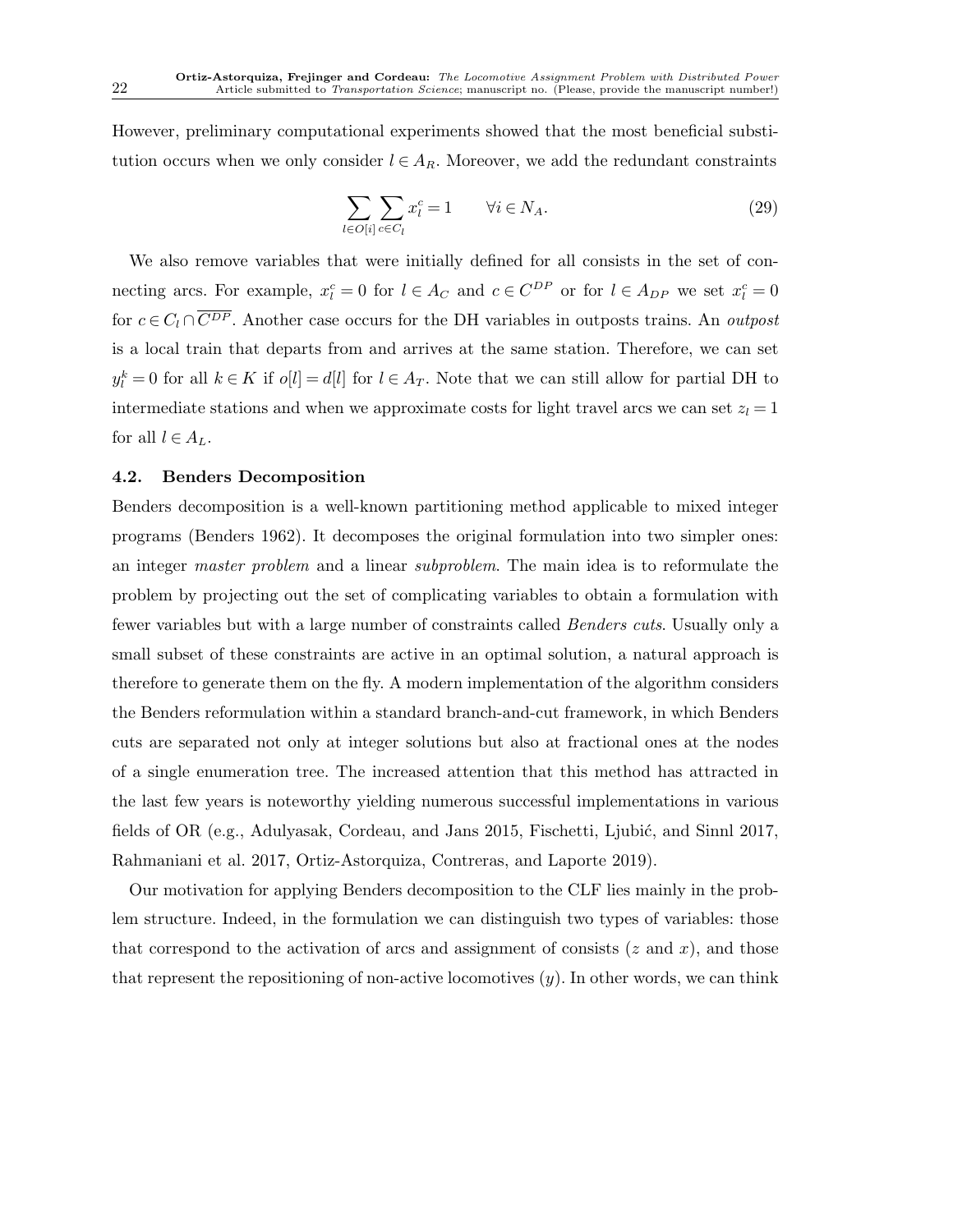is feasible and optimal.

of the master problem as an assignment generator whose solution is validated with the subproblem where we determine through repositioning of locomotives if the given assignment

Once we fix the  $x, z$  and u variables, the formulation becomes a multi-commodity network flow problem on the  $y$  variables which are required to be integer. Thus, for fixed values  $\bar{x}$ ,  $\bar{z}$  and  $\bar{u}$ , using the sets of capacity constraints (22)–(28), the CLF reduces to

$$
\text{minimize} \sum_{l \in A_C \cup A_{DP}} \sum_{k \in K} d_l^k y_l^k + \sum_{l \in A_T \cup A_G \cup A_L} d_l^k y_l^k + \sum_{k \in K} \sum_{l \in S} g^k y_l^k \tag{30}
$$

subject to 
$$
\sum_{l \in I[i]} y_l^k = \sum_{l \in O[i]} y_l^k \qquad \forall i \in N_A \cup N_D \cup N_I, \ k \in K
$$
 (31a)

$$
\sum_{l \in O[i]} y_l^k - \sum_{l \in I[i]} y_l^k = \sum_{k \in K} \sum_{c \in C_l} \rho_k^c \bar{x}_l^c \qquad \forall \ i \in N_R, \ k \in K \tag{31b}
$$

$$
\sum_{l \in I[i]} y_l^k - \sum_{l \in O[i]} y_l^k = \sum_{k \in K} \sum_{c \in C_l} \rho_k^c \bar{x}_l^c \qquad \forall \ i \in N_E \cup N_{DP}, \ k \in K
$$
\n(31c)

$$
\sum_{k \in K} y_l^k \le m^{DH} \bar{z}_l \qquad \qquad \forall \ l \in A_E \cup A_Q \tag{32}
$$

$$
\sum_{k \in K} y_l^k \le m^T \bar{z}_l \qquad \qquad \forall \ l \in A_L \tag{33}
$$

$$
\sum_{k \in K} y_l^k \le m^{DH} \sum_{c \in C_{l*} \cap C^{DP}} \bar{x}_{l*}^c \qquad \forall l = (i, j) \in A_{DP}, \ l^* \in A_T \cap O[j] \qquad (34)
$$

$$
\sum_{l \in S} y_l^k \le f^k - \sum_{l \in S} \sum_{c \in C_l} \bar{x}_l^c \qquad \forall \ k \in K
$$
\n(35)

$$
\sum_{k \in K} \sum_{l^* \in E(l, o[l], j)} y_{l^*}^k \le m^{DH} \qquad \forall l \in A_T, j \in R_l \tag{36}
$$

$$
\sum_{k \in K} \sum_{l^* \in E(l, i, d[l])} y_{l^*}^k \le m^{DH} \qquad \forall l \in A_T, i \in R_l \tag{37}
$$

$$
y_l^k \in \mathbb{Z}_+ \qquad \qquad \forall \ l \in A, \ k \in K. \tag{38}
$$

However, the decomposition procedure requires finding the values of the dual variables of constraints (31a)–(37) to generate Benders cuts. We relax the integrality requirement of constraints (38) to define the primal subproblem (SP) but in general, it does not have the integrality property. Moreover, the integer version of the SP may be infeasible even when its LP relaxation is feasible. In this case the generated Benders cut might fail to remove the infeasible integer programming solution. One way to deal with this would be to use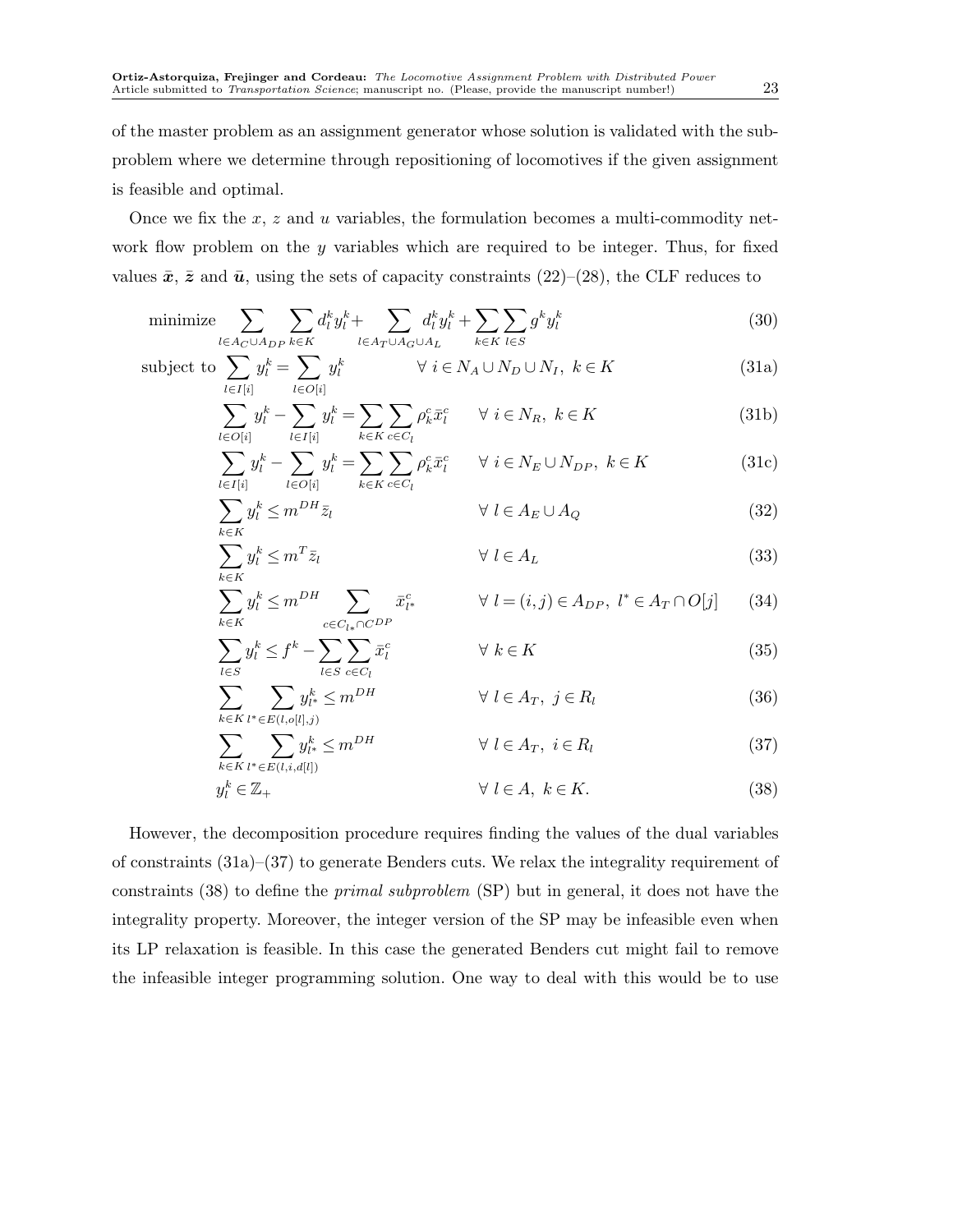ad-hoc combinatorial feasibility cuts. However, we present a different approach in the next section. For the moment, let  $\Delta$  be the set of feasible points of the dual subproblem, and  $P_{\Delta}$  and  $R_{\Delta}$  be the sets of extreme points and extreme rays of  $\Delta$ , respectively. The Benders reformulation master problem (MP) is

minimize 
$$
\eta + \sum_{k \in K} \sum_{l \in A_T} c_l^k \sum_{c \in C_l} \rho_k^c x_l^c + \sum_{k \in K} \sum_{l \in A_C \cup A_{DP}} d_l^k \sum_{c \in C_l} \rho_k^c x_l^c + \sum_{k \in K} \sum_{l \in S} g^k \sum_{c \in C_l} \rho_k^c x_l^c + \sum_{l \in A_R} p z_l + \sum_{l \in A_L} b_l z_l + \sum_{l \in A_T} u_l + P_{CLF}(\boldsymbol{x})
$$
\n  
\n
$$
\text{subject to (3)} \quad (4) \quad (9) \quad (16) \quad (18) \quad (20) \tag{39}
$$

subject to  $(3)$ ,  $(4a)$ ,  $(9) - (16)$ ,  $(18) - (20)$ 

$$
0 \geq \sum_{k \in K} \left( \sum_{i \in N_E \cup N_{DP}} \sum_{l \in O[i]} \sum_{c_i n_i c_l} \rho_k^c x_l^c \pi_i^k - \sum_{i \in N_R} \sum_{l \in I[i]} \sum_{c \in C_l} \rho_k^c x_l^c \pi_i^k \right) -
$$
  

$$
\sum_{l \in A_E \cup A_Q} \left( m^{DH} z_l - \sum_{k \in K} \sum_{c \in C_l} \rho_k^c x_l^c \right) \omega_l - \sum_{l \in A_L} m^T z_l \omega_l - \sum_{l \in A_{DP}} m^{DH} \sum_{c \in C_{l*} \cap CDP} \bar{x}_{l*}^c \omega_l -
$$
  

$$
\sum_{k \in K} \left( f^k - \sum_{l \in S} \sum_{c \in C_l} x_l^c \beta_k \right) - \sum_{l \in A_T} \left( \sum_{j \in R_l} m^{DH} \beta_l^j + \sum_{i \in R_l} m^{DH} \beta_l^i \right) \forall \delta \in R_\Delta \quad (40)
$$
  

$$
\eta \geq \sum_{k \in K} \left( \sum_{i \in N_E \cup N_{DP}} \sum_{l \in O[i]} \sum_{c_i n_i c_l} \rho_k^c x_l^c \pi_i^k - \sum_{i \in N_R} \sum_{l \in I[i]} \sum_{c \in C_l} \rho_k^c x_l^c \pi_i^k \right) -
$$
  

$$
\sum_{l \in A_E \cup A_Q} \left( m^{DH} z_l - \sum_{k \in K} \sum_{c \in C_l} \rho_k^c x_l^c \right) \omega_l - \sum_{l \in A_L} m^T z_l \omega_l - \sum_{l \in A_{DP}} m^{DH} \sum_{c \in C_{l*} \cap CDP} \bar{x}_{l*}^c \omega_l -
$$
  

$$
\sum_{k \in K} \left( f^k - \sum_{l \in S} \sum_{c \in C_l} x_l^c \beta_k \right) - \sum_{l \in A_T} \left( \sum_{j \in R_l} m^{DH} \beta_l^j + \sum_{i \in R_l} m^{DH} \beta_l^i \right) \forall \delta \in P_\Delta, \quad (41)
$$

where  $\delta = (\pi, \beta, \omega)$  is a vector of dual variables in  $\Delta$  and  $\eta$  is an additional decision variable representing a lower bound on the cost of the subproblem. Constraints (40) and (41) are the Benders feasibility and optimality cuts, respectively.

## 4.3. Finding Feasible Solutions

Despite all the model enhancements it remains challenging to find feasible solutions for fullsize instances of the LAP-DP. Therefore, we exploit the Benders decomposition structure to develop an algorithm that reduces the computing time to find feasible solutions of the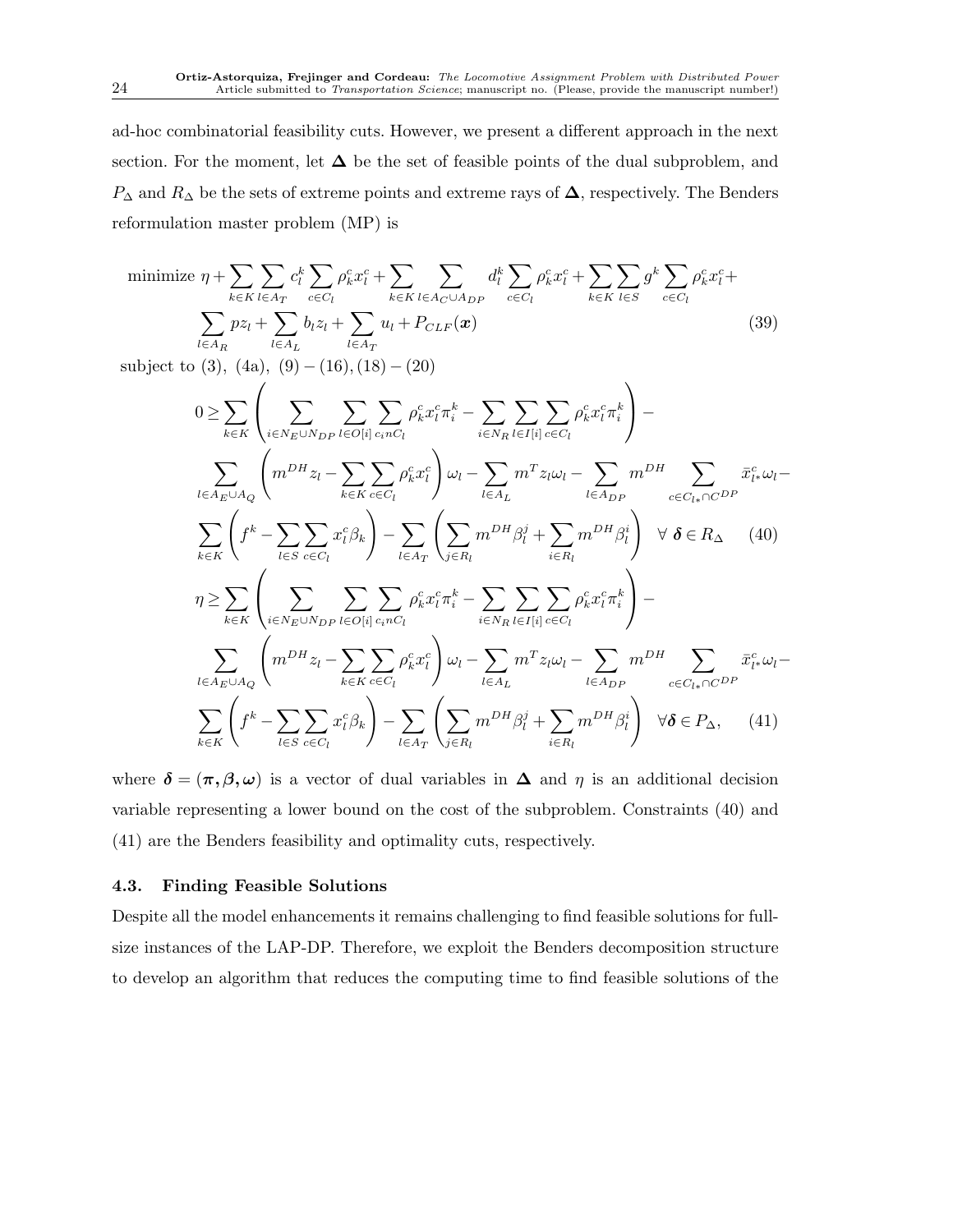CLF. This may have an impact on the branch-and-bound procedure by providing an upper bound to prune nodes but also serve as an alternative approach for solving the model.

First, note that using a similar flow of argumentation as in Section 4.1.2 we can relax constraints (32)–(34), (36) and (37) and replace each set of these capacity constraints by  $|K|$  of them, one per locomotive type. We are thus limiting the number of DH locomotives by type and not the total number of them on each arc. The resulting problem is then decomposable into  $|K|$  independent problems. Moreover, in the particular case where  $E(l, i, j) = \{l\}$  for all  $l \in A_T$  and  $i = o[l]$  and  $j = d[l]$ , the feasibility of the resulting LP subproblem implies the feasibility of the integer counterpart (see Proposition 1 in Cordeau, Soumis, and Desrosiers 2000). For the general case in which extra DH is permitted at intermediate stations, we check the feasibility of the ILP when the solution of the LP is not integral. In the computational experiments, only in very rare occasions do we have to validate the feasibility of the ILP. Another approach is to completely ignore the extra DH capacity constraints so that the resulting LP has the feasibility property and reintroduce them at a postprocessing stage.

4.3.1. Surrogate Constraints The large number of feasibility cuts is caused by the lack of information in the restricted MP which no longer has all the constraints. The restricted MP is in a sense myopic because constraints (17) that limit the number of available locomotives are not considered. Therefore, each assignment that does not satisfy the locomotive availability constraints in the SP needs a feasibility cut. This issue can be partly managed by using surrogate constraints in the restricted MP. In addition to constraints (29) we propose the following families of valid inequalities:

$$
x_l^c = 0 \qquad \qquad \forall \ c \in C_l \cap C^{DP}, \ l \in A_E \cup A_Q \tag{42}
$$

$$
\sum_{l \in \Gamma_q} \sum_{c \in C_l} \rho_c^k x_l^c \le f^k \qquad \qquad \forall k \in K, \ q \in N_E,\tag{43}
$$

where  $\Gamma_q = \{(i, j) \in A : \text{time of } i < \text{time of } q < \text{time of } j\} \cup S_q$ , with  $S_q \subseteq S$  the set of arcs in S that cross the time of node  $q \in N_E$ . Constraints (43) impose a bound on the maximum number of locomotives per type that can be used simultaneously at every moment at which a ground-departure node is defined. Since we want to focus on finding feasible solutions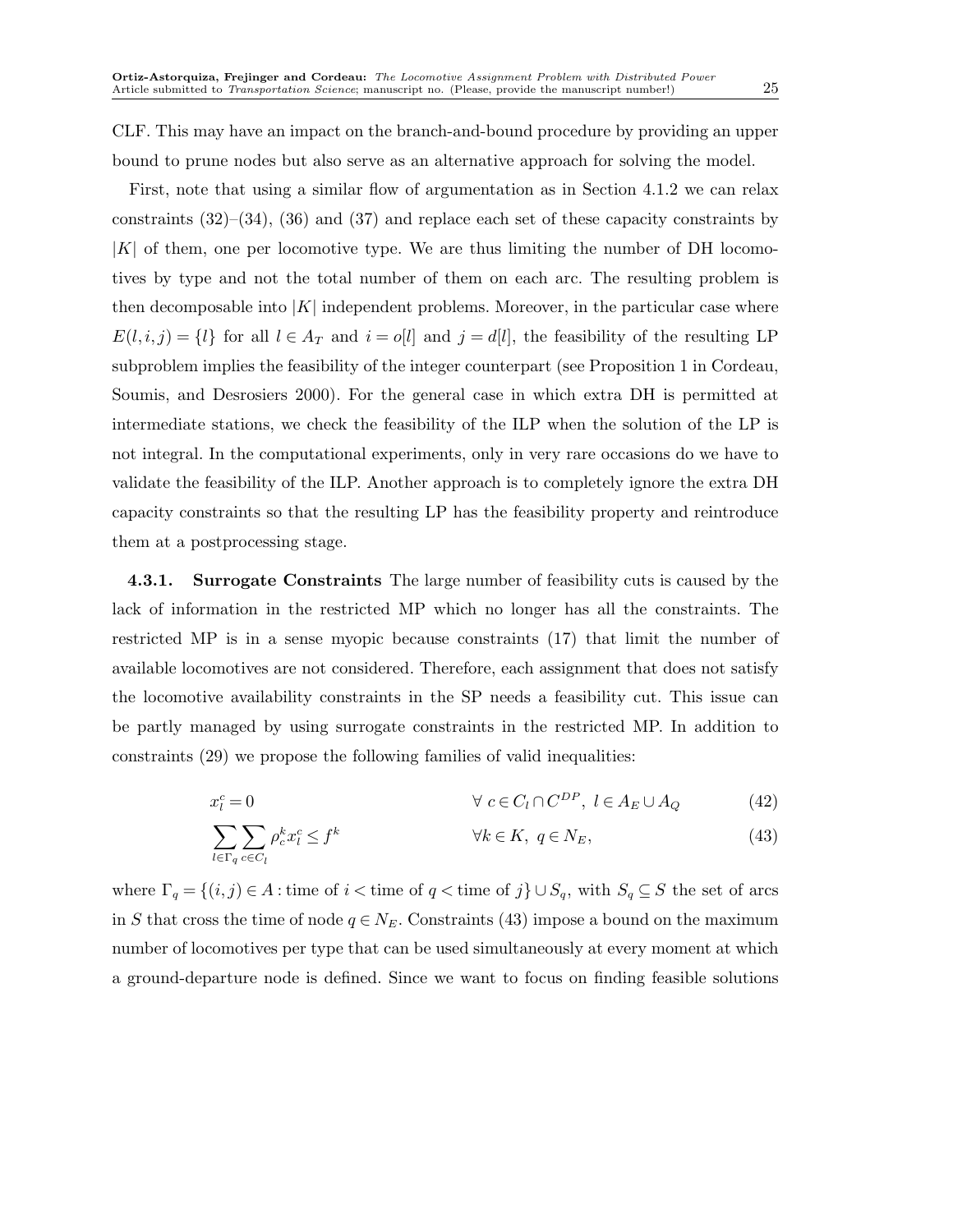we can make these constraints tighter by subtracting a number  $\gamma$  from the right hand side at the expense of possibly losing the optimal solution. To determine the largest value of  $\gamma$ that keeps the set of feasible solutions not empty, we solve the auxiliary problem (AXP):

$$
maximize \ \gamma \tag{44}
$$

subject to 
$$
(3) - (21)
$$

$$
\sum_{l \in \Gamma_q} \sum_{c \in C_l} \rho_c^k x_l^c \le f^k - \gamma \qquad \qquad \forall \ q \in N_E, \ k \in K \tag{45}
$$

$$
\gamma \in \mathbb{Z}_+.\tag{46}
$$

The computational difficulty of solving this ILP is comparable to that of the original model. Therefore, we approximate the value of  $\gamma$  by solving the corresponding LP relaxation. With the solution at hand we can further tighten the value of  $\gamma$  by making it dependent on  $k \in K$ , e.g.,  $\gamma_k$  and we solve a similar problem for each k with  $\gamma_k \geq \gamma$ .

4.3.2. Two-step Approach (T-SA) We build up a solution in two steps for full-size instances. In the first step we find a feasible solution for ML trains only. In the second step we fix the consist assignment found in the first step and solve for the remaining set of trains. More generally, we first find a feasible solution for larger trains only and then fix that and solve for the entire schedule. In both steps we solve the corresponding AXP to approximate the values of  $\gamma$  and include the associated inequalities. However, since the space-time network is different if we isolate ML trains, we construct the space-time network based on the complete instance and modify constraints (3) so that active consists are only assigned to ML trains in the first step. In addition, we incorporate those light travel arcs that would be generated for ML trains but are not yet in the network.

4.3.3. Extra Light Travel Approach (ELT) One of the most notorious benefits of using a Benders decomposition approach is the reduction in memory requirements given that Benders cuts are generated on the fly. We also note that in practice several locomotives are shared or repositioned between stations that are near by depending on the requirements of the train schedule. We exploit these two observations and incorporate all possible light travel arcs between pairs of stations that are within a given distance. Then, we change the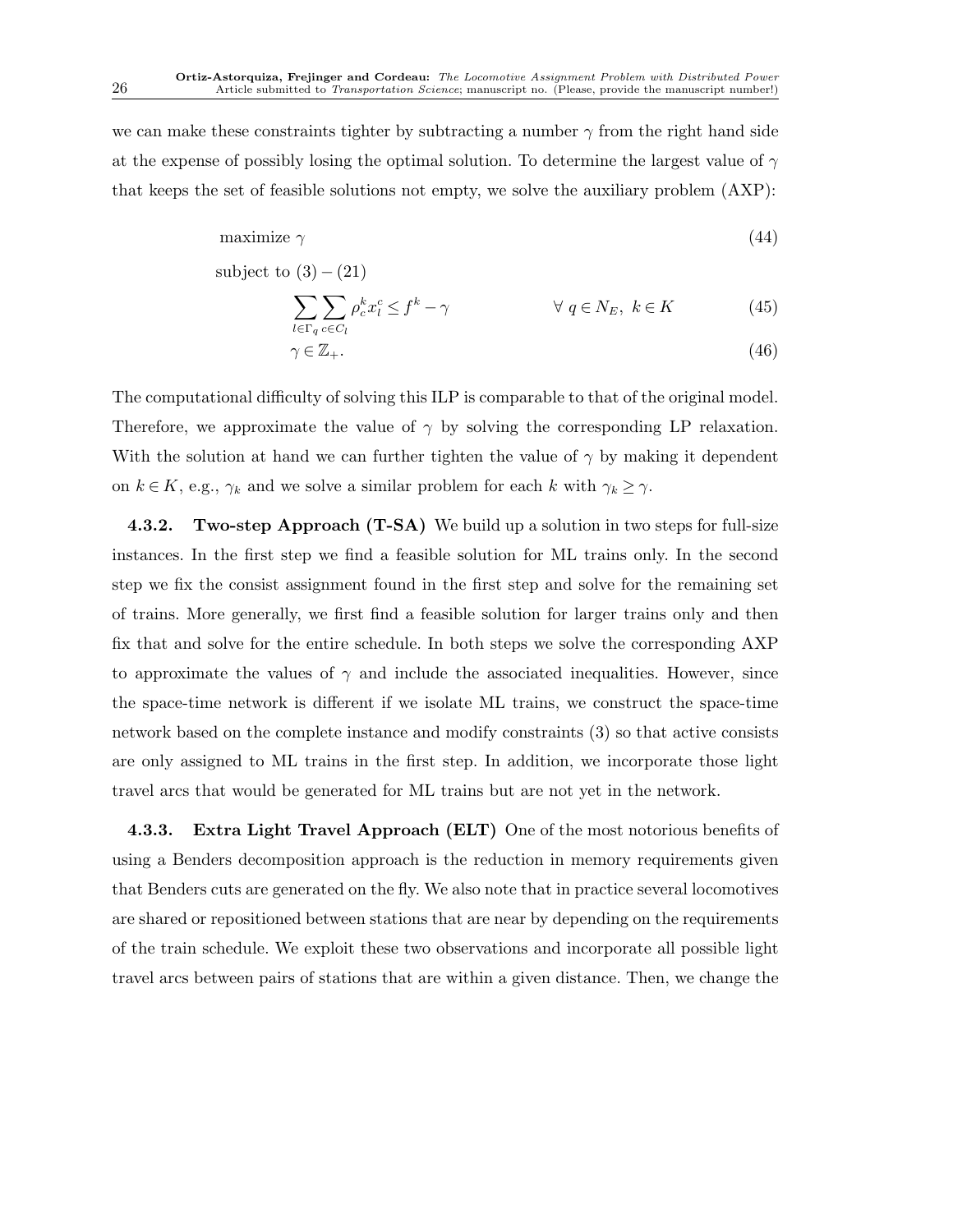objective function of the SP to minimize the total number of locomotives that travel in these new light travel arcs. Furthermore, we include a threshold on the optimal solution value of the new SP which deems when an assignment is feasible or not. In other words, if there are too many locomotives being repositioned using the new light travel arcs, we cut off that assignment as in the standard form. Otherwise, if there are a few locomotives using those arcs we consider the assignment feasible.

# 5. Computational Experiments

We have conducted an extensive computational study based on real instances to assess the empirical performance of the ILP formulations, the algorithmic refinements and the variants of the Benders decomposition described in Section 4. We also present a sensitivity analysis that exposes significant variations in the solutions obtained as well as in the algorithmic performance when different parameters of the models are modified. All versions of the algorithms were coded in C and run on an Intel Gold 6148 Skylake processor at 2.4 GHz with 20 threads and 48 GB of memory under a Linux environment on the Compute Canada servers. The algorithms were implemented using the CPLEX 12.9 callable library in multi-thread version unless otherwise stated. For solving the optimization problem on the space (only) network to generate light travel arcs we use the network optimizer of CPLEX, which takes less than two seconds to solve to optimality for a full size instance of approximately 350 stations and 4,000 trains.

The results of the LBF formulation are omitted since the solver was not able to find feasible solutions for any full-size instance within the time limit of six hours. Also, for presentation purposes, we show summarized results of the experiments.

## 5.1. Benchmark Instances

We have performed our experiments based on 20 instances that mimic historical data provided by CN. It is important to mention that, given the size of the network as well as the real-life factor involved in the data, there was a challenge in going from the raw data to a cleaner version that allows to work with the optimization models. Nonetheless, the solutions obtained have been validated by CN to ensure that after this data cleaning process they remain valid.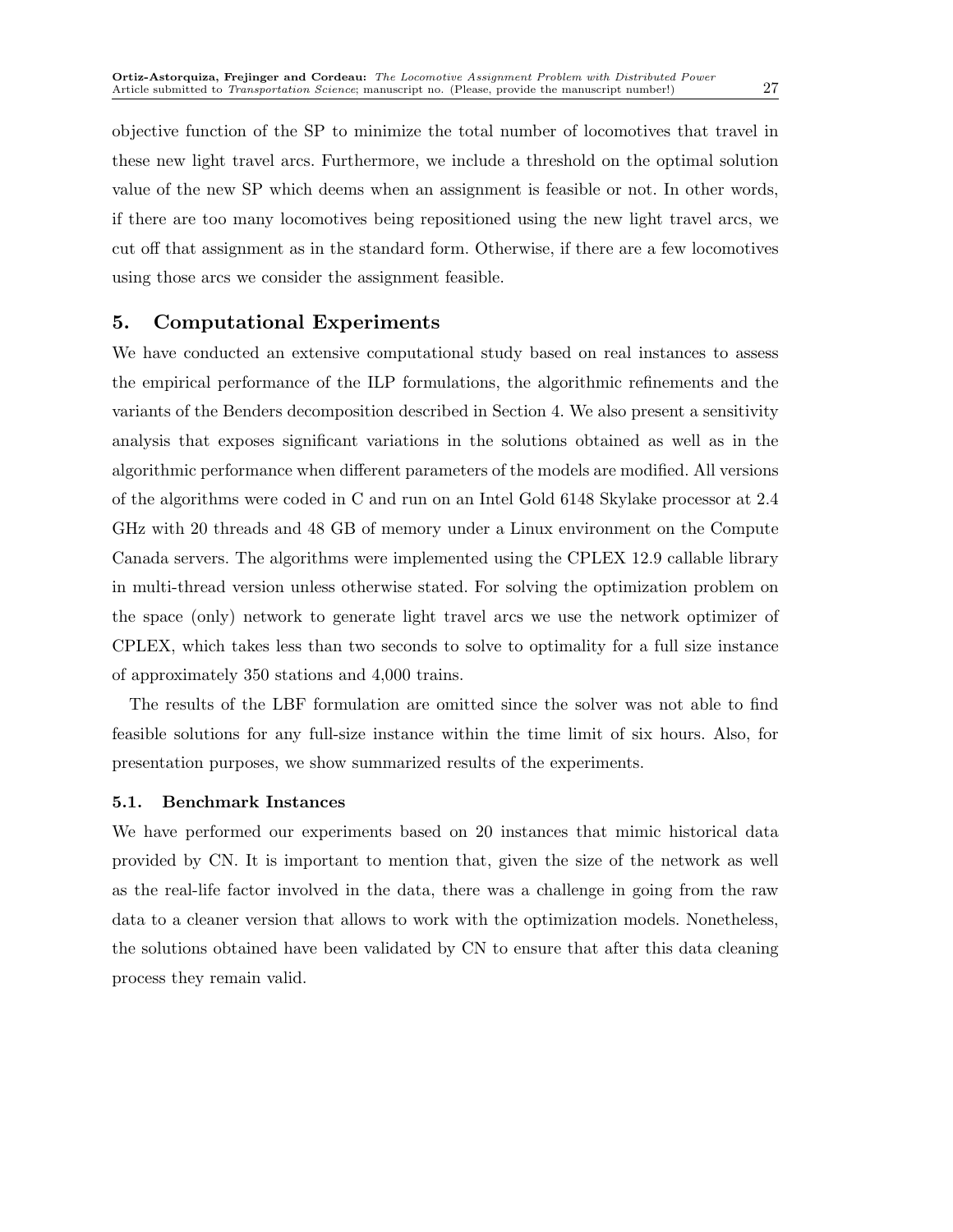In particular, the rail network has over 1,400 stations out of which roughly 350 appear as an origin or destination of a train in the schedule. A typical weekly train schedule has approximately 1,600 ML trains and 4,000 in total. CN operates the largest rail network in Canada and the only transcontinental network in North America with over 20,000 miles of railroads. Moreover, there are 2,127 available locomotives of 23 models that are merged into five locomotive types as described in Table 3. For the experiments we reduce the number of available locomotives by 3% to partly account for those that are not available because of maintenance or that appear in the fleet inventory as being in long-term storage.

|   | $Type   DC-AC$ HP DP eq. Axles |      |     |   | $f^k$ |
|---|--------------------------------|------|-----|---|-------|
| 1 | AC                             | 4400 | yes | 6 | 309   |
| 2 | DC                             | 4300 | yes | 6 | 460   |
| 3 | DC                             | 4300 | no  | 6 | 530   |
| 4 | DC                             | 3200 | no  |   | 323   |
| 5 | D()                            | 2000 | no  |   | 505   |

Table 3 Composition of Locomotive Fleet

Moreover, we consider 10 different scenarios (weeks) and for each one we create two instances, one corresponding to ML trains only and another for the full set of trains. For each scenario, the former is a subset of the latter which in addition contains local and yard services that require locomotive planning. Moreover, we take the maximum values of HPT and tonnage operated on the train route as the defining HPT  $\beta_l$  and tonnage requirement  $t_l$ , respectively. In this way we obtain more robust solutions since we are solving pessimistic scenarios. It is important to note that there were significant challenges in the processing of the data as well as in the generation of valid scenarios. Finally, we note that the typical space-time network on a full-size instance has approximately 20, 000 nodes and 45, 000 arcs while the number of variables and constraints is usually in the few hundreds of thousands.

## 5.2. Computational Considerations

We now briefly describe some refinements on the space-time network and the formulation that improve the computational performance which are more specific to CN's requirements. However, most of these features can be translated into a more general framework.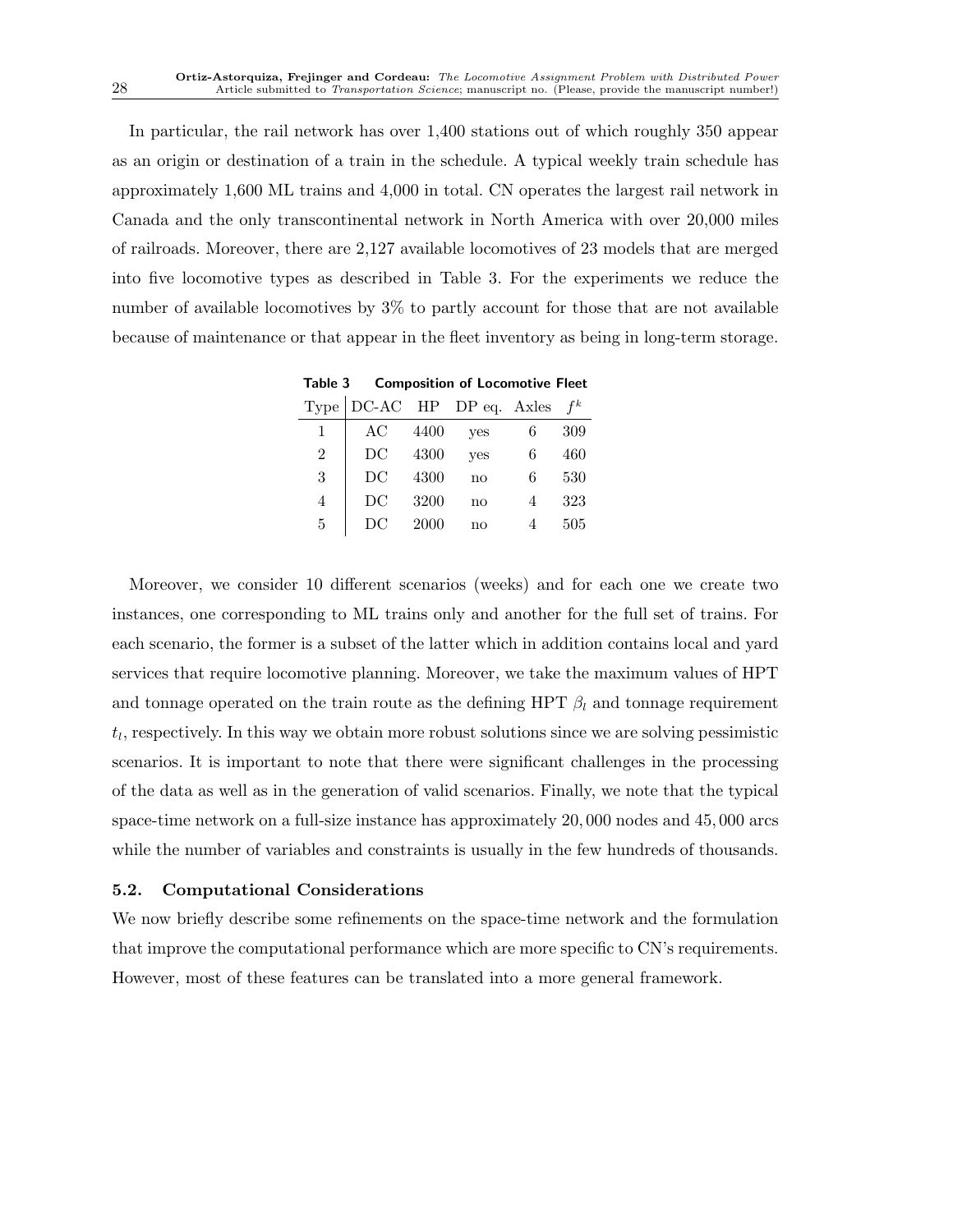For example, we do not allow every train to operate on DP mode as mentioned in Section 3.1. Indeed, certain trains are set by default on conventional mode unless the train is longer or heavier than some threshold values given by the user. Therefore, only for trains that are allowed to operate on DP, we create an associated DP node. Moreover, when a train is heavier or longer than these threshold values to be operating on conventional mode, we enforce those trains on DP mode by choosing  $\overline{C^{DP}} = \emptyset$ . Also, low HP locomotive types are not allowed to operate ML trains mainly because of reliability.

Another important refinement when solving the model is to judiciously generate possible train-to-train connection arcs instead of generating all possibilities in the space-time network. First, since in reality in most cases the locomotives arrive at their destination and are kept together until one or more of them are needed elsewhere, the decision of having a train-to-train connection is more valuable when the time between the arriving and departing trains is relatively short. Second, since we are solving the planning problem at the tactical level, deciding which consists are busted or kept together is only meaningful and likely to be followed by the LRP only for certain pairs of trains. In particular, we consider the following types of train-to-train connections.

– Connections that must be enforced because the connecting trains appear as two trains in the schedule when physically they are the same one operating on different codes. This usually happens between a ML train and a transfer or local service. These connections are given as an input to the model by setting  $z_l = 1$  for the corresponding  $l \in A_Q$ .

– Trains that go back-and-forth between two stations having to decide whether to leave the consist unchanged (and attached to the wagons) or to use the locomotives elsewhere. We allow a time window of 8 hours between the arriving train and the departing one for creating the possible connection.

– A more general case that only requires a minimum and a maximum time between the arriving and departing trains. However, recall that trains operating on DP mode cannot follow train-to-train connections since the locomotives are interspersed through the train.

Finally, we note that after several efforts on developing an exact algorithm based on Benders decomposition such as using Pareto-optimal cuts (Magnanti and Wong 1981), separating fractional solutions (Cordeau, Soumis, and Desrosiers 2000), lifting Benders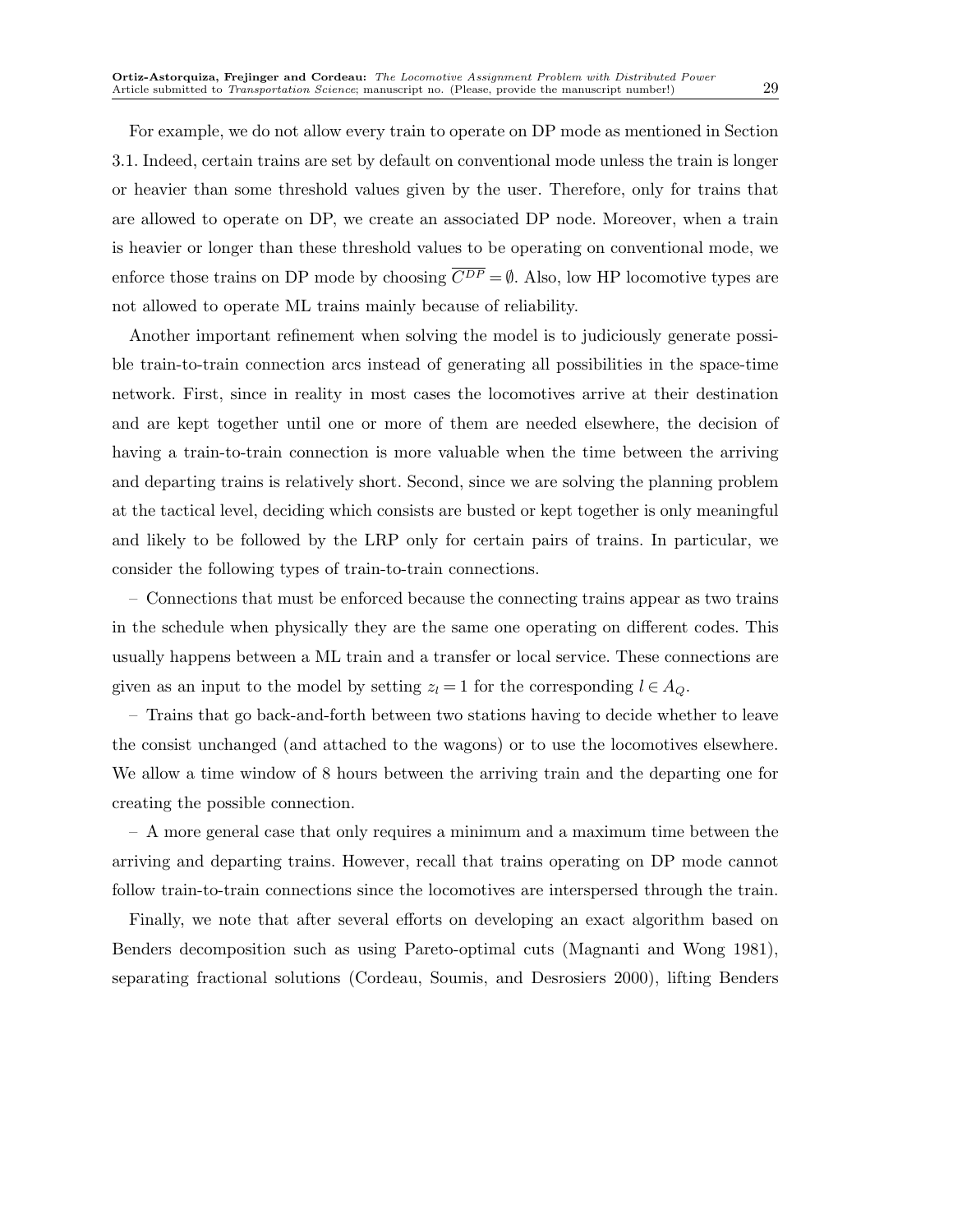cuts (Bodur and Luedtke 2016), among others, it appeared to converge slower than solving the enhanced model. The two main apparent reasons for this performance are the need to include a huge number of feasibility cuts before finding an initial solution and the weakness of most optimality cuts which implies a large number of them required to improve marginally the optimality gap. In Section 4.3, we show how to partly handle the first case but, in our opinion, this method remains to be further investigated for the LAP-DP, especially for extensions of the problem such as a stochastic version.

#### 5.3. Analysis of Algorithmic Refinements

We now present computational results obtained when assessing the performance of the proposed strategies to enhance the CLF formulation as well as that of the Benders-based algorithms for finding feasible solutions. First, we test the algorithmic enhancements on the CLF formulation using two instances which correspond to one scenario. We selected one representative scenario for these tests given the computational time required to solve each instance. Then, we select the best variant of the various implementations of the CLF formulation and test its performance on the full set of instances. This version, on the full set, is also compared with the Benders-based algorithms.

We impose a time limit of 21,600 seconds (6 hours) and consider the default configuration of CPLEX. Although several variants on the CPLEX parameters were tested on a larger set of instances, such as branching priorities, probing and feasibility emphasis, it appears that on average the default configuration is best suited for the ILP formulations. In the following tables we report upper bound (UB), the number of branch-and-bound nodes explored in the enumeration tree (BB), number of locomotives used in the solution (Locos), the percentage of optimality gap at the end of the time limit (Gap), the number of solutions found (N.Sols) and the time in seconds when the first solution is found (1stSol).

We first evaluate the benefit of using consist types in the set  $C$ . In particular, we test the performance of the CLF formulation using four different sets  $C$  with 12, 20, 40 and 55 predefined consists, respectively. The results are presented in Table 4. The sets Cons12 and Cons20 are formed by consists that are relevant for feasibility purposes and that are commonly found in practice. In both of these cases half of the consists are defined to be on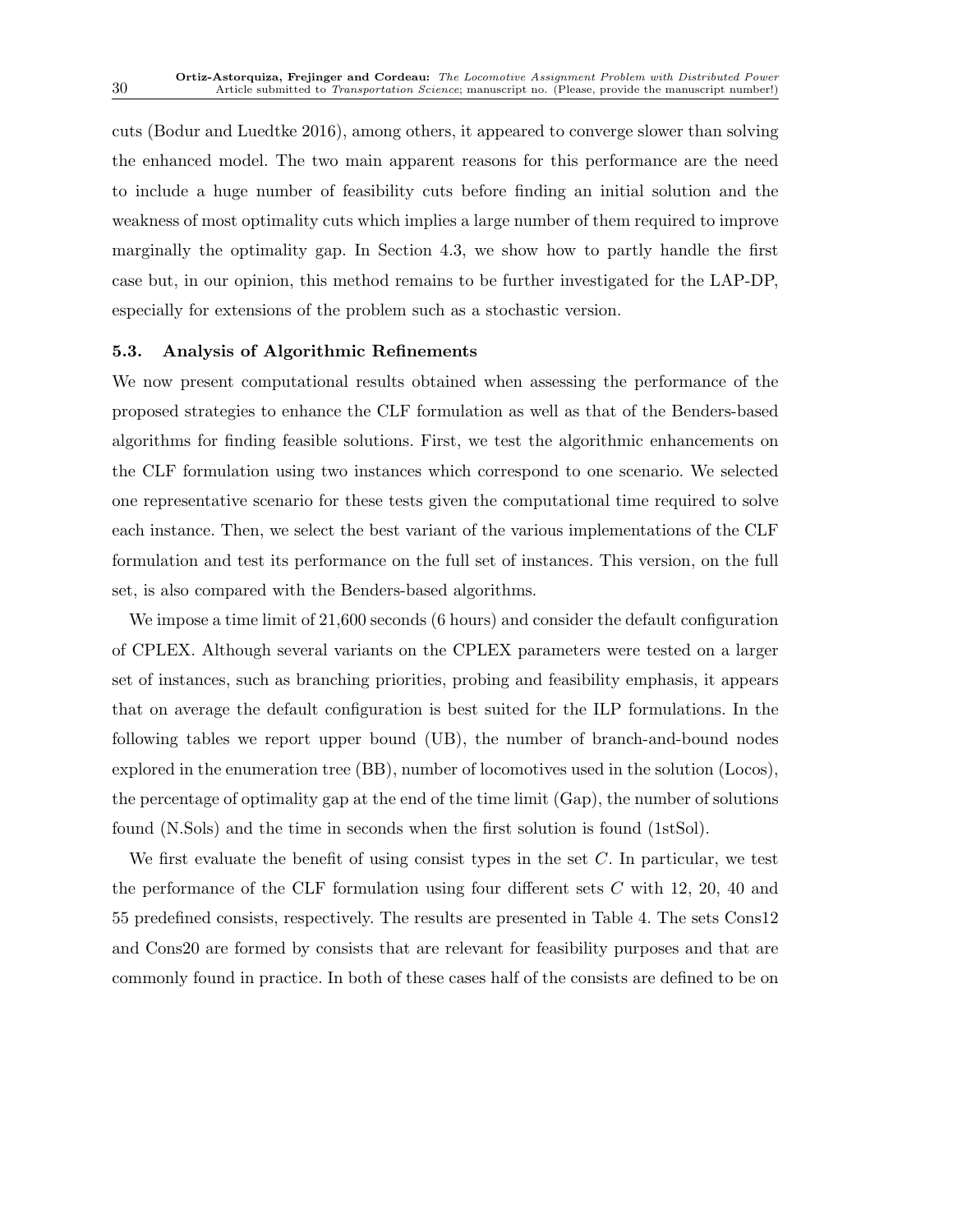DP mode. Cons40 has 12 consists that are DP and 28 conventional. Ten DP consists belong to two consist types, namely  $(a, 0, 0, 0, 0)$  and  $(0, a, 0, 0, 0)$  with  $2 \le a \le 6$ . Of the remaining 28 conventional consists, 24 belong to 6 different consist types and 4 are a combination of the others. Cons55 is built in a similar way and thus Cons40 and Cons55 are formed of dominated consists. This means that although there are more consists in the initial set C, those that are made available for each train  $C_l$  are only a few but closer to the actual HP requirement. We also highlight the fact that in practice at CN in a typical week they use a few hundreds of different consists.

We observe that for the full-size instance, it takes more than one hour more to find the first solution of Cons12 compared to Cons40. Moreover, with Cons20 it was not possible to find a feasible solution within the time limit. Also, although the optimality gap of the Cons40 version is 2.5% more than that of the Cons12 version, the upper bound of the Cons40 version is improved by 19%. This is reflected in the significant reduction in the number of locomotives used from one version to the other and the impact is similar in the ML trains instance. However, in the ML case the optimality gap is also reduced from Cons12 to Cons40. In addition, for ML trains the solution obtained with Cons20 appears to be in between the other two versions. This confirms the importance of considering consist types and consist selection in C. Moreover, this highlights the relevance of proper consist definition so that the solution can be easily repeated with fewer consists compared with the current practice which uses more than one hundred different consists in one week. In what follows Cons40 is the default set of consists used for the experiments.

|     |                                           | МL   |  |  |                                                                      |  |         |  |      |     |      |
|-----|-------------------------------------------|------|--|--|----------------------------------------------------------------------|--|---------|--|------|-----|------|
| Set | UB                                        |      |  |  | BB Locos DH Gap(%) N.Sols 1stSol UB BB Locos DH Gap(%) N.Sols 1stSol |  |         |  |      |     |      |
|     | Cons12   18163357                         |      |  |  | 11643 1750 2147 2.05 11 12028 13926580 123733 1115 880 2.98          |  |         |  |      | 180 | 3349 |
|     | $\text{Cons}20$ -                         |      |  |  | 9612 - - - 0 - 11984968 130298                                       |  | 953 770 |  | 4.26 | 159 | 3191 |
|     | Cons40   14684483                         | 4871 |  |  | 1329 1769 4.59 6 8101 11126320 121150                                |  | 881 706 |  | 1.52 | 116 | 3337 |
|     | Cons55   14570585 13887934 1346 1865 4.69 |      |  |  | 15 4196 11086444 10936623 880 677                                    |  |         |  | 1.35 | 214 | 3676 |

Table 4 Comparison of Model Performance Under Different Sets of Consists

Another variant that we have computationally assessed is solving the CLF under different configurations of DH constraints. In Table 5 we present the summary of the results. Observe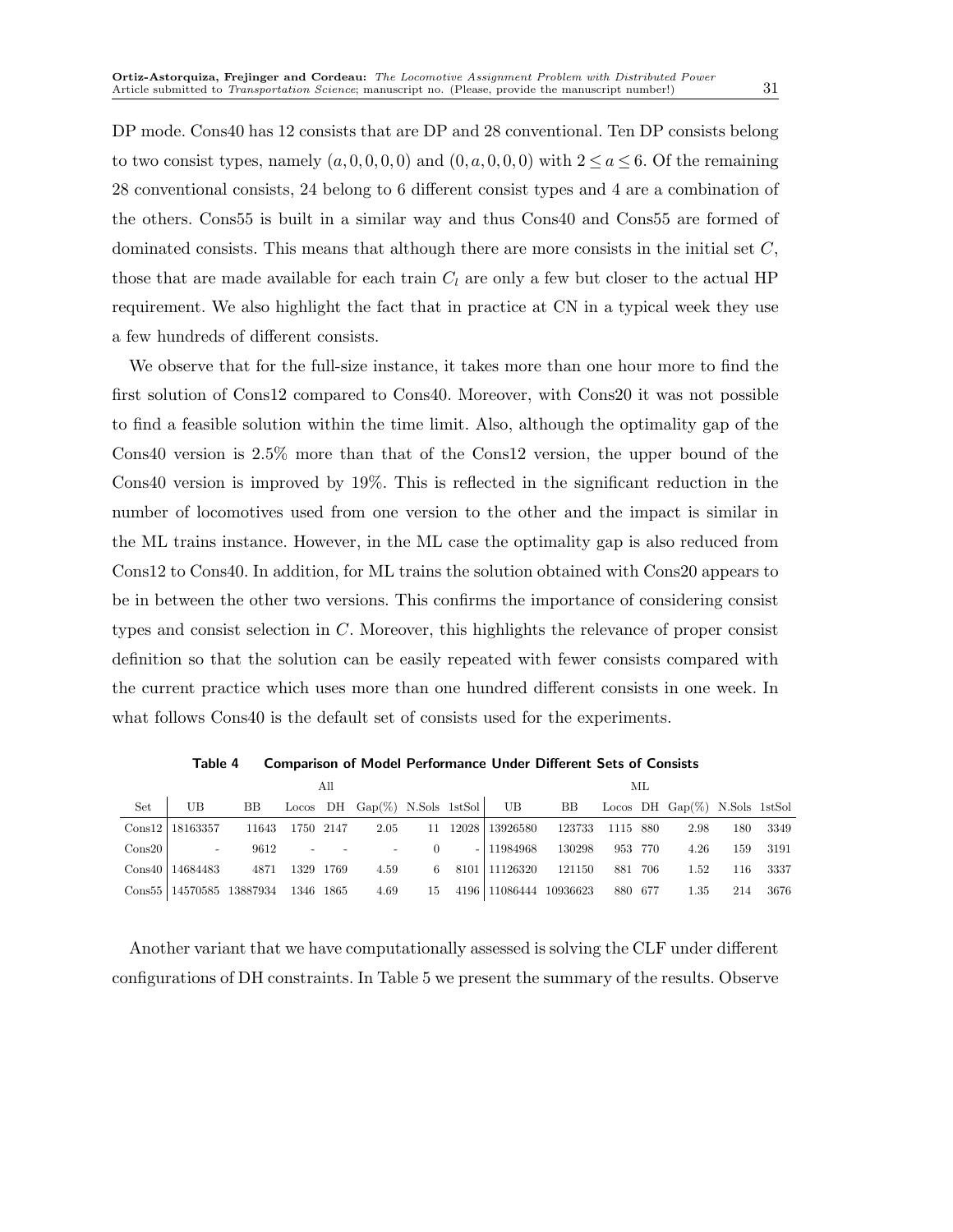|                | All                                                                                      |  |                |  |                 |  |        |          |         | МL |                                                 |     |          |  |  |
|----------------|------------------------------------------------------------------------------------------|--|----------------|--|-----------------|--|--------|----------|---------|----|-------------------------------------------------|-----|----------|--|--|
|                | Extra DH Constraints BB Locos DH Gap(%) N. Sols 1stSol BB Locos DH Gap(%) N. Sols 1stSol |  |                |  |                 |  |        |          |         |    |                                                 |     |          |  |  |
| N <sub>o</sub> | $(2) - (21)$ 21009 - - - 0                                                               |  |                |  |                 |  |        |          |         |    | $- 205183 \t 936 \t 421 \t 2.56 \t 221 \t 2510$ |     |          |  |  |
|                | $(22) - (28)$                                                                            |  |                |  | $23993$ - - - 0 |  |        | - 175704 | 973 453 |    | 6.22                                            |     | 255 2230 |  |  |
| yes            | $(2)-(21)$                                                                               |  | 4933 1353 1816 |  | 5.29            |  | 6 7820 |          |         |    | 99983 882 699 1.32                              | 202 | 4605     |  |  |
|                | $(22) - (28)$                                                                            |  | 4871 1329 1769 |  |                 |  |        |          |         |    | 4.59 6 8101 121150 881 706 1.52                 |     | 116 3337 |  |  |

|--|--|--|--|--|--|--|--|

that not including extra DH arcs in the full-size instance yields no feasible solution within the time limit. Moreover, we can see from the ML instance that including extra DH arcs has a major impact on the solution quality by reducing by more than 9% the total number of used locomotives. Also, the substitution of the original DH constraints by  $(22) - (28)$ appears to be benefitial for the solver to find better solutions in the same computing time, improving by 0.8% the optimality gap in the full-size instance which translates into using 14 locomotives less. Thus, we consider extra DH as the default configuration.

We also assess the effect of approximating fixed costs for light travel arcs and that of the size of the set of train-to-train connection arcs. Table 6 shows the results of our experiments. We can see that with fixed costs on light travel arcs, even with the refinements above, it is not possible to obtain feasible solutions within the time limit. Also, observe that when a small number of train-to-train connections is allowed the quality of the solutions improves and the time to find the first feasible solution is reduced. In this case, we change the number of train-to-train connections by increasing the time window of the general type of connections as explained in Section 5.2. In the rows denoted "Small" we take a time window of one hour, whereas in the rows denoted "Large" we create connection arcs that are within 8 hours between arrival and departure trains. Thus, our default version includes approximate costs for light travel and a small set  $A_Q$ .

We now present the results obtained on the full set of instances using the enhanced version of the CLF formulation. In addition, we evaluate the impact of using fewer threads with the general purpose-solver. The results are presented in Table 7 where we indicate the number of instances for which at least one feasible solution was found in the row denoted "Sol. Found". We use the notation  $n/m$  to indicate that for n instances out of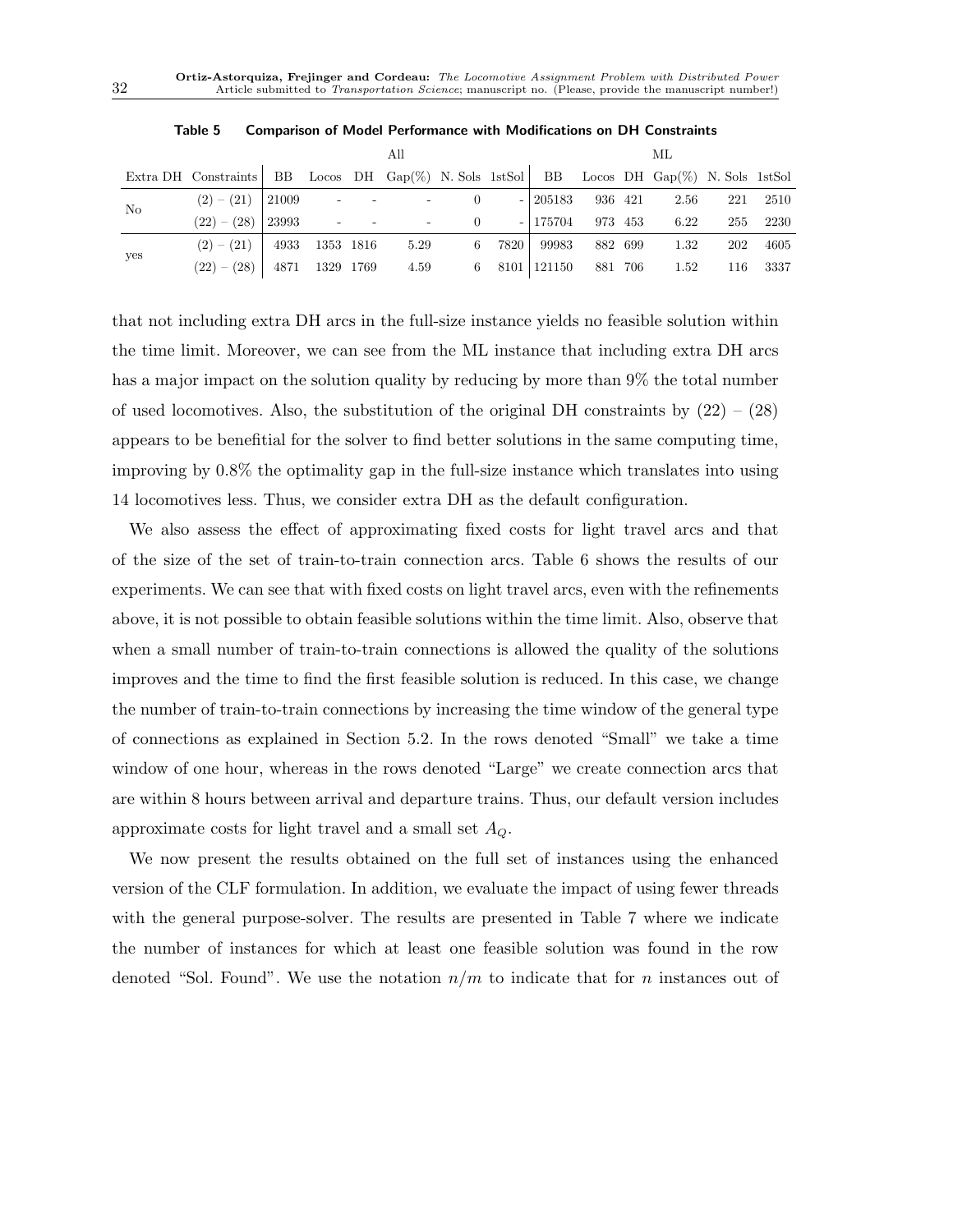|                                                                                       |                |      |                      | All                                                                                                      |             |      | МL        |     |         |      |     |      |
|---------------------------------------------------------------------------------------|----------------|------|----------------------|----------------------------------------------------------------------------------------------------------|-------------|------|-----------|-----|---------|------|-----|------|
| Costs $A_L$ $A_O$ BB Locos DH Gap(%) N. Sols 1stSol BB Locos DH Gap(%) N. Sols 1stSol |                |      |                      |                                                                                                          |             |      |           |     |         |      |     |      |
| Fixed costs                                                                           |                |      | Large $ 1376$ - -    |                                                                                                          |             |      | $-106109$ |     | 879 570 | 2.10 | 182 | 6751 |
|                                                                                       | Small $  6525$ |      |                      | $\mathcal{L}(\mathcal{L}^{\mathcal{L}})$ and $\mathcal{L}^{\mathcal{L}}$ and $\mathcal{L}^{\mathcal{L}}$ |             |      | $-127057$ |     | 882 549 | 2.17 | 230 | 4384 |
|                                                                                       |                |      | Large 3348 1353 1789 | 5.59                                                                                                     | $2^{\circ}$ | 9799 | 92349     |     | 882 736 | 1.50 | 176 | 5738 |
| Approximate                                                                           | Small          | 4871 | 1329 1769            | 4.59                                                                                                     | 6           | 8101 | 121150    | 881 | 706     | 1.52 | 116 | 3337 |

Table 6 Comparison of Model Performance with Modifications on  $A_L$  costs and  $A_O$ 

 $m$  a feasible solution was found. Similarly, we count the number of instances in which the solver runs out of memory denoted with MEM. The remaining values correspond to the average values which are computed on the instances with feasible solutions found for each column. Observe that for the case of all trains, the model only finds feasible solutions for three out of ten instances and five out of ten when executed on four threads. Moreover, when executed using one thread, a feasible solution was found for only one instance. We therefore omit this case from the table. When executed on 20 threads we have 9/10 and  $10/10$  depending on whether constraints  $(22) - (28)$  are considered or not. Also, note that for all ML instances on 20 threads the solver runs out of memory after exploring a large number of nodes in the enumeration tree.

|                  |      |      | All Trains |                                                                                     | ML Trains |        |                      |        |  |  |  |
|------------------|------|------|------------|-------------------------------------------------------------------------------------|-----------|--------|----------------------|--------|--|--|--|
|                  |      | CLF  |            | CLF with $(22)-(28)$                                                                |           | CLF    | CLF with $(22)-(28)$ |        |  |  |  |
|                  |      |      |            | 4 threads 20 threads 4 threads 20 threads 4 threads 20 threads 4 threads 20 threads |           |        |                      |        |  |  |  |
| Sol. Found       | 3/10 | 9/10 | 5/10       | 10/10                                                                               | 10/10     | 10/10  | 10/10                | 10/10  |  |  |  |
| <b>MEM</b>       | 0/10 | 0/10 | 0/10       | 0/10                                                                                | 0/10      | 6/10   | 0/10                 | 10/10  |  |  |  |
| BB               | 2350 | 4456 | 2485       | 4285                                                                                | 44499     | 103330 | 42405                | 104146 |  |  |  |
| GAP              | 6.55 | 5.70 | 5.51       | 5.22                                                                                | 7.77      | 1.79   | 3.03                 | 1.76   |  |  |  |
| Locos            | 1457 | 1386 | 1397       | 1384                                                                                | 1013      | 936    | 949                  | 935    |  |  |  |
| N.Sols           | 3    | 5    | 3          | 8                                                                                   | 104       | 174    | 80                   | 136    |  |  |  |
| $\overline{D}$ H | 1936 | 1830 | 1925       | 1857                                                                                | 1062      | 801    | 855.5                | 810    |  |  |  |
| DP               | 924  | 907  | 907        | 910                                                                                 | 916       | 955    | 941                  | 949    |  |  |  |

Table 7 Summary of Results for the enhanced CLF on 20 Instances

Finally, in Table 8 we present the summary of results obtained for the Benders-based algorithms. Observe that the performance of the T-SA using the single-thread mode is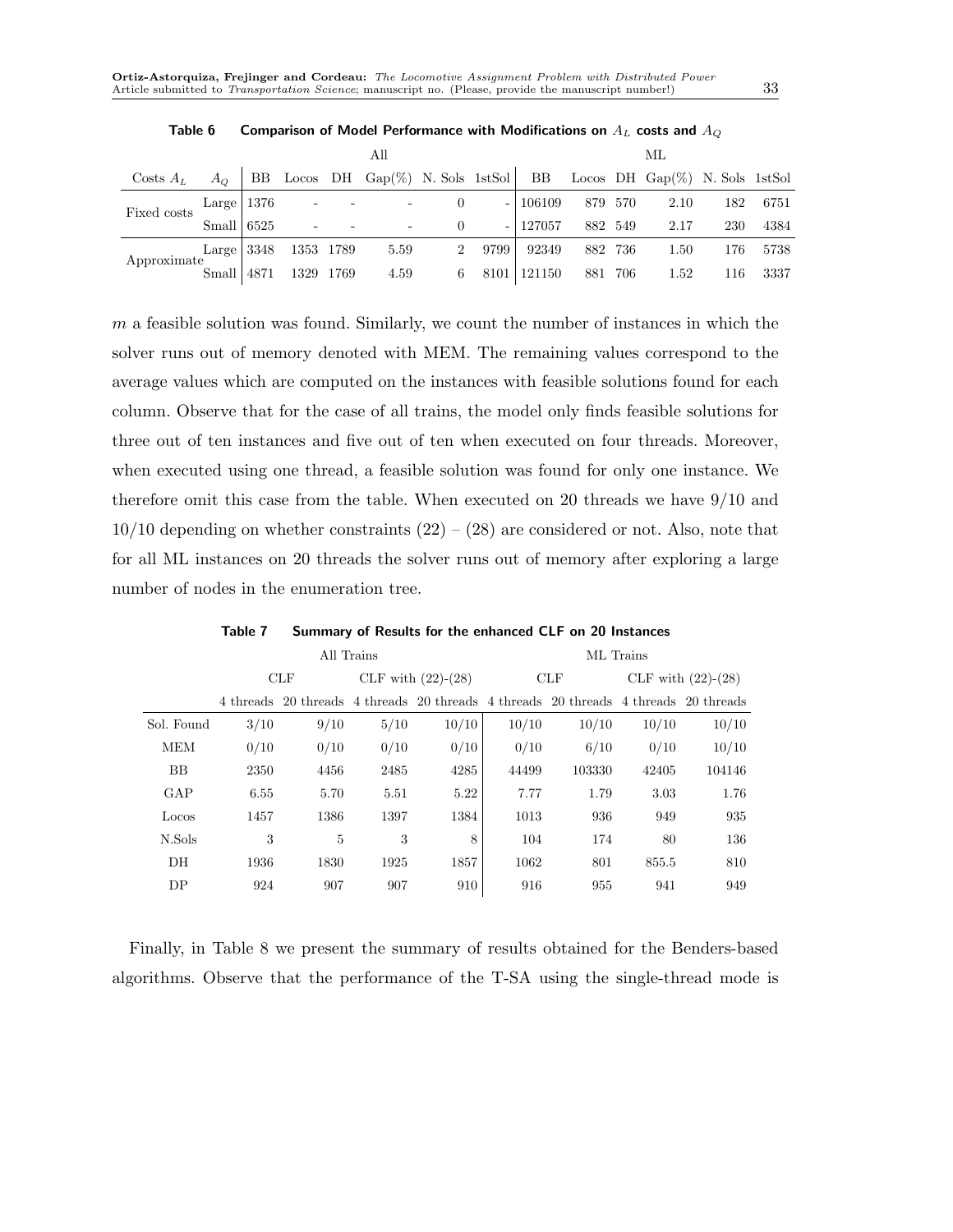|            |      | All Trains                                                  | ML Trains |            |        |       |  |
|------------|------|-------------------------------------------------------------|-----------|------------|--------|-------|--|
|            |      | T-SA                                                        |           | <b>ELT</b> | ELT    |       |  |
|            |      | 1 thread 20 threads 1 thread 20 threads 1 thread 20 threads |           |            |        |       |  |
| Sol.Found  | 9/10 | 6/10                                                        | 4/10      | 5/10       | 10/10  | 10/10 |  |
| <b>MEM</b> | 0/10 | 0/10                                                        | 0/10      | 0/10       | 0/10   | 6/10  |  |
| <b>BB</b>  | 2524 | 3597                                                        | 3399      | 3664       | 105973 | 96331 |  |
| GAP        | 5.26 | 5.02                                                        | 4.98      | 3.92       | 1.33   | 1.40  |  |
| Locos      | 1328 | 1319                                                        | 1342      | 1280       | 897    | 872   |  |
| N.Sols     | 6    | 11                                                          | 9         | 13         | 190    | 180   |  |
| DH         | 1686 | 1678                                                        | 1790      | 1575       | 739    | 669   |  |
| DP         | 912  | 910                                                         | 889       | 909        | 964    | 981   |  |

Table 8 Summary of Results for the Benders-based Algorithms on 20 Instances

similar to that of the CLF using 20 threads. Moreover, comparing both single-thread versions, the T-SA obtained feasible solutions for nine out of ten instances whereas the CLF was only able to obtain feasible solutions for one instance. Also, the solution obtained with T-SA in single-thread mode uses 58 fewer locomotives than the one obtained with the CLF with 20 threads. However, when using the T-SA in multi-thread mode there is a reduction in the number of instances for which a feasible solution is found. This can be explained by the fact that the overall decomposition algorithm is dependent on the order in which optimality and feasibility cuts are added to the master problem. A more careful parallel implementation of the algorithm could provide even better results.

Furthermore, in both the T-SA and the ELT, the first feasible solution found occurs within two hours of CPU time for the full-size instances and within three minutes for the ML instances, whenever a solution is found. Contrary to this, in the CLF the time to find a first solution is within 4 hours and 30 minutes for full size and ML instances, respectively.

## 5.4. Analysis of Solutions and Case Study

We now analyze the model sensitivity and provide insights on the solutions of one scenario when certain input parameters are modified. In this section we only consider the best version of the CLF defined as in the previous section, i.e., the best variant of the enhanced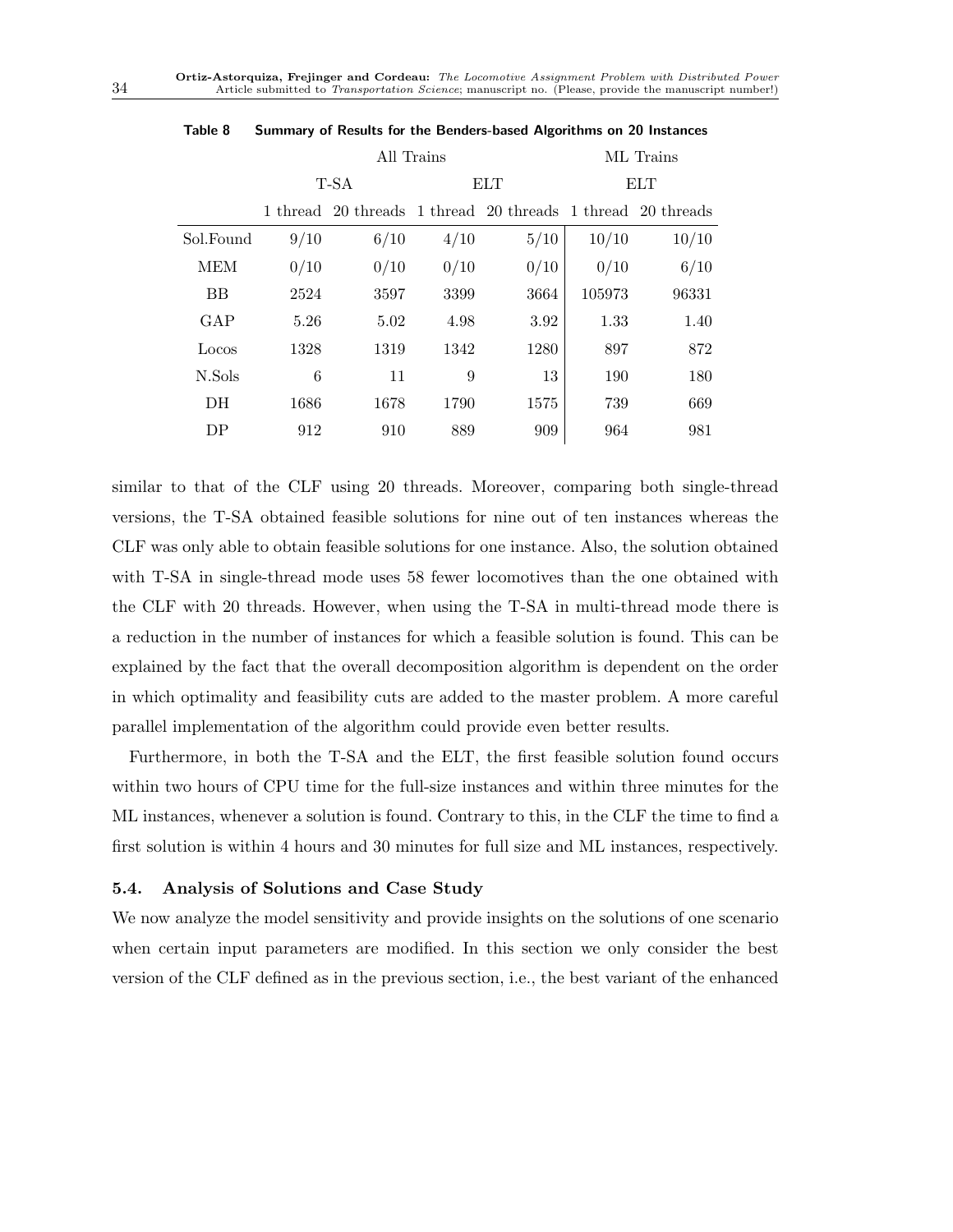CLF. In some cases, we also compare the solutions obtained with those of the railway company. However, we must be careful when comparing these solutions because the LAP-DP solution is at the tactical level while the historical data used for comparison corresponds to actual operations. A more fair comparison would be done between a combined solution of the LAP-DP with the corresponding LRP-DP and the actual operations. But even then, some characteristics such as repetitiveness of the LAP-DP solution or the implicit handling of preferences are difficult to compare with the historical data. Nevertheless, for assessing the quality of solutions obtained in terms of main costs and given the scope of this paper we use certain statistics from actual operations as benchmark.

In particular, we consider the following values from actual operations. For the all-trains scenario in discussion, the total number of locomotives used was 1,850 including 200 foreign power locomotives. The numbers of DH locomotives and light travel trains as well as the percentages of trains operated on DP, AC-DC and AC-only consists were roughly 950, 25, 7%, 10% and 9%, respectively. It is important to highlight that the solutions obtained with the model are expected to have more repositioning of locomotives in comparison with actual operations for two main reasons. First, in the actual operations there is no enforcement of the cyclic behavior of the solution which means that the assignment cannot be repeated every week during a season. Second, since we handle foreign power at the operational level depending on the information available at the beginning of the week, it is likely that the LRP-DP yields a solution with fewer locomotives being repositioned. In other words, some light travel trains or DH locomotives would be replaced by foreign power at the operational solution if the trade-off is cost-beneficial.

We first show the impact on the solutions when considering DP in the modeling process. As explained before, in certain cases DP is mandatory because the train is too long or too heavy to be operated on conventional mode but we will assume for this comparison that we can omit this requirement. Table 9 summarizes the results obtained for one scenario under four different configurations: not considering any benefit for using DP or AC-only consists in the HPT, considering AC-only consist benefits, both benefits with the default set-up time for DP, and both benefits with a large time for setting up a DP consist. Observe that solving the model with DP appears to be more difficult but it can provide a significant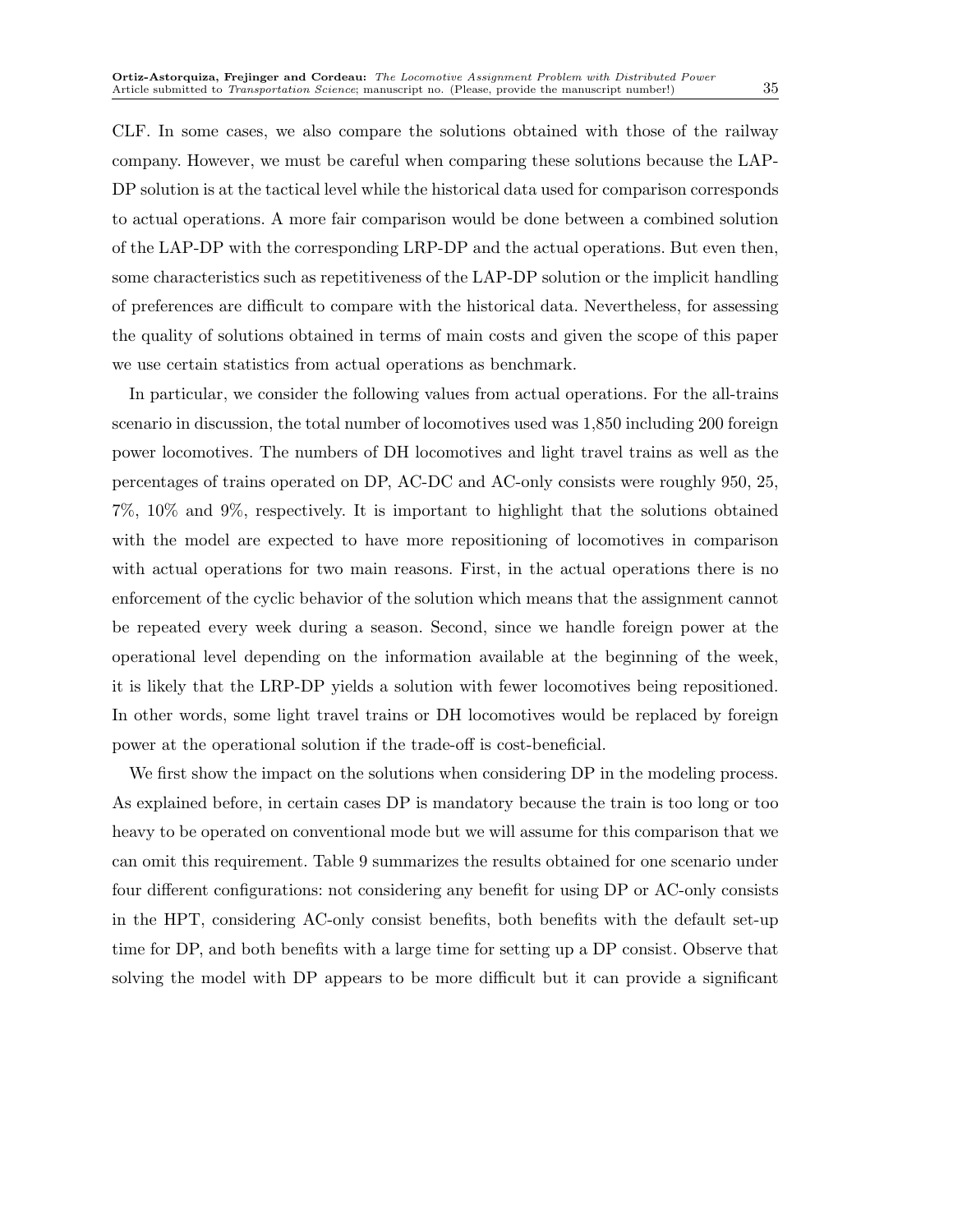reduction in the number of locomotives used and deadheaded. In particular, even when we consider a large time to set up DP, there is a potential reduction of 6% on the number of used locomotives when including DP and AC-only benefits versus a conventional approach. Moreover, note that the increase in the percentages of DP trains and AC-only consists in comparison with the actual operations is more than 15% in both cases.

|     |              | $DP \beta_i^A DP \text{tm}$ | BB. | UB                              |           |     |      |     |     |      | Locos DH Gap(%) N.Sols Used $A_L$ TrtoTr(%) AC-only (%) DP(%) |      |
|-----|--------------|-----------------------------|-----|---------------------------------|-----------|-----|------|-----|-----|------|---------------------------------------------------------------|------|
|     | $\mathbf{n}$ | no default                  |     | 4880 16134418                   | 1450 2034 |     | 3.81 | 10  | 258 | 29.5 | 23.9                                                          | 0.0  |
| All |              | no ves default              |     | 4811 15492700                   | 1399 1946 |     | 4.17 | 10  | 273 | 29.4 | 22.3                                                          | 0.0  |
|     |              | yes ves double              |     | 4923 14901091                   | 1364 1719 |     | 4.73 | 13  | 272 | 21.6 | 24.8                                                          | 22.3 |
|     |              | yes ves default             |     | 4871 14684483                   | 1329 1769 |     | 4.59 | 6   | 295 | 22.4 | 24.6                                                          | 23.2 |
|     | no           | no default                  |     | 88938 12750905                  | 1013      | 876 | 1.76 | 208 | 220 | 25.6 | 36.5                                                          | 0.0  |
| ML  |              | no yes default              |     | 92469 11987380                  | 948       | 840 | 1.68 | 197 | 220 | 25.2 | 37.6                                                          | 0.0  |
|     |              | yes ves double              |     | 88176 11342541                  | 901       | 730 | 2.03 | 187 | 228 | 8.9  | 39.6                                                          | 58.0 |
|     |              |                             |     | ves yes default 121150 11126320 | 881       | 706 | 1.52 | 116 | 201 | 10.0 | 40.8                                                          | 59.6 |

Table 9 Comparison of Solutions for one Scenario Under DP Configurations

Depending on the willingness of the decision maker to emphasize on certain features of the locomotive plan, the cost composition of the objective function value may be modified. In this study, we have assumed a cost configuration in which most of the weight is given to the total number of used locomotives. All the previous solutions described above considered such configuration. Figure 2 shows two different configurations. The right hand side graphic depicts this default version (V0). Observe that 66% of the solution value corresponds to ownership costs and 23% is associated with the operations of active locomotives. The left hand side graphic of Figure 2 depicts the cost composition of the solution value obtained when the ownership cost is modified to be  $1/10$  of its original value. Then, the highest weight lies on the operations of active locomotives with 60% of the total cost while the ownership cost is reduced to account for 19%. This shows an example of how railroads can use the model to quantify cost trade-offs.

In Table 10 we further extend the analysis on cost configurations by considering five different versions denoted V1 to V5 in addition to the default one. Moreover, we compare these versions with the values of actual operations denoted with AO. Version V1 takes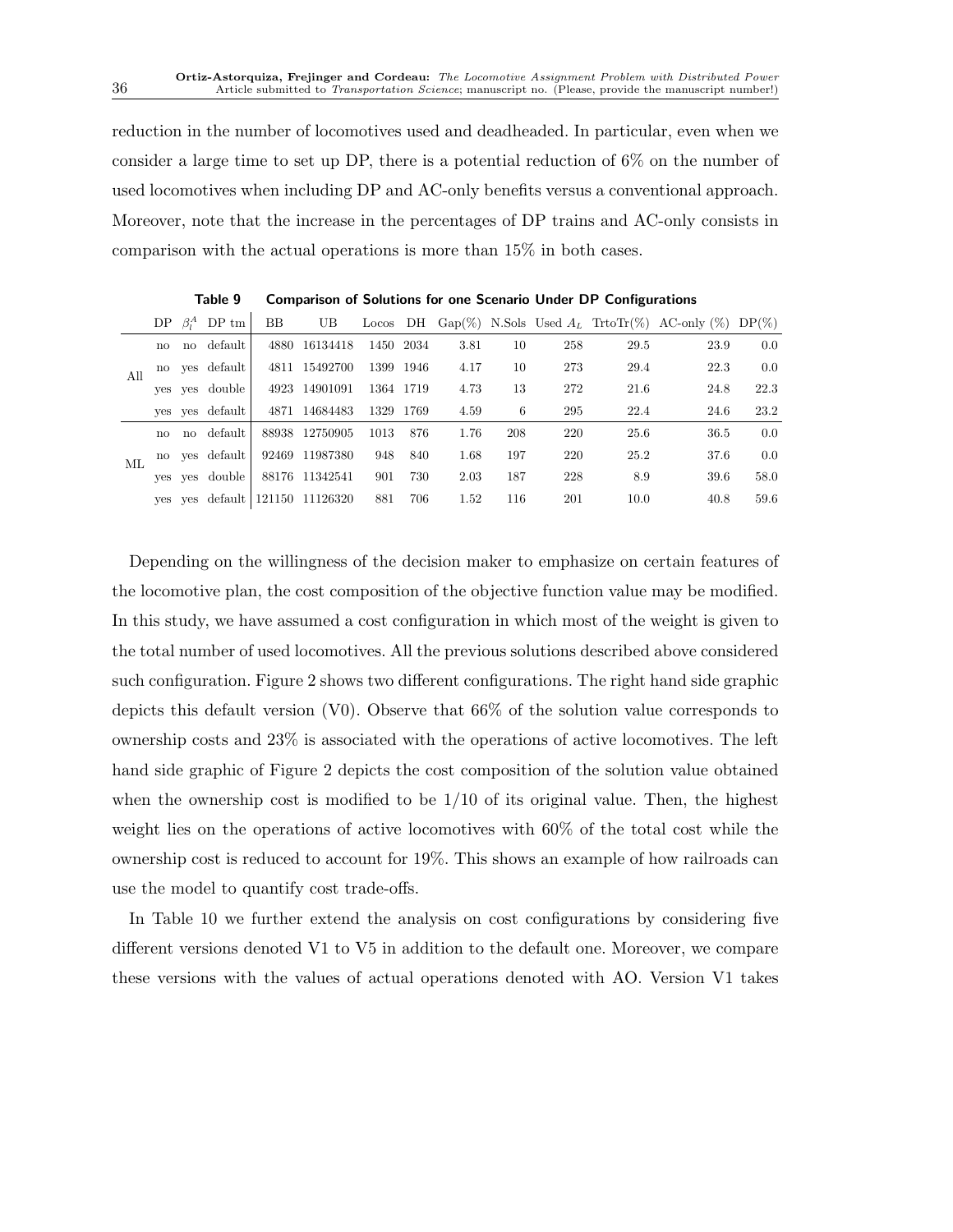

#### Figure 2 Composition of Costs in the Objective Function Value

zero value for ownership cost, i.e., all the weight in the objective function is on the other costs. Version V2 corresponds to the 1/10 of ownership cost variant described above. In versions V3, V4 and V5 we take the same ownership cost as in V2 but include different penalty costs on DH locomotives and in V5 we use fixed costs on light travel arcs.

Note that in version V1 there is an increase in the number of locomotives used compared to the other versions because there are no ownership costs. However, it provides insights on what is the minimum number of light traveling trains that satisfy the requirements. Also, as we increase the penalty costs for DH locomotives in version V2 to V5, the model chooses to use less DH at the expense of using more locomotives and more light travel trains. Recall that in the approximation of light travel costs we implicitly include a penalty value for discouraging the use of light traveling. This is the reason for the increase in light travel trains in V5 of the ML instance. Also observe that in all version the percentage of DP trains is maintained consistently. One important observation is that the default version V0 showed to be the one for which the solver needed the most CPU time to find a feasible solution as well as to close the optimality gap, this is one reason for selecting it as the default configuration as it appeared to be the most computationally challenging.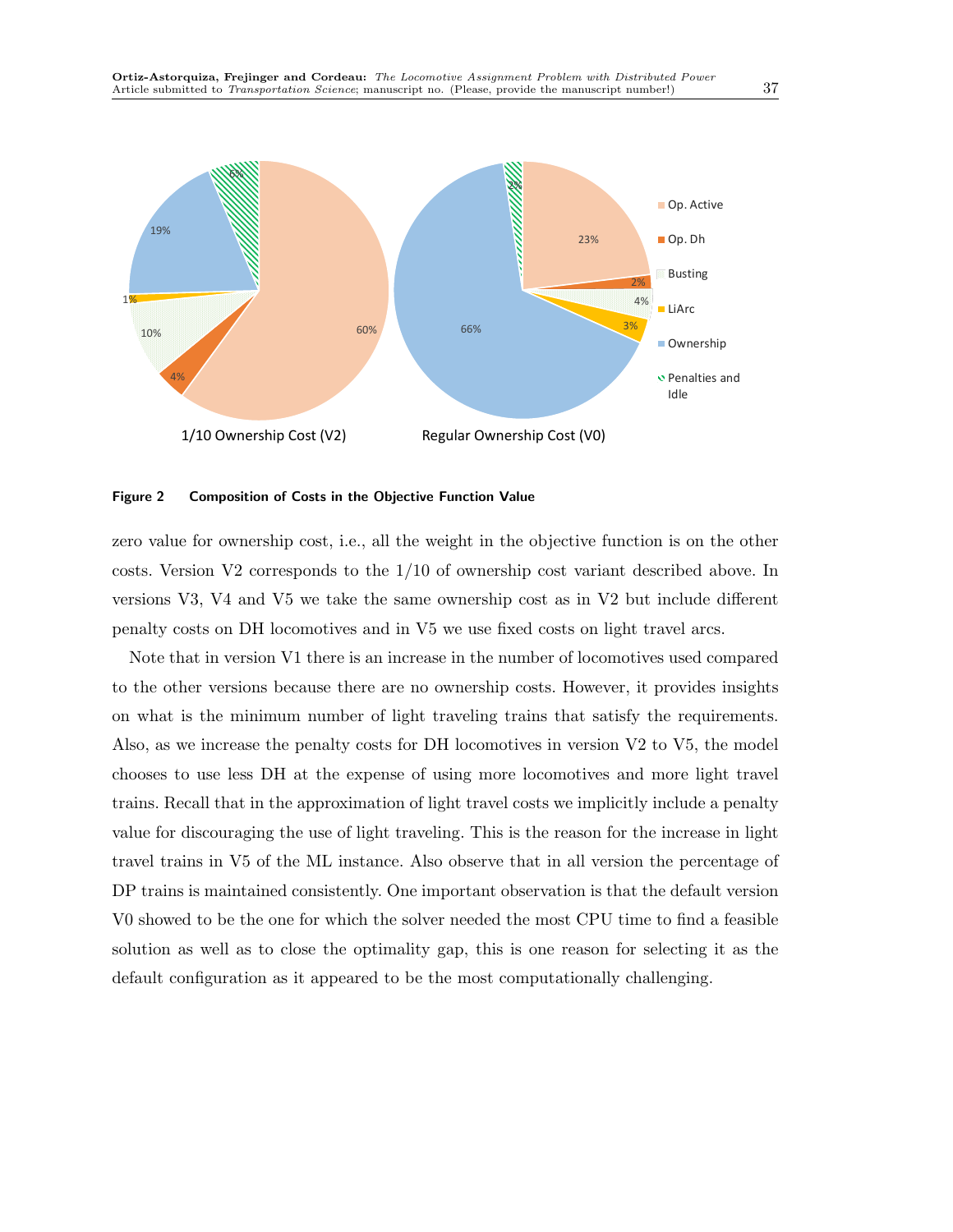| DH<br>$DP(\%)$ |
|----------------|
| 1769<br>22.7   |
| 22.5 1834      |
| 22.7 1848      |
| 22.7 1655      |
| 23.7 1563      |
|                |
| 950<br>7.0     |
| 59.6<br>706    |
| 56.4<br>1137   |
| 58.6<br>987    |
| 58.8<br>925    |
| 60.6<br>899    |
| 59.6<br>486    |
|                |

Table 10 Comparison of Solutions with different Cost Configurations

Observe from Table 10 that for all six versions, the solutions consistently require fewer locomotives than the ones used in AO, even if the ownership costs (V1) are set to zero. Moreover, in all versions we have defined the set of feasible consists in such a way that there are no AC-DC consists. That is, we have completely removed the 10% of mixed consists from the solution of actual operations. This in practice is a soft constraint and can be easily relaxed by including AC-DC consists in the set  $C_l$  with penalty values in the objective function. Also, the solutions obtained with the model show that the percentages of AConly and DP consists increase significantly in comparison with those of AO. As mentioned before, the trade-off occurs with the expected increase in repositioning of locomotives between the solutions of the CLF and the actual operations. This can be explained with the cyclic behavior requirements of the model and the foreign power modeling part that will be treated at the LRP-DP level.

Another parameter that we evaluate is the number of extra DH arcs. Recall that we control how extra DH arcs are created depending on a threshold value on the number of inbound or outbound trains at each intermediate station of a train route. This value is denoted as Thr in Table 11. Thus, given the cost configuration of the model as we increase the possibility of DH, the solution tends to have more DH locomotives in order to reduce the number of locomotives used. However, this can be modified according to the planning preferences and requirements.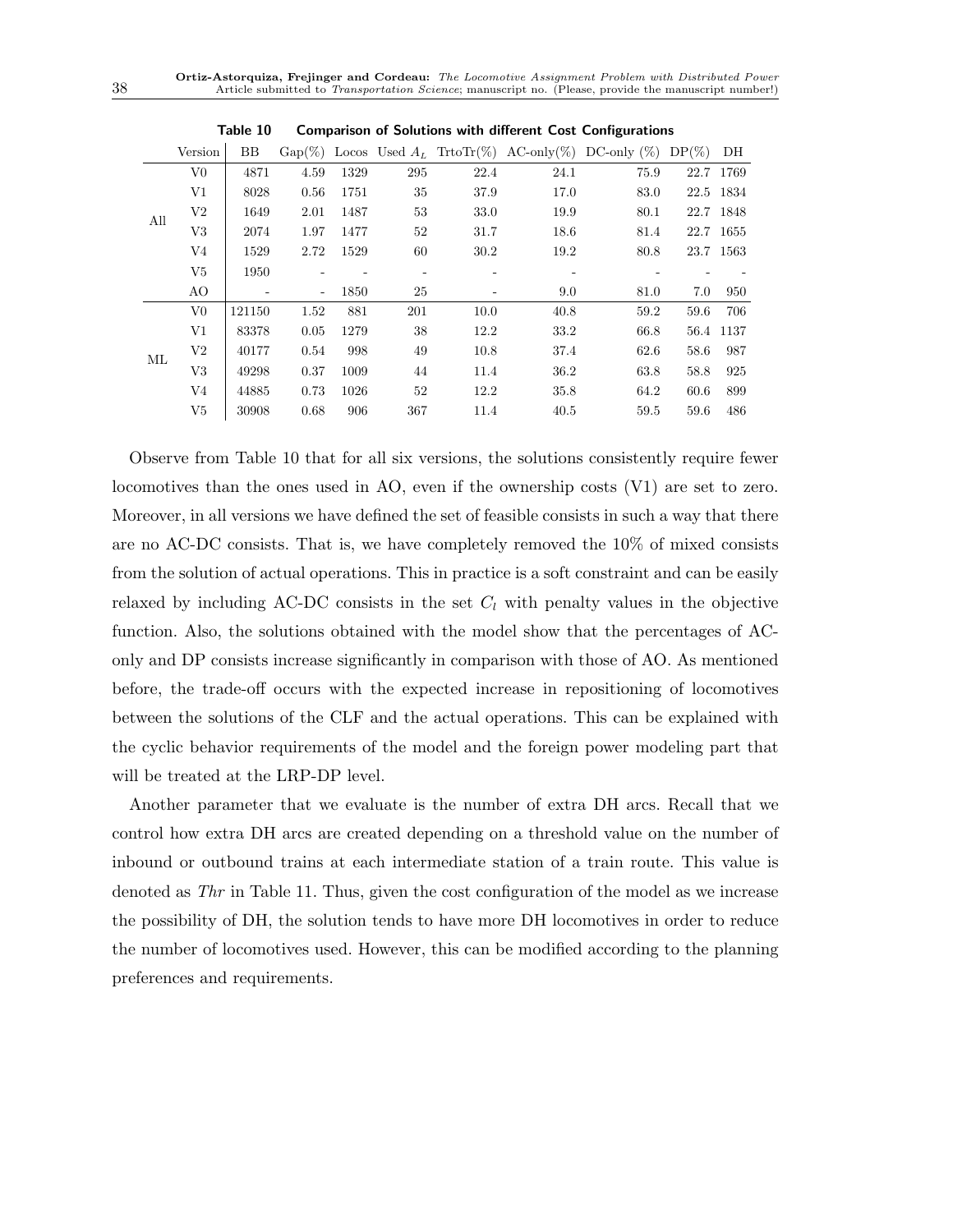|     | Extra DH Thr |     | BB     |      |      |     |      |      | Gap(%) Locos Used $A_L$ Used $A_O(\%)$ AC-only (%) DC-only (%) DP(%) |      | DH        |
|-----|--------------|-----|--------|------|------|-----|------|------|----------------------------------------------------------------------|------|-----------|
|     | $\mathbf{n}$ | NΑ  | 23993  |      |      |     |      |      |                                                                      |      |           |
| All | ves          | 10  | 4871   | 4.59 | 1329 | 295 | 22.4 | 24.1 | 75.9                                                                 |      | 22.7 1769 |
|     | ves          | 30  | 4025   | 4.70 | 1296 | 228 | 21.3 | 24.1 | 75.9                                                                 |      | 22.7 1995 |
|     | ves          | 200 | 4806   | 4.25 | 1272 | 212 | 20.0 | 25.2 | 74.8                                                                 |      | 23.2 2231 |
|     | $\mathbf{n}$ | ΝA  | 175704 | 6.22 | 973  | 328 | 8.7  | 36.5 | 63.5                                                                 | 54.6 | 453       |
| МL  | yes          | 10  | 121150 | 1.52 | 881  | 201 | 10.0 | 40.8 | 59.2                                                                 | 59.6 | 706       |
|     | ves          | 30  | 111197 | 1.09 | 859  | 190 | 8.7  | 42.3 | 57.7                                                                 | 59.9 | 796       |
|     | ves          | 200 | 104781 | 0.95 | 856  | 179 | 8.3  | 41.2 | 58.8                                                                 | 60.3 | 797       |

Table 11 Comparison of Solutions with different Configurations for Extra DH

Finally, the model can also be used to identify trade-offs when modifying the size of the locomotive fleet. For example, managers can receive insights on which types of locomotives should be bought. In Table 12 we show two examples when  $+/- 20\%$  of locomotives are available. On the one hand, as the locomotive fleet becomes larger the enhanced model is easier to solve which can be exploited in a solution method based on Lagrangean Relaxation. On the other hand, when the locomotive fleet is tight to satisfy train requirements the proposed Benders approach can be used to obtain feasible solutions faster.

Table 12 Comparison of Solutions Considering Different Fleet Size

|     | Fleet Size | <b>BB</b> | UB       |     |           |      |          | Locos DH Gap $(\%)$ N.Sols Used $A_L$ DP $(\%)$ |       |
|-----|------------|-----------|----------|-----|-----------|------|----------|-------------------------------------------------|-------|
| All | default    | 4871      | 14684483 |     | 1329 1769 | 4.59 | 6        | 295                                             | 23.23 |
|     | $-20\%$    | 7950      | NA.      | NA. | - NA      | NA   | $\Omega$ | NA.                                             | NA.   |
|     | $+20\%$    | 5129      | 14439899 |     | 1308 1735 | 3.52 | 18       | 250                                             | 24.98 |
| МL  | default    | 121150    | 11126320 | 881 | 706       | 1.52 | 116      | 201                                             | 59.58 |
|     | $-20\%$    | 96300     | 11333270 | 898 | 718       | 2.10 | 135      | 214                                             | 53.07 |
|     | $+20\%$    | 115418    | 11028619 | 872 | 697       | 1.15 | 144      | 202                                             | 60.07 |

# 6. Conclusions

The purpose of this study was to introduce, model and solve a general tactical-level version of the LAP in which the operation mode of the trains is part of the decision process. In the problem definition we also incorporated several real-life aspects based on the requirements and discussions with the Canadian National Railway Company, one of the largest railway companies in North America. To model the problem we presented two ILP formulations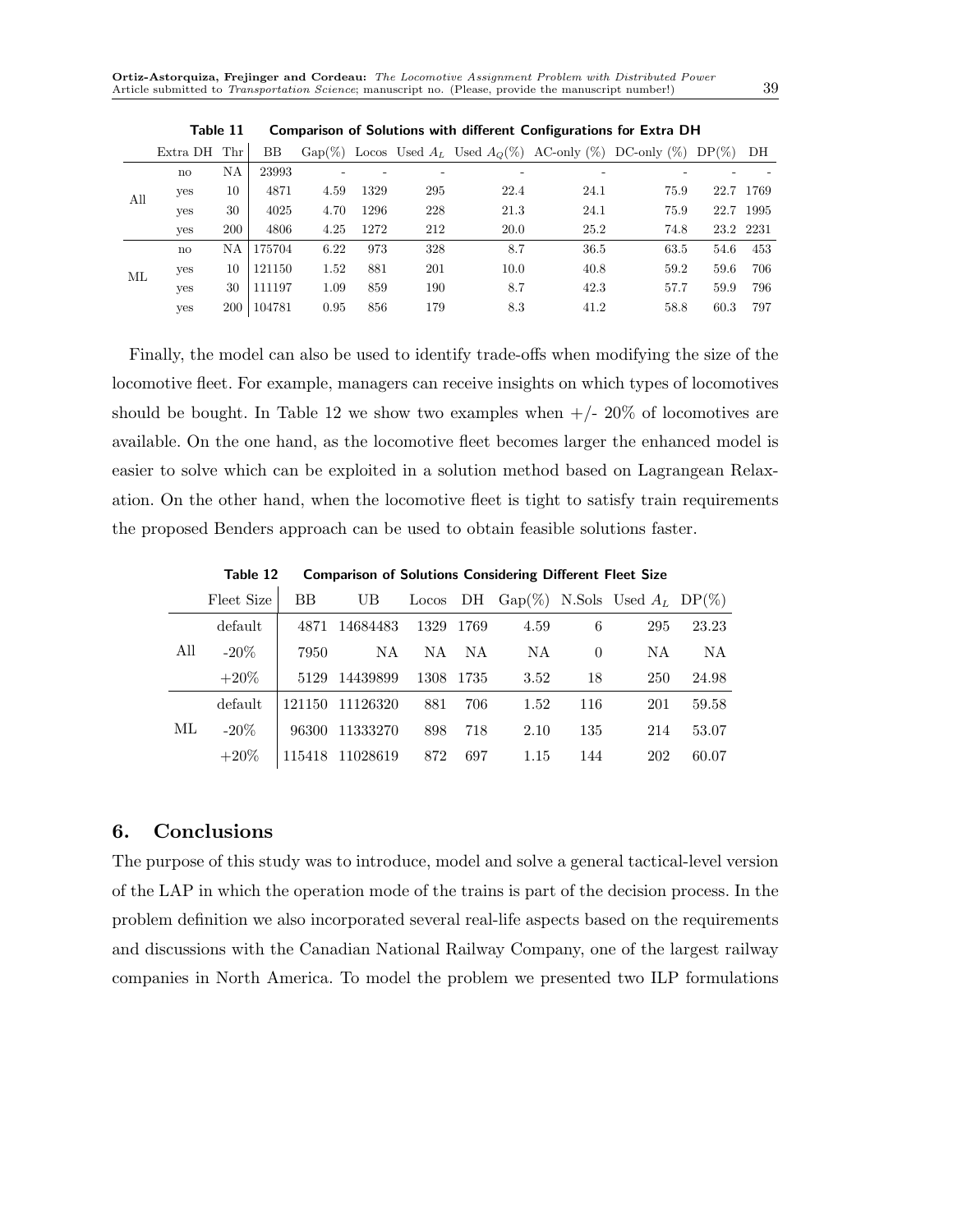that were computationally tested on realistic instances. The results of extensive computational experiments confirm the efficiency of various enhancements on the CLF model when solved with a general-purpose solver yielding good solutions in reasonable time. Moreover the two versions of the Benders-based algorithm showed to significantly reduce the CPU time to obtain a first solution. Also, the decomposition structure seems well-suited for problem extensions, in particular those including uncertainty in the parameters.

We also discussed the results obtained with the model and solution approach using different input parameters. Notoriously, even with an optimality gap of over 4%, the enhanced model provided solutions, under certain costs configurations, where approximately 25% fewer locomotives are required than those used in actual operations. This major reduction is a trade-off with the increase in repositioning locomotives in the network but also is partly explained by the fact that we are comparing at different levels of decision. Thus, care should be taken to avoid misleading conclusions on solutions that could be more difficult to comply with at the operational level, especially after when studying other extensions of the problem that will be the object of subsequent research, for example, concerning uncertainty. Nevertheless, given the results presented in this article, we believe that the proposed model is well-suited to provide insights on locomotive planning and that the potential for cost reduction is very significant.

# Acknowledgments

The authors gratefully acknowledge the close collaboration with personnel from the Canadian National Railway Company (CN) and the funding received through the CN Chair in Optimization of Railway Operations. This research is also funded by the NSERC Collaborative Research Grant. Computations were made on the supercomputer beluga, managed by Calcul Qu´ebec and Compute Canada. The operation of this supercomputer is funded by the Canada Foundation for Innovation (CFI), the Ministère de l'économie, de la science et de l'innovation du Québec (MESI) and the Fonds de recherche du Québec - Nature et technologies (FRQ-NT).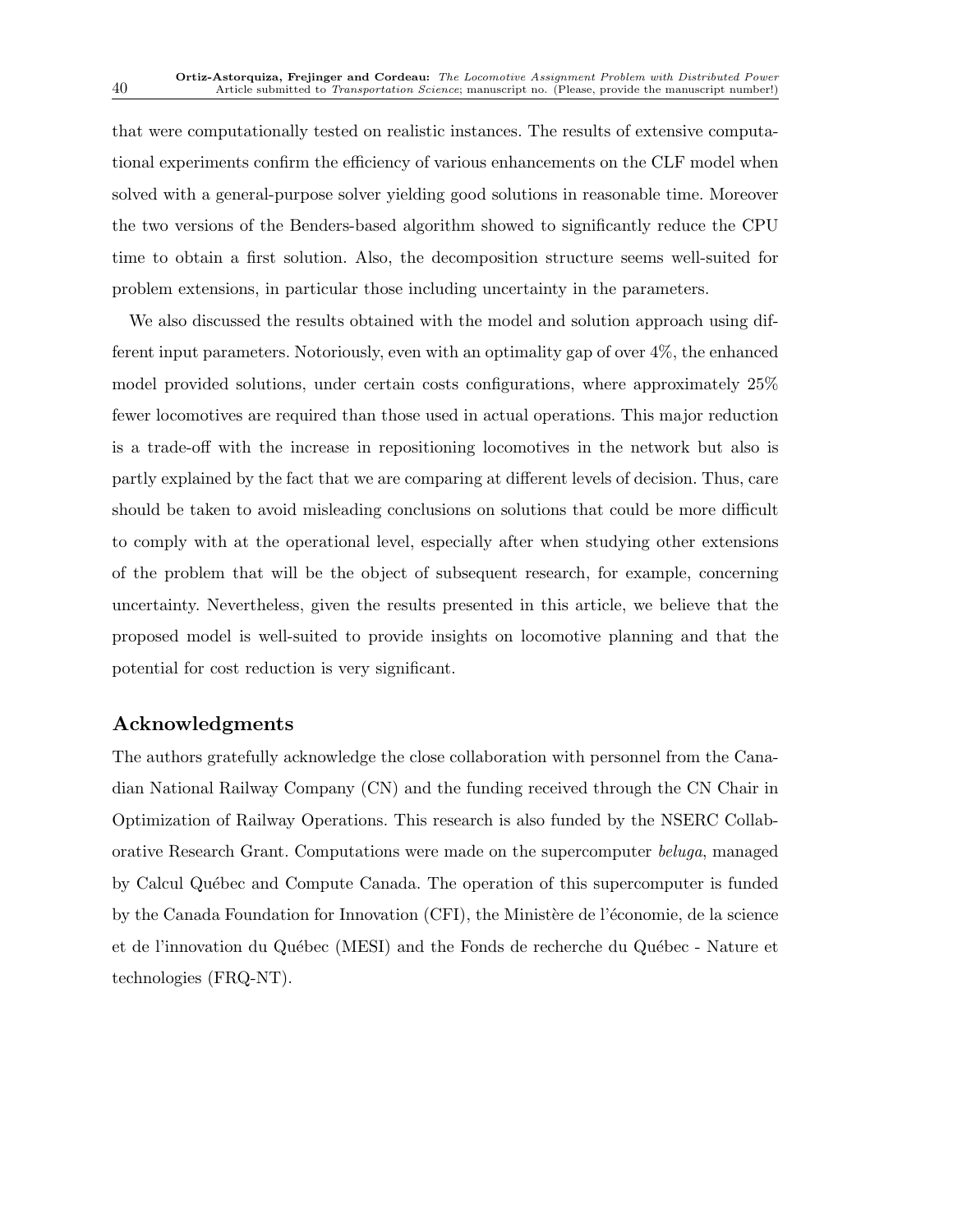# References

- Adulyasak Y, Cordeau JF, Jans R, 2015 Benders decomposition for production routing under demand uncertainty. Operations Research 63(4):851–867.
- Ahuja RK, Liu J, Orlin JB, Sharma D, Shughart LA, 2005 Solving real-life locomotive-scheduling problems. Transportation Science 39(4):503–517.
- Ahuja RK, Magnanti TL, Orlin JB, 1993 Network Flows: Theory, Algorithms, and Applications (Englewood Cliffs, New Jersey: Prentice Hall).
- Benders JF, 1962 Partitioning procedures for solving mixed-variables programming problems. Numerische Mathematik 4(1):238–252.
- Bodur M, Luedtke JR, 2016 Mixed-integer rounding enhanced Benders decomposition for multiclass service-system staffing and scheduling with arrival rate uncertainty. Management Science 63(7):2073–2091.
- Bouzaiene-Ayari B, Cheng C, Das S, Fiorillo R, Powell WB, 2016 From single commodity to multiattribute models for locomotive optimization: A comparison of optimal integer programming and approximate dynamic programming. Transportation Science 50(2):366–389.
- Cordeau JF, Soumis F, Desrosiers J, 2000 A Benders decomposition approach for the locomotive and car assignment problem. Transportation Science 34(2):133–149.
- Cordeau JF, Soumis F, Desrosiers J, 2001 Simultaneous assignment of locomotives and cars to passenger trains. Operations Research 49(4):531–548.
- Cordeau JF, Toth P, Vigo D, 1998 A survey of optimization models for train routing and scheduling. Transportation Science 32(4):380–404.
- Deveau S, 2011 How long can trains go? National Post URL http://www.nationalpost.com/ long+trains/4348592/story.html.
- Fischetti M, Ljubić I, Sinnl M, 2017 Redesigning Benders decomposition for large-scale facility location. Management Science 63(7):2146–2162.
- Florian M, Bushell G, Ferland J, Guerin G, Nastansky L, 1976 The engine scheduling problem in a railway network. INFOR 14:121–138.
- Jaumard B, Tian H, 2016 Multi-column generation model for the locomotive assignment problem. Goerigk M, Werneck R, eds., *OpenAccess Series in Informatics (OASIcs)*. 16th Workshop on